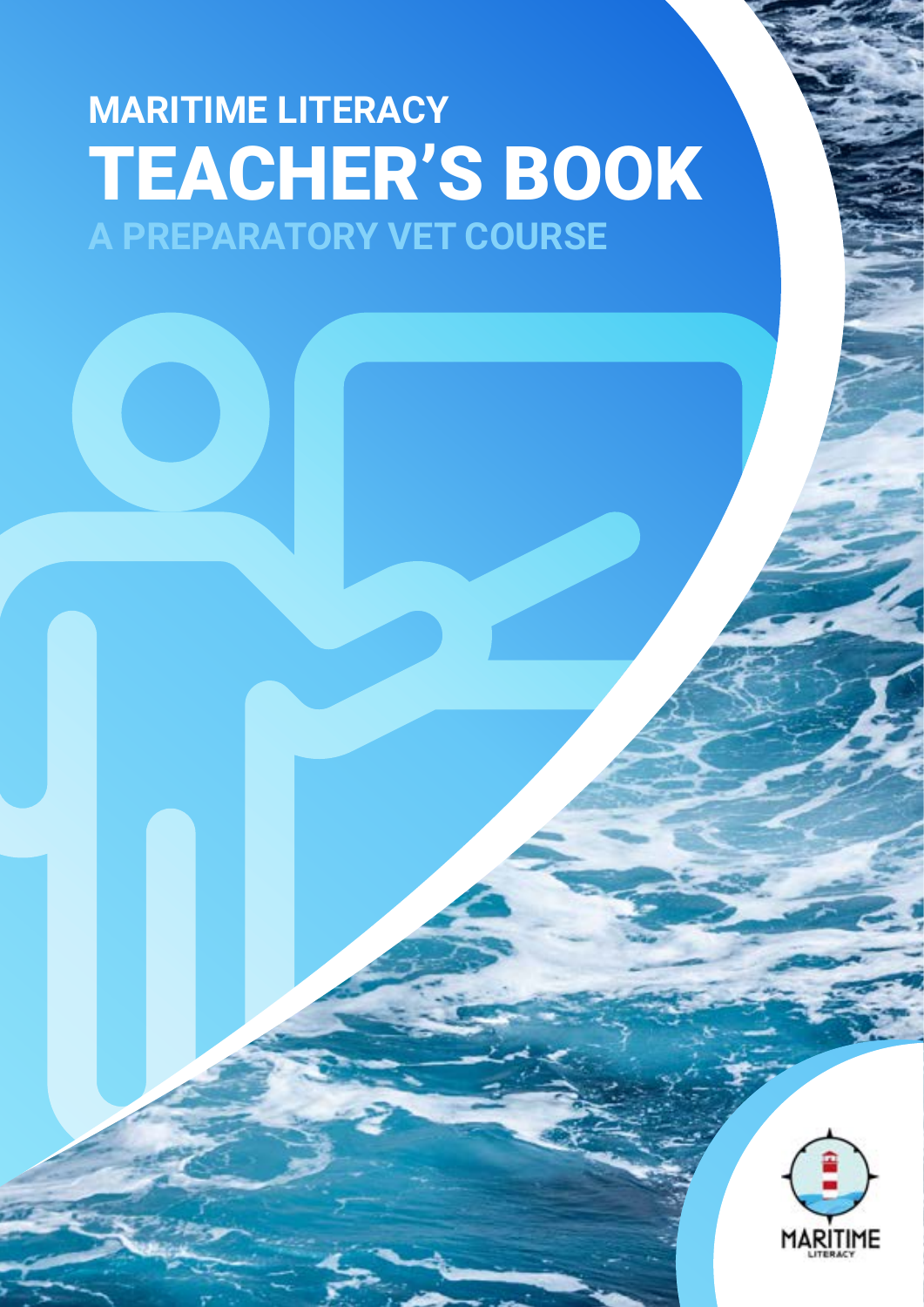







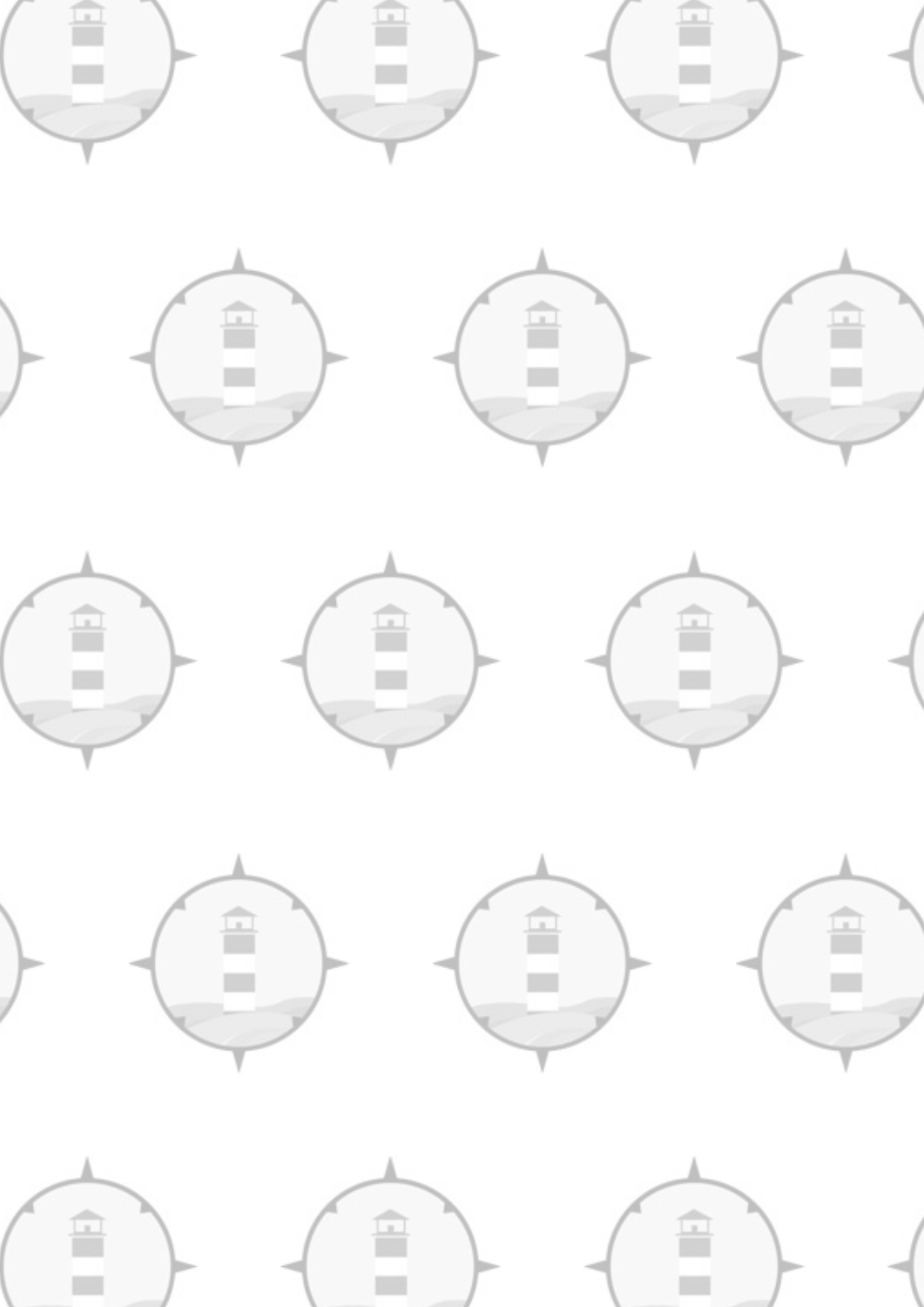







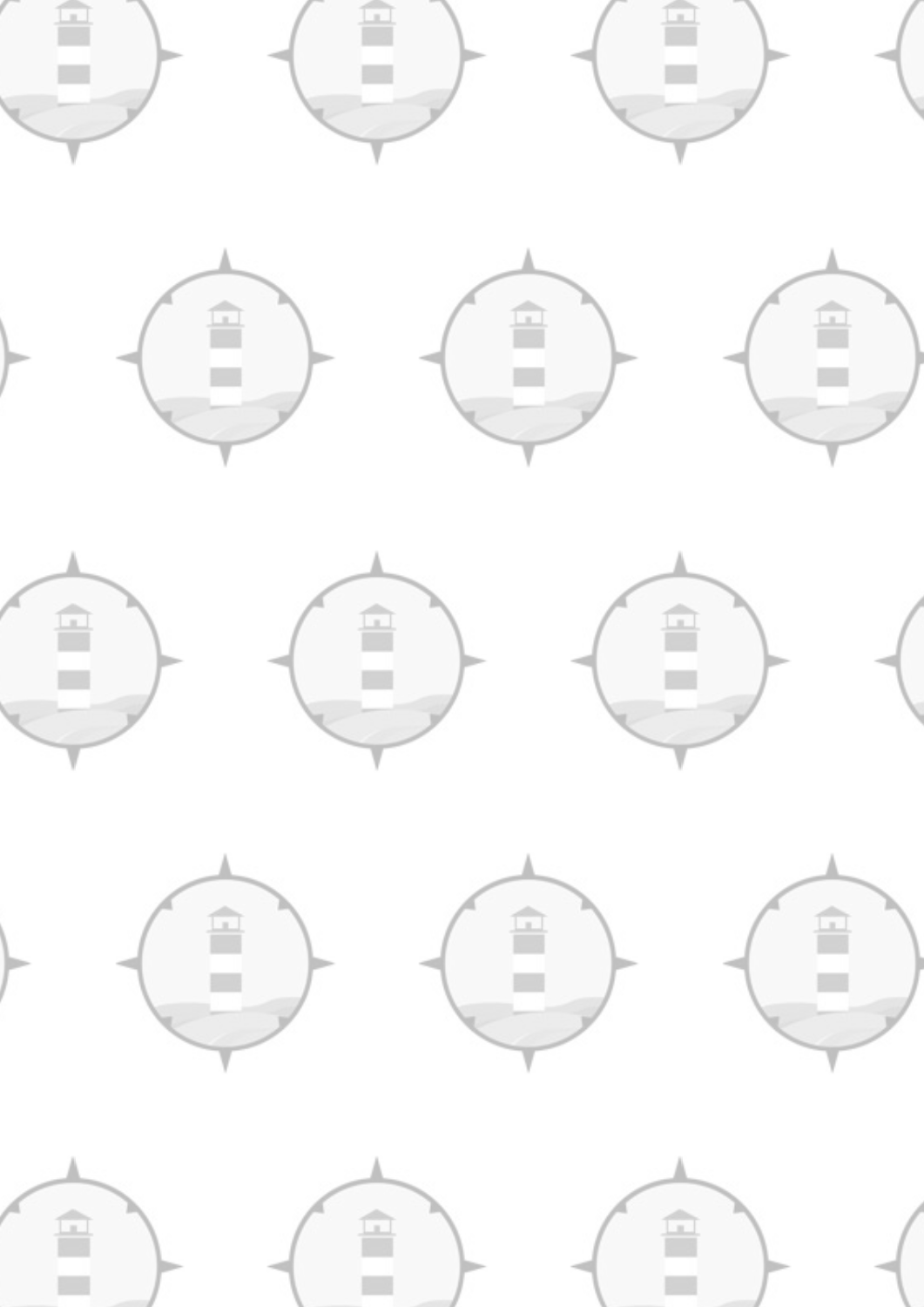#### **Contents**

#### **MODULE 1 - SEAMANSHIP**

#### **MODULE 2 - COMMUNICATION ON WATER**

#### **MODULE 3 - NAVIGATION ON WATER**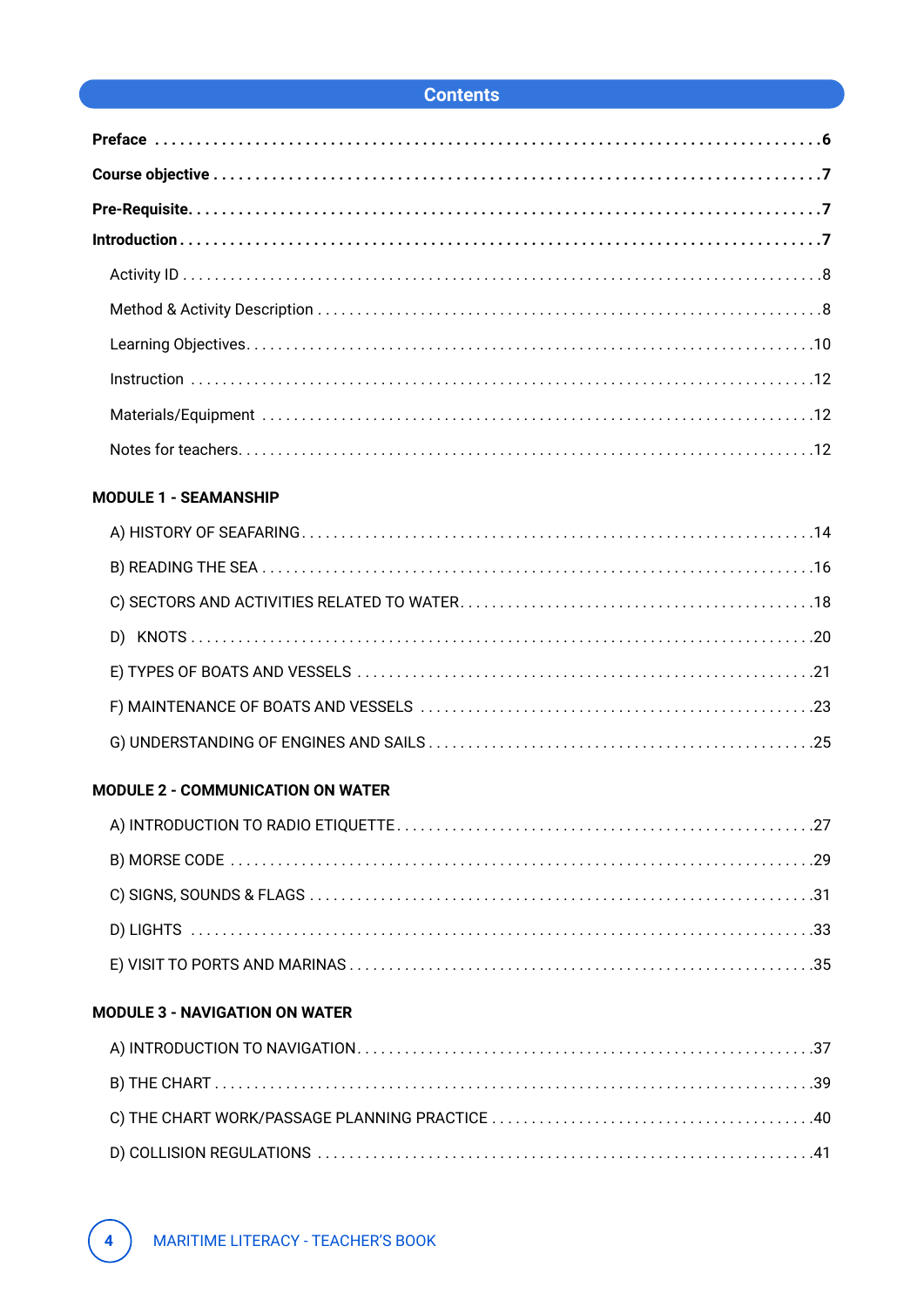| <b>MODULE 4 - SAFETY ON WATER</b> |  |
|-----------------------------------|--|
|                                   |  |
|                                   |  |
|                                   |  |
|                                   |  |

#### **[MODULE 5 - ECOLOGY](#page-49-0)**

| A) ECOLOGICAL ENVIRONMENT RELATED TO WATER                 |  |
|------------------------------------------------------------|--|
| AND THE EFFECTS OF MARITIME ACTIVITY ON THE ENVIRONMENT 50 |  |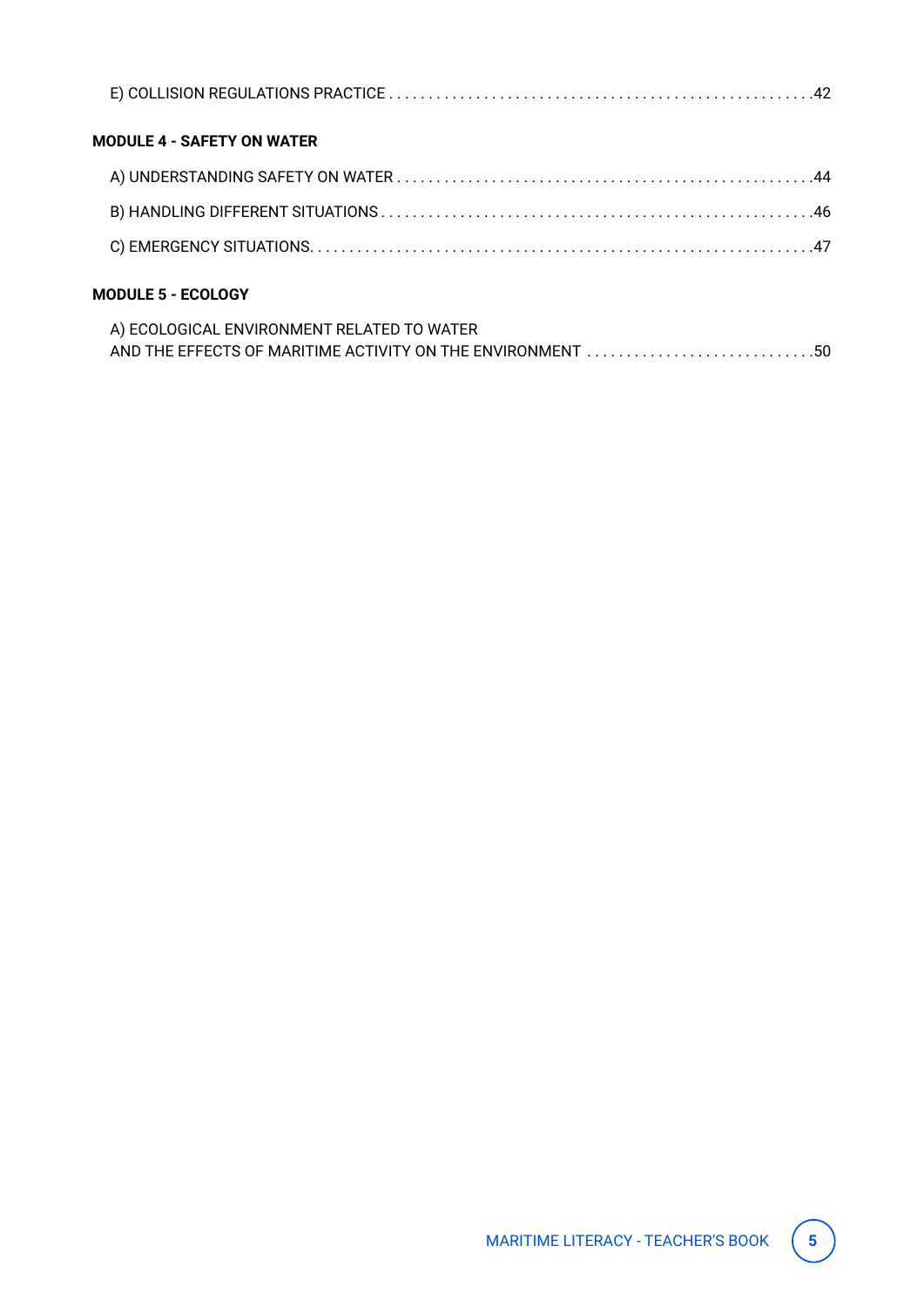<span id="page-5-0"></span>This Teachers book was developed as part of the project 'Maritime Literacy – A preparatory VET Course', funded by the European Commission's Erasmus+ Programme and implemented through a collaboration with the following organisations:

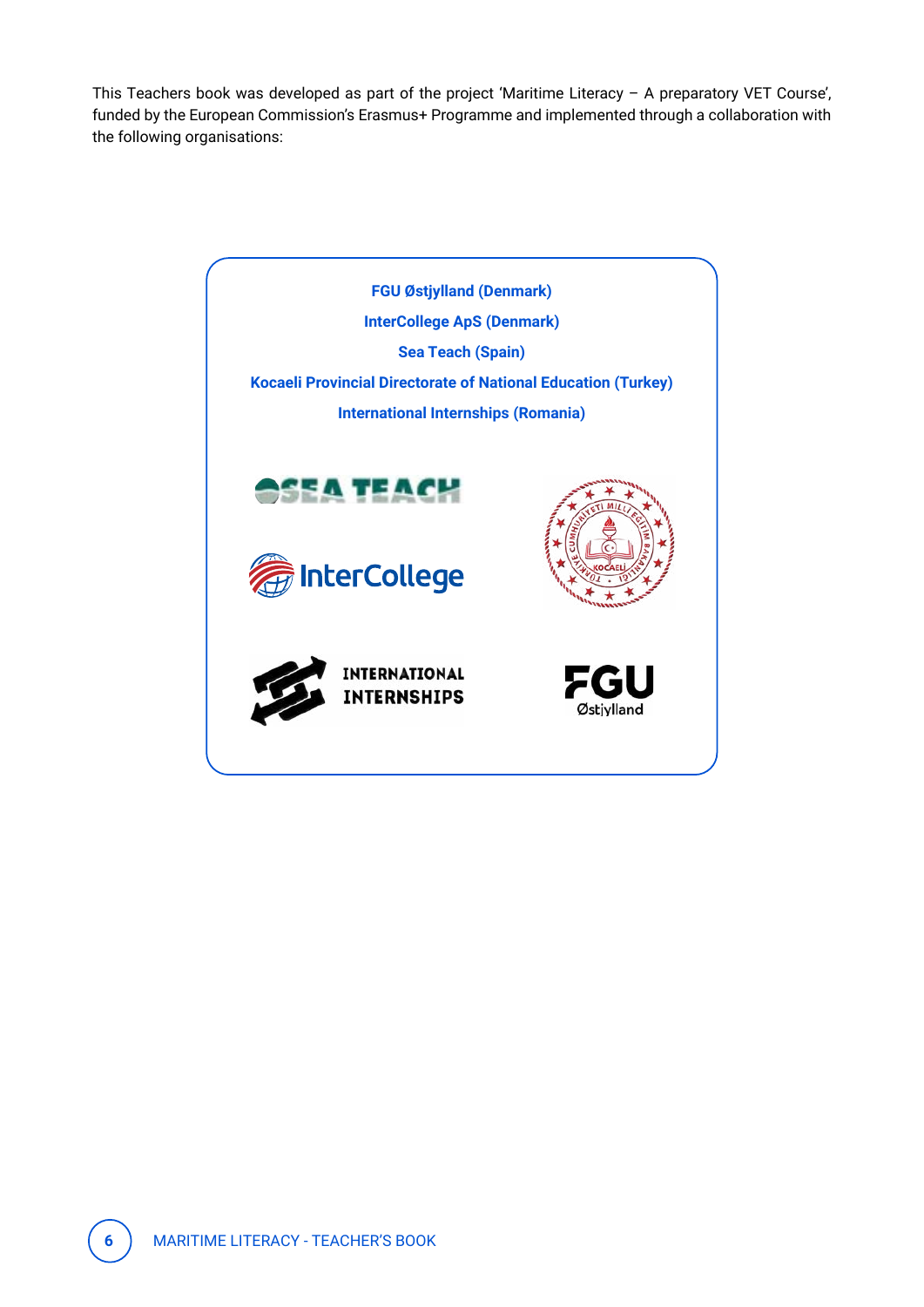#### **Course objective**

<span id="page-6-0"></span>To provide basic, yet holistic Maritime competence to students enrolled on various vocational education and training (VET) programmes. Thus, providing learners with a basic maritime literacy that can be taken forward into any further education or work that is related or connected to seas, oceans, coasts, and inland waterways.

#### **Pre-Requisite**

Although this course is designed for students who are beginners to the maritime world it is assumed that the teachers have a level of knowledge and experience to explain, for example, the concept and details of navigation and therefore be able to offer a variety of scenarios to explain the subject to the learners. It is also expected that for specific Modules such as First Aid or Sea Survival Training, a professional instructor is employed to deliver the course content as there are dangers or risks if certain procedures are not followed correctly.

#### **Introduction**

The Maritime Literacy course is presented in three documents:

**The Syllabus. The Teachers Book: Methods and Activities. The Evaluation Rubric**

In the **Teachers Book** (this document), the course is presented in 5 Modules. Each Module is broken down by Activities. A variety of teaching/training Methods are used in the activities to offer pedagogical diversity within the course. The teaching/training methods used with in the course are described below.

From the **Syllabus**, each activity has been given an ID Number. Each ID number refers to the activities listed below within each teaching module. This is how this document connects to the syllabus.

**The Evaluation Rubric** completes the teacher resources of the Maritime Literacy course. The document is designed to offer the teacher a framework for recording and monitoring student's progress through the course.



**Scan the QR code to download [The Syllabus and The Evaluation](https://l.facebook.com/l.php?u=https%3A%2F%2Fintercollege.companycloud.dk%2Findex.php%2Fs%2FFmStcT6Rnix9XSr%3Ffbclid%3DIwAR075uTjKxYr9kRG0AqcA7FrVSFbAdjSHCjzJ37vdbaoctim2uqQaIbzOCY&h=AT07pjg_fdE3fnaRnGFEjblenvkY6-14Iwik8reyE-z9QtwYsOvjYbVYXlRtbN6x-UGbvgbEnIwsriR1rfDnthVDcpFSR8sWklsQwioQ_KHwpZNvkevwU4QFPwAxizEHFnm66w)  Rubric.**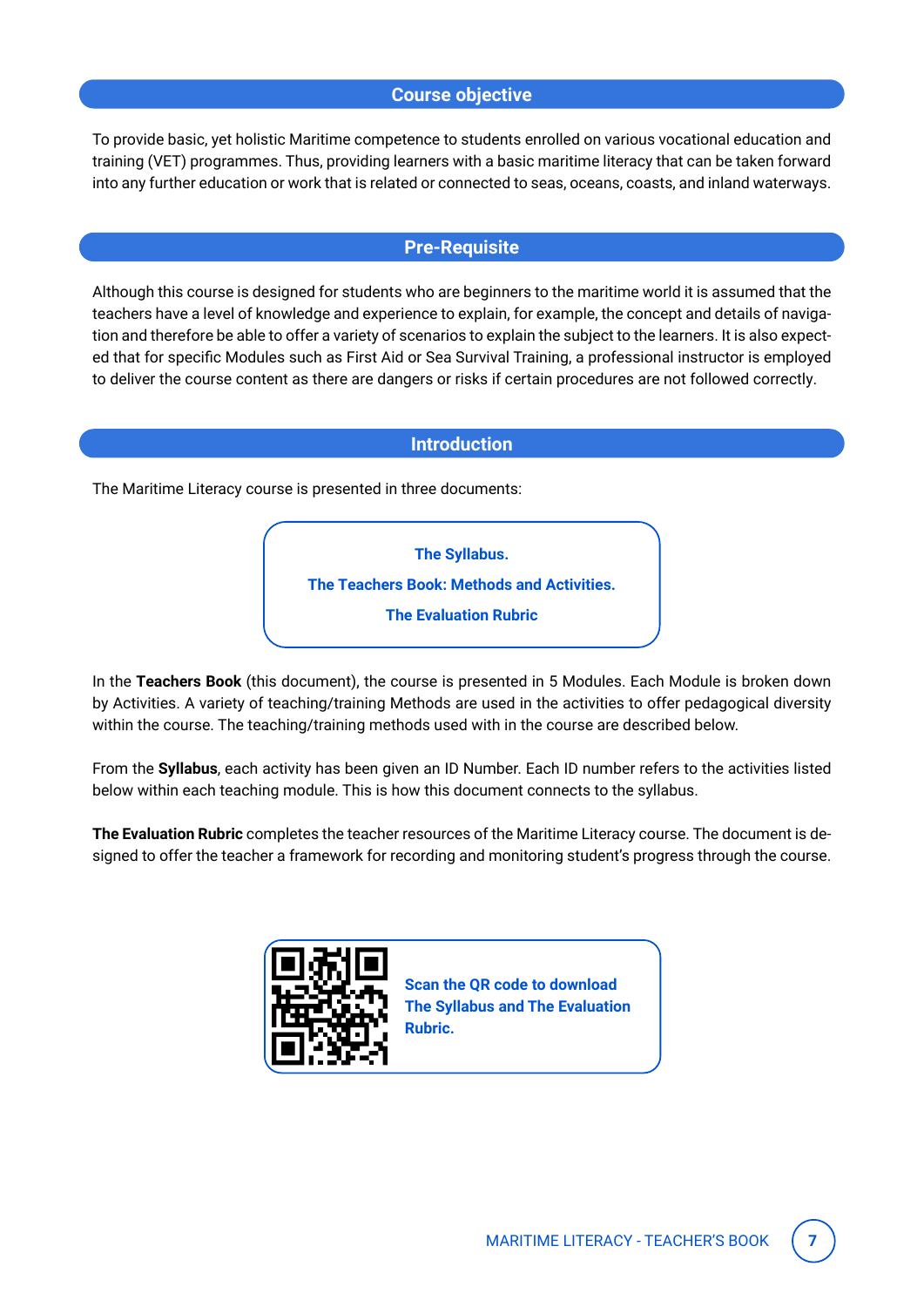<span id="page-7-0"></span>**Within this Teacher's book, the course and its training/teaching activities are presented in Module tables. Each table has 7 titled columns:**

1.

#### **Activity ID**

This column refers to the ID number of each activity in the Syllabus.

#### 2.

#### **Method & Activity Description**

This column represents which teaching methods and activities have been chosen. The teaching method is displayed in bold and activity in displayed in italic.

#### **Methods**

The teaching methods refers to the general principles, pedagogy and management strategies used for teaching/training instruction. The teaching methods for this course have been selected by considering different educational philosophy, classroom demographic, subject area(s) and school mission statements in order to attend diversity and focus on the projects target group. These methods are listed below.

#### **Activity**

The activities are the means used by the teachers to develop the programmed contents and the achievement of the learning objectives. Activities enhance students', knowledge, skill, and attitude in a specific area by engaging multiple teaching methods. Activities also serve to infuse fun into learning as well as bolster student confidence and the ability to think critically.

The methods and activities used in this course are designed to incorporate an approach inspired by non-formal learning, whereby students develop a reflective understanding of what they learned, can recognise links between the different learning outcomes and can independently identify practical ways in which to apply the learning.

In the context of this course, non-formal learning should be interpreted in such a way that the learning is based on how it is in practice in a maritime environment. It is most effective if the teaching can take place in a maritime environment, but it cannot always be done, so therefore if the teaching takes place in the classroom, examples should be given from everyday life at a port or a ship and the like. It can either be the students who can come up with the examples or it may be the teacher.

Each activity should start with the learners reflecting on what they see in the activity content and why they need to know something about that topic. Likewise, each activity should end with the students reflecting on what they have learned.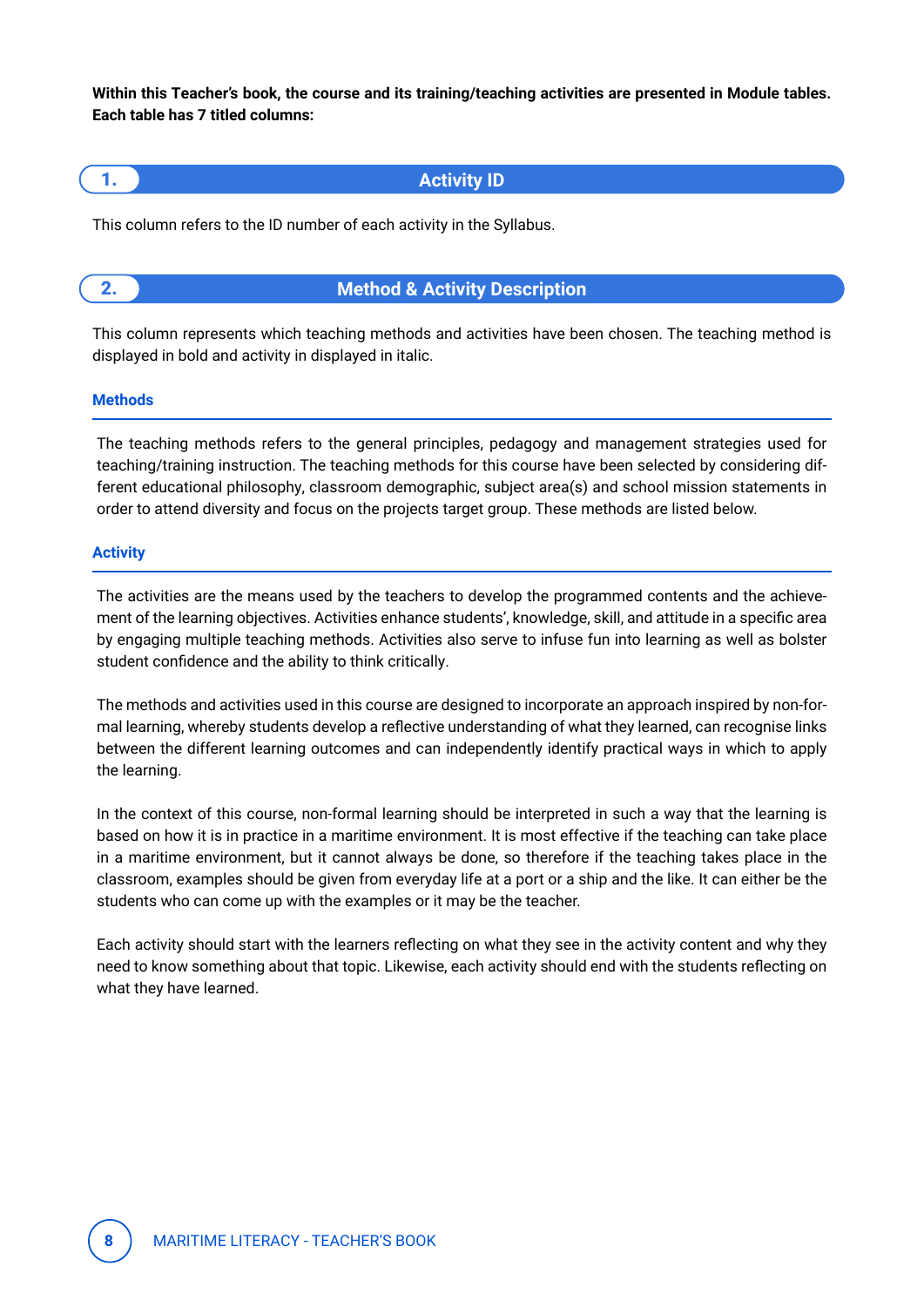#### **The Teaching/training methods**

- **a. Direct Instruction:** A general term that refers to the traditional teaching strategy that relies on explicit teaching through the direct delivery of information and teacher-led demonstrations. In this method of instruction, the teacher might play one or all the following roles: Formal authority, expert, and personal model. The course uses direct instruction in some activities to provide a diversity of styles and meet different learning needs. As the course intends to support a non-formal, reflective approach to learning, the use of direct instruction has been reinforced either through a guidance for facilitating learning reflection or through directly following up on the activity with a second activity that utilizes a more interactive teaching method.
- **b. Experiential learning:** A process whereby knowledge, skill, and attitude is created through the transformation of experience. The knowledge, skill, and attitude results from the combinations of grasping and transforming the experience. The learning in this model includes multiple content areas so that students can see how problem-solving can happen in the real world.
- **c. Flipped classroom learning approach:** A teaching structure whereby students engage in self-study at home and complete in-class assignments, as opposed to receiving the information in class and executing the learning at home/outside of the class. Teachers who implement the flipped classroom model often film their own instructional videos, but many also use pre-made videos from online sources. A key benefit of the flipped classroom model is that it allows for students to work at their own pace if that is how the teacher chooses to implement it. In some cases, teachers may assign the same videos to all students, while in others, teachers may choose to allow students to watch new videos as they master topics, taking on a more "differentiated" approach.
- **d. Game based learning:** A teaching method that comes from the desire to engage students in more active learning in the classroom. Games are a great way to encourage a "mastery" mindset, rather than a focus on grades and can support the students to be problem solvers and develop soft skills that they will need in future employment or further education. In a game-based learning environment, students work on quests to accomplish a specific goal (learning objective) by choosing actions and experimenting along the way.
- **e. Hands-on learning:** A teaching method where students perform physical, 'hands-on' activities rather than listen to presentations or watch demonstrations.
- **f. Project-based learning:** Project Based Learning is a teaching method in which students gain knowledge and skills by working together for a period of time to investigate and respond to an authentic, engaging, and complex question, problem, or challenge. This style of teaching encourages the student to work together to respond to a problem or question set by the teacher.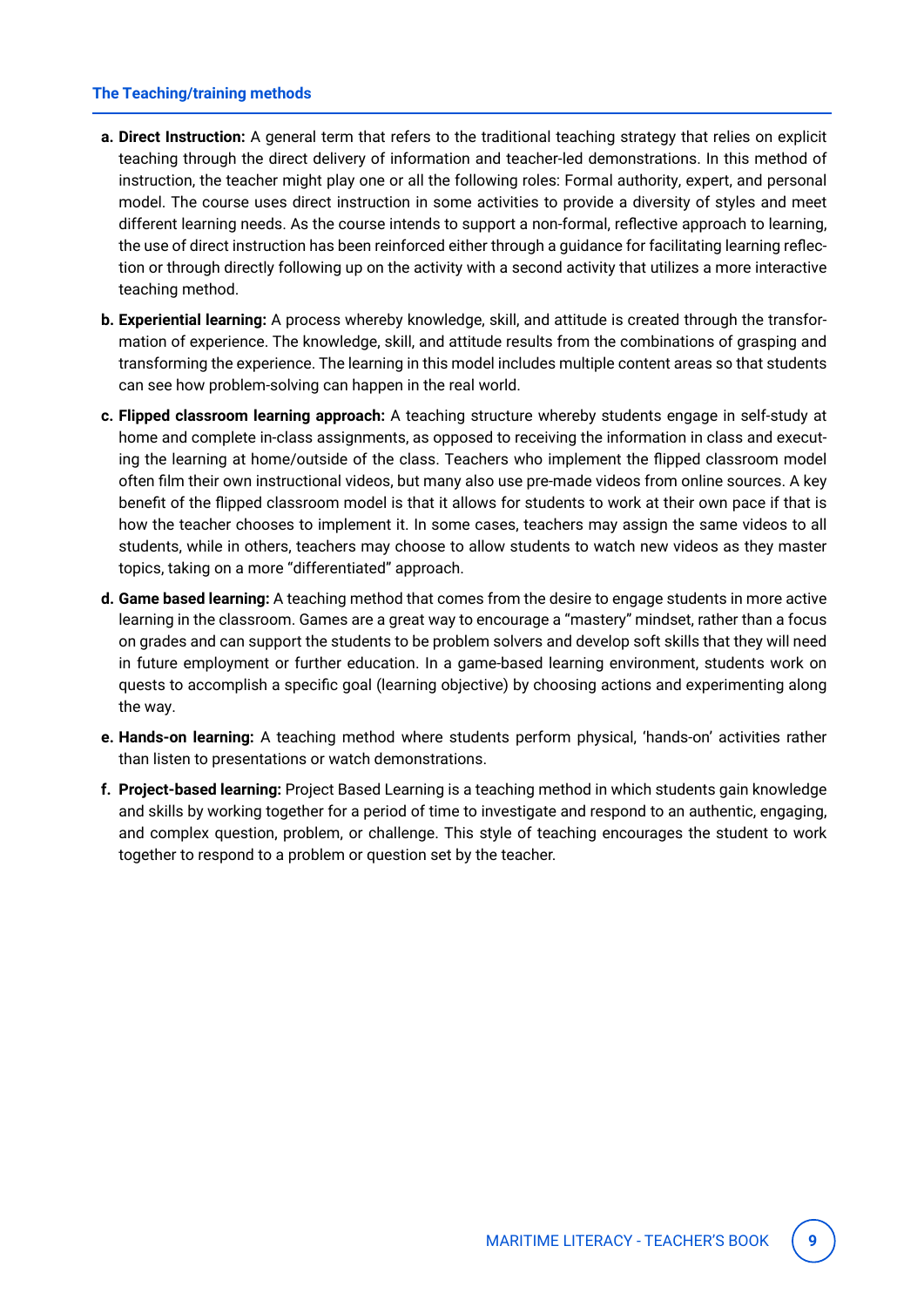#### **Learning Objectives**

This column provides indicators of what knowledge, skill and/or attitude the students are expected to either acquire or develop through participating in the activity. The learning objectives of each activity have been identified to address the curriculum objectives of the 5 modules, which are presented in the Syllabus.

The Learning objectives are based upon the attainment of three types of learning:

The knowledge, skill and attitude acquired or improved though the training/teaching activities support the attainment of the competence based curricular objectives.

As presented in the model below, the course is based on an approach that does not prioritise between knowledge, skill, and attitude, but rather recognises their inter-relation and the importance of all three in building competence.



This approach is based upon a theoretical framework for categorising educational goals that is commonly referred to as 'Bloom's Taxonomy' where learning is grouped into three categories: cognitive domain, psychomotor domain, and affective domain.

This approach has been adopted broadly across different learning spectrums, albeit under varying interpretations. The 'Cognitive domain' is consistently understood as knowledge-based learning, and 'psychomotor domain' as skill-based learning.

**10** MARITIME LITERACY - TEACHER'S BOOK

<span id="page-9-0"></span>3.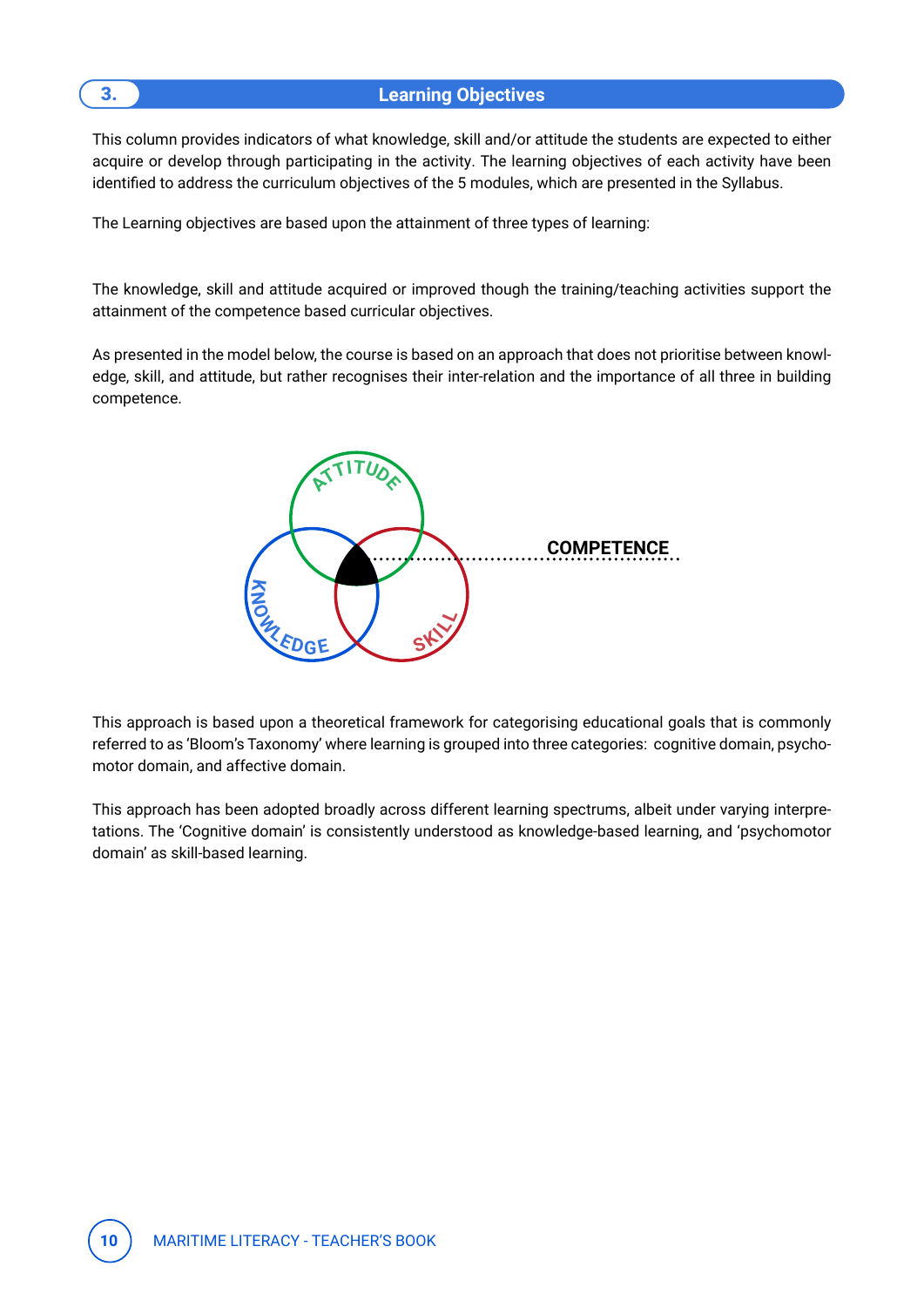However, the affective domain is more open for interpretation, and is regularly understood as either attitudinal learning, ability, or competence.

In the framework of this course the affective domain has been interpreted as attitudinal learning, and competence has been understood as the combined application of knowledge, skill, and attitude. The course defines and uses 'knowledge', 'skill', 'attitude', and 'competence' as follows:

#### **Knowledge**

In reference to the student's retainment and understanding of information. The course's learning objectives delineate knowledge learning into five levels that build upon each other, as follows:

> **Basic knowledge – the acquisition and retainment of basic information Understanding – the reflective comprehension of the information retained Application – the applied use of the of the retained information Analysis – the reflective analysis and dissection of retained information Synthesis – the reflective linkage and integration of different retained information**

#### **Skill**

In reference to the student's ability to practically undertake an action, for example, tie a bowline knot. Within the scope of this course, students are expected to develop basic maritime related skills.

#### **Attitude**

When referring to attitude, the course is not intending to focus on 'good' or 'bad' attitude, but rather an attitudinal approach or value that the students have developed through experience, such as calmness, attentiveness, openness, flexibility. The course focusses upon attitudinal learning to encourage students to build a connection to maritime culture and values and ensure they can combine their skill and knowledge effectively in a given situation.

#### **Competence**

In reference to the combined application of the acquired or developed knowledge, skill, and attitude. The course's intention is to provide the students with the possibility to acquire the needed knowledge, skill, and attitude for developing basic and holistic Maritime competence, or otherwise referred to in this course as 'Basic Maritime Literacy'.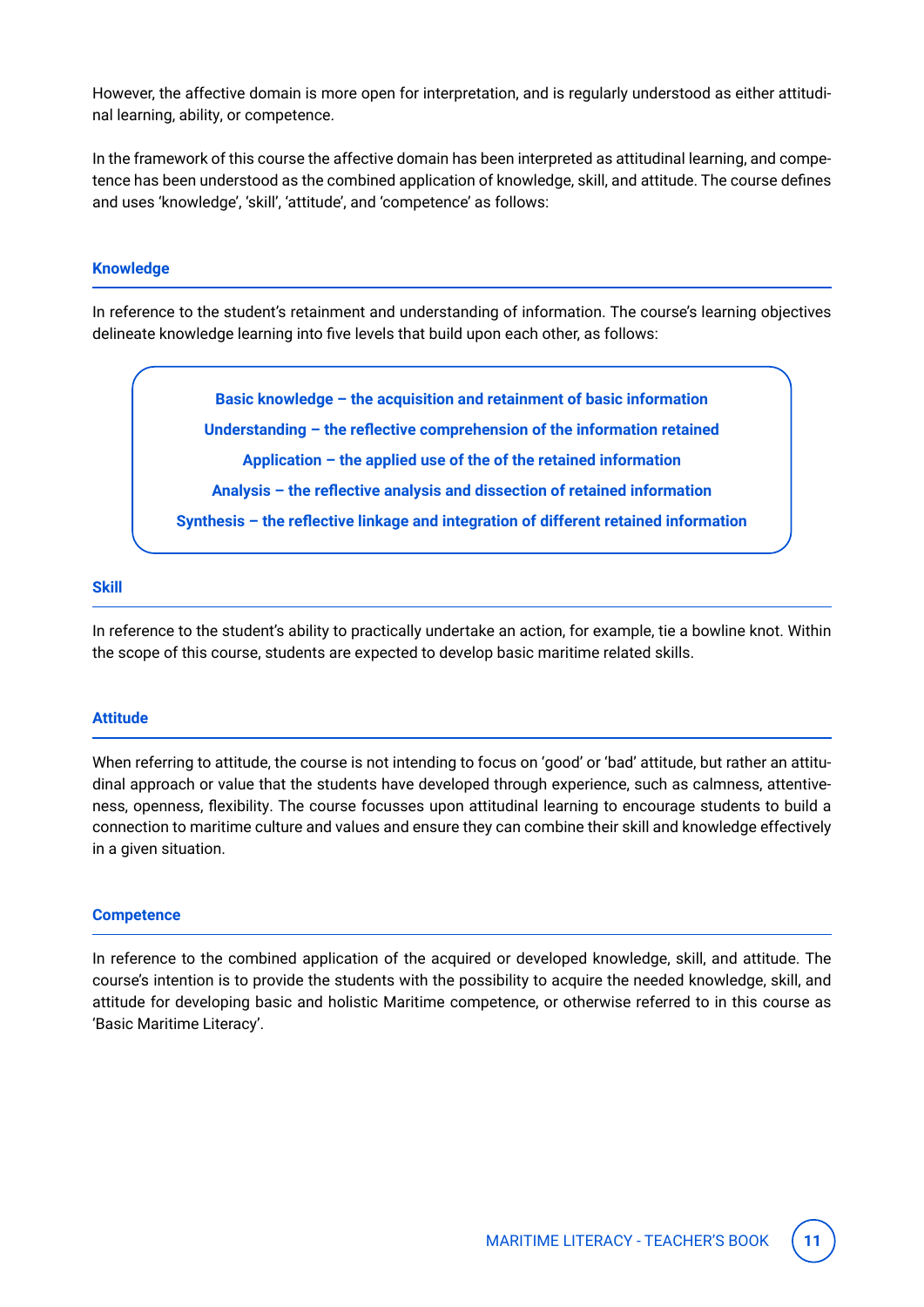#### **Instruction:**

The text offered in this column explains in more detail content of the learning activity and provides step by step guidance to the teacher on its delivery. The instruction also provides, where necessary, suggested questions for supporting the students learning reflection through de-brief and discussions.

NOTE on De-briefs and Discussions: De-briefing and discussions are an important element of the course which refer to a conversational exercise that takes place in plenary or in groups at the end of an activity. The teacher poses questions to the students to encourage them to reflect upon the information received, and situations experienced, during the activity. Suggested questions are provided to support the teacher in facilitating de-briefs and discussions, however if the students find it difficult to discuss the questions, the teacher should offer further support by asking the question in a different way or reminding the students of the relevant part of the undertaken activity.

In some activities, de-briefing and discussion questions have not been provided. In such cases the learning reflection is either considered to be comprehensively incorporated into the activity or is comprehensively provided in an activity that follows.

#### 5.

#### **Materials/Equipment**

These items are listed as teaching aids to support the explanation and learning of the content.



**Notes for teachers**

This column offers information to help the teacher prepare prior to the session ahead.

<span id="page-11-0"></span>4.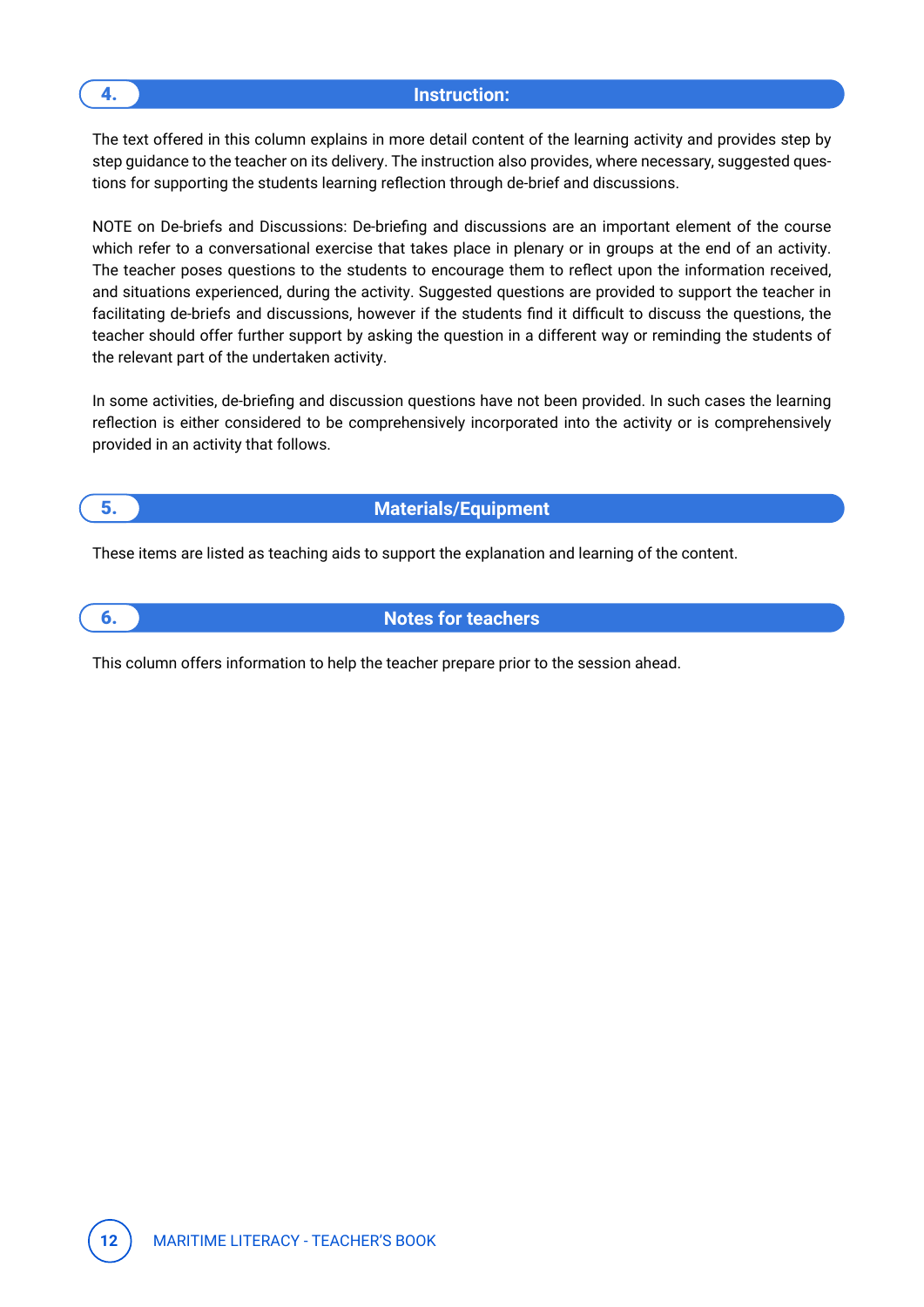## MODULE 1 SEAMANSHIP

### **4 DAYS (20 HOURS) OF TEACHING/TRAINING, COVERING:**

MARITIME LITERACY - TEACHER'S BOOK **13**

45

- **A. History of seafaring**
- **B. Reading the sea**
- **C. Sectors and activities related to water**
- **D. Knots**
- **E. Types of boats and vessels**
- **F. Maintenance of boats and vessels**
- **G. Understanding of engines and sails**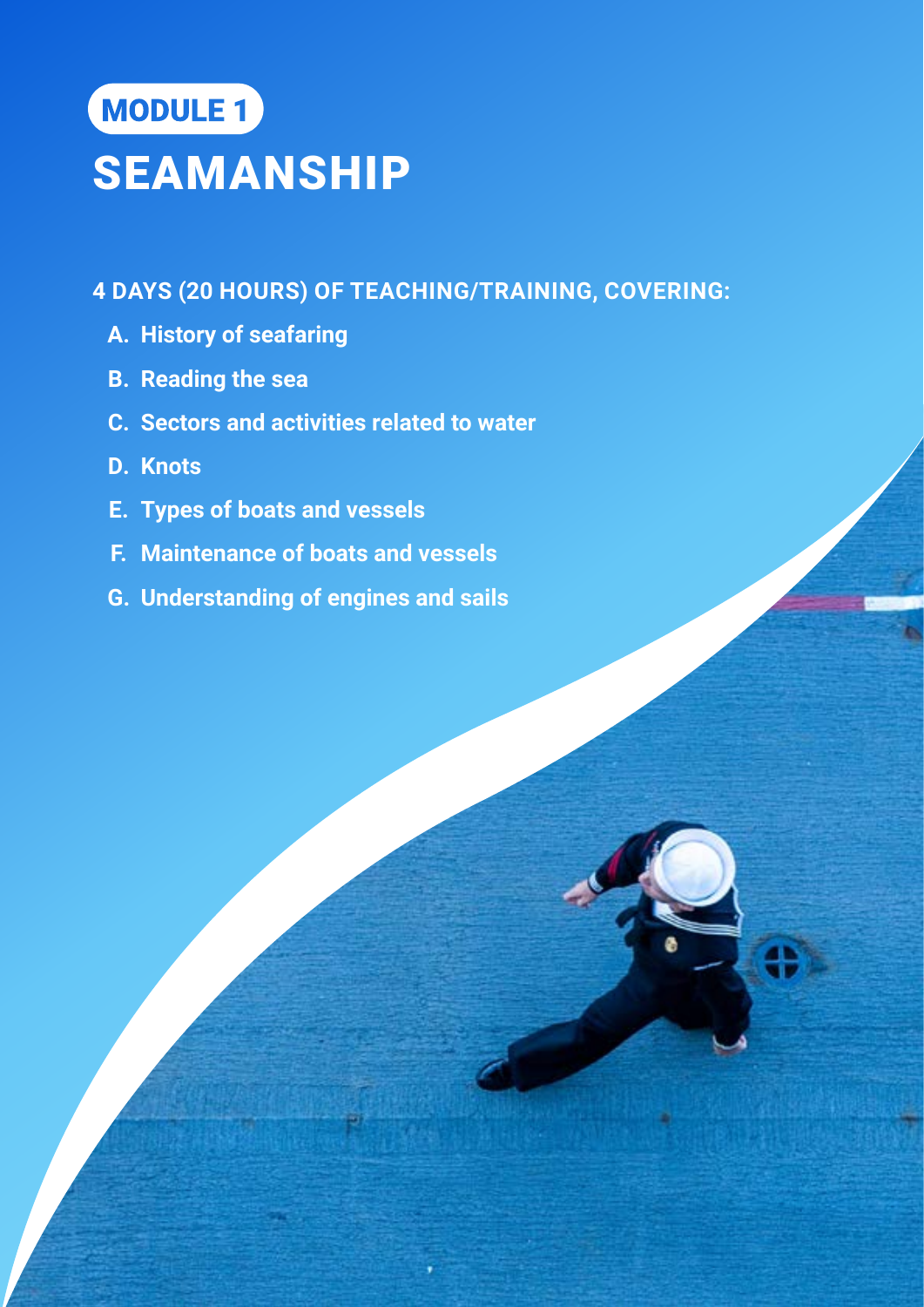<span id="page-13-0"></span>

| <b>ACTIVITY</b><br>ID | <b>METHOD &amp;</b><br><b>ACTIVITY</b><br><b>DESCRIPTION</b>                                                | <b>LEARNING</b><br><b>OBJECTIVES</b>                                                                                                                                                                                                                                                                                                 | <b>INSTRUCTION</b>                                                                                                                                                                                                                                                                                                                                                                                                                                                                                                                                                                                                                                                                                                                                                                                                                                                                          | <b>MATERIALS/EQUIPMENT</b>                                                                                                                                                                                                                                                                                                                                                                                                                                                                       | <b>NOTES FOR TEACHERS</b>                                                                                                                                                                                                                                                                                                                                                                                                                                                                                                                                    | <b>TIME</b> |
|-----------------------|-------------------------------------------------------------------------------------------------------------|--------------------------------------------------------------------------------------------------------------------------------------------------------------------------------------------------------------------------------------------------------------------------------------------------------------------------------------|---------------------------------------------------------------------------------------------------------------------------------------------------------------------------------------------------------------------------------------------------------------------------------------------------------------------------------------------------------------------------------------------------------------------------------------------------------------------------------------------------------------------------------------------------------------------------------------------------------------------------------------------------------------------------------------------------------------------------------------------------------------------------------------------------------------------------------------------------------------------------------------------|--------------------------------------------------------------------------------------------------------------------------------------------------------------------------------------------------------------------------------------------------------------------------------------------------------------------------------------------------------------------------------------------------------------------------------------------------------------------------------------------------|--------------------------------------------------------------------------------------------------------------------------------------------------------------------------------------------------------------------------------------------------------------------------------------------------------------------------------------------------------------------------------------------------------------------------------------------------------------------------------------------------------------------------------------------------------------|-------------|
| $\mathbf{1}$          | <b>Direct Instruction:</b><br>Teacher led presenta-<br>tion & timeline exercise<br>on history of seafaring. | Basic Knowledge upon<br>how seafaring activity<br>developed through the<br>ages.<br>Basic Knowledge upon<br>how the different types<br>of vessels developed<br>according to their use<br>and purpose through<br>the ages.<br>Basic Knowledge upon<br>the terms/names for<br>basic parts of different<br>vessels through the<br>ages. | Step 1 (15 mins.): Begin the activity<br>by facilitating a brainstorm. Ask the<br>students the following questions<br>and write down the answers on a<br>whiteboard/flipchart:<br>▶ What uses of vessels can you<br>think of?<br>In which ways can vessels be<br>propelled?<br>• What types of vessels can you<br>name?<br>Step 2 (45 mins.): Follow-up on the<br>brainstorm with a presentation to<br>introduce maritime history and give<br>an outline of the origin of, and up<br>to, present day maritime activity.<br>Include the different types of seafar-<br>ing activity and the related vessels<br>and the parts of different vessels.<br>It is recommended to use the listed<br>supportive materials such as globes,<br>maps etc.<br>Step 3 (30 mins.): Ask the students<br>to work in groups to draw up a time-<br>line of the types of ships that have<br>been used over time. | The following materials may<br>be used to support the presen-<br>tation of information in step 2:<br>▶ Projector & laptop<br>$\triangleright$ Maps<br>$\triangleright$ Globe<br>$\triangleright$ Atlas<br>▶ Reference books.<br>$\triangleright$ Videos<br><b>SCAN THE QR CODE FOR</b><br><b>AN EXAMPLE POWERPOINT</b><br><b>PRESENTATION USED IN</b><br><b>DENMARK:</b><br>The following materials may<br>be used by the students in<br>step 3:<br>$\triangleright$ Paper<br>▶ Coloured markers | Prepare a variety of alter-<br>native content examples<br>to help explain to those<br>students who may have not<br>understood during the first<br>presentation. For example,<br>some students may need a<br>refresher of basic geog-<br>raphy to understand the<br>content of the activity.<br>Ensure that the presenta-<br>tion in step 2 introduces<br>students to different vessel<br>types, purposes, and parts<br>throughout history: so<br>that the students have the<br>knowledge required to take<br>part in the following activity<br>(Activity 2). | 1,5h        |

 $\begin{bmatrix} 1 \\ 4 \end{bmatrix}$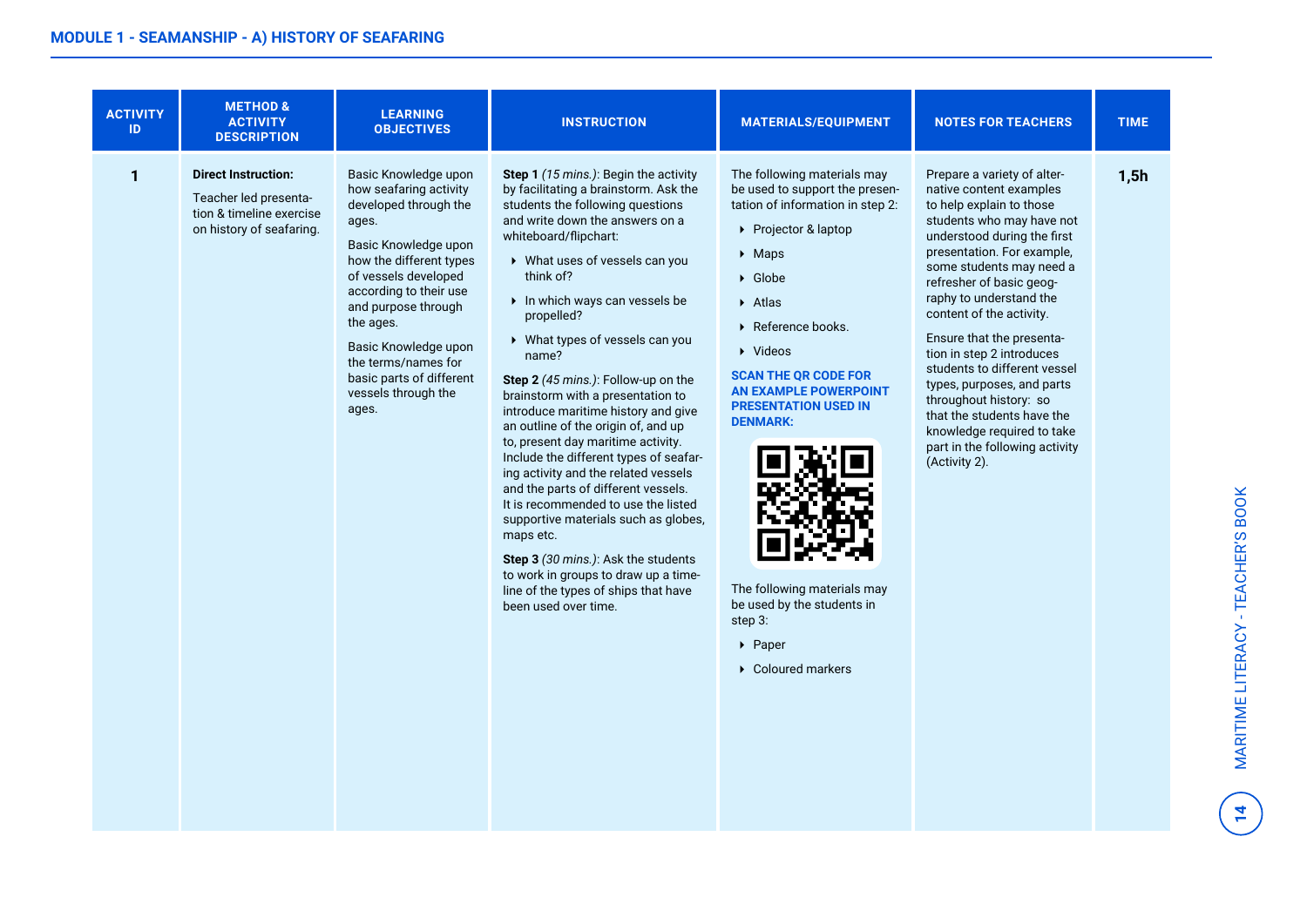| <b>ACTIVITY</b><br>ID. | <b>METHOD &amp;</b><br><b>ACTIVITY</b><br><b>DESCRIPTION</b>                                                                   | <b>LEARNING</b><br><b>OBJECTIVES</b>                                                                                                                                                                                                                                                                                                                                            | <b>INSTRUCTION</b>                                                                                                                                                                                                                                                                                                                                                                                                                                                                                                                                                                                                                                                                                                                                                        | <b>MATERIALS/EQUIPMENT</b>                                 | <b>NOTES FOR TEACHERS</b>                                                                                                                                                                                                                                                                                                                                                               | <b>TIME</b>    |
|------------------------|--------------------------------------------------------------------------------------------------------------------------------|---------------------------------------------------------------------------------------------------------------------------------------------------------------------------------------------------------------------------------------------------------------------------------------------------------------------------------------------------------------------------------|---------------------------------------------------------------------------------------------------------------------------------------------------------------------------------------------------------------------------------------------------------------------------------------------------------------------------------------------------------------------------------------------------------------------------------------------------------------------------------------------------------------------------------------------------------------------------------------------------------------------------------------------------------------------------------------------------------------------------------------------------------------------------|------------------------------------------------------------|-----------------------------------------------------------------------------------------------------------------------------------------------------------------------------------------------------------------------------------------------------------------------------------------------------------------------------------------------------------------------------------------|----------------|
| $\overline{2}$         | <b>Game based learning:</b><br>Online games to iden-<br>tify types of vessels<br>according to different<br>periods in history. | Applied knowledge of<br>how seafaring activity<br>developed through the<br>ages.<br>Applied knowledge of<br>how different types<br>of vessels developed<br>according to their use<br>and purpose.<br>Applied knowledge of<br>the terms/names for<br>basic parts of different<br>vessels.<br>Recognition of the<br>importance of under-<br>standing the history of<br>seafaring. | Step 1: Divide the students into<br>groups (2-5 students per group).<br>Step 2 (20 mins.): Ask the groups<br>to go to H5P.org or kahoot.com and<br>develop their own game to test their<br>peers on the content from previous<br>activity (different vessel types,<br>purposes, and parts throughout<br>history).<br>Step 3 (20 mins.): Ask the students<br>to play each other's games on<br>rotation.<br>Step 4 (20 mins.): Discussion - Ask<br>the students the following questions<br>in groups or in plenary:<br>1. Why is it important to know the<br>history of seafaring?<br>2. What can seafarers of the histo-<br>ry teach us today?<br>3. Where will seafaring be in 100<br>years from now?<br>4. What can you use this knowl-<br>edge for? How can you use it? | Computers or mobile devices<br>with access to the internet | Be mindful that some<br>students might be new to IT<br>and may need extra support<br>with the basic functionality<br>of the computer or tool<br>used.<br>Be familiar with h5p.org or<br>kahoot.com prior to the ac-<br>tivity to be able to support<br>the students in developing<br>their own online games.<br>Any alternative online-game<br>platform may be used in the<br>activity. | 1 <sub>h</sub> |

 $\mathbf{a}$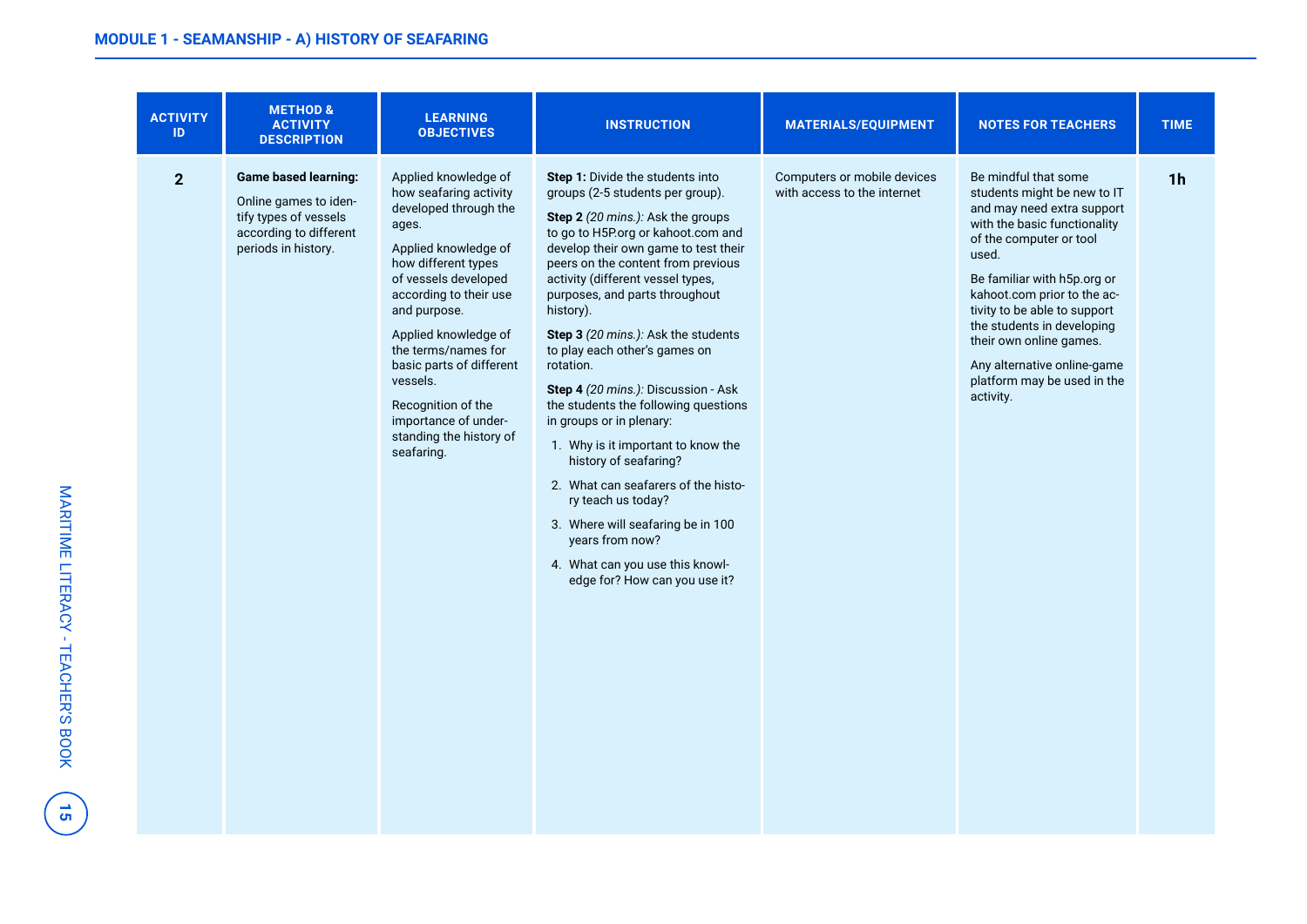<span id="page-15-0"></span>

| <b>ACTIVITY</b><br>ID | <b>METHOD &amp;</b><br><b>ACTIVITY</b><br><b>DESCRIPTION</b>                                                | <b>LEARNING</b><br><b>OBJECTIVES</b>                                                                                                                                                                                                                                                                                                                                                                                          | <b>INSTRUCTION</b>                                                                                                                                                                                                                                                                                                                                                                                                                                                                                                                                                                                                                   | <b>MATERIALS/EQUIPMENT</b>                                                                                                                                                                                                                                                                                                                                                                          | <b>NOTES FOR TEACHERS</b>                                                             | <b>TIME</b> |
|-----------------------|-------------------------------------------------------------------------------------------------------------|-------------------------------------------------------------------------------------------------------------------------------------------------------------------------------------------------------------------------------------------------------------------------------------------------------------------------------------------------------------------------------------------------------------------------------|--------------------------------------------------------------------------------------------------------------------------------------------------------------------------------------------------------------------------------------------------------------------------------------------------------------------------------------------------------------------------------------------------------------------------------------------------------------------------------------------------------------------------------------------------------------------------------------------------------------------------------------|-----------------------------------------------------------------------------------------------------------------------------------------------------------------------------------------------------------------------------------------------------------------------------------------------------------------------------------------------------------------------------------------------------|---------------------------------------------------------------------------------------|-------------|
| 3                     | <b>Direct Instruction:</b><br>Basic meteorologi-<br>cal forecasting and<br>weather map reading<br>activity. | Appreciation of the<br>importance of under-<br>standing the weather,<br>particularly the wind<br>and the effects and<br>dangers of storms.<br>Applied knowledge<br>upon where to obtain<br>weather forecasts.<br>Basic knowledge of<br>map reading.<br>Basic knowledge to un-<br>derstand low pressure<br>and high pressure.<br>Basic knowledge to un-<br>derstand the Beaufort<br>scale and the effects<br>of wind on water. | Step 1 (15 mins): Start the activity<br>by facilitating a brainstorm. Ask the<br>students the following questions<br>and note down the answers on a<br>whiteboard/flipchart:<br>▶ Why it is important to know<br>what the weather will be like<br>when you go sailing?<br>$\triangleright$ Where can we find out what the<br>weather will be like?<br>Step 2 (15 mins): Provide some<br>resources and examples of free to<br>download weather apps for students<br>to use and understand regard-<br>ing weather forecasting. Briefly<br>introduce the Beaufort scale to the<br>students using reference books/<br>print outs/Videos. | For step 1:<br>• Mobile devices with ac-<br>cess to the internet<br>For step 2:<br>▶ Reference books<br>$\triangleright$ Printouts<br>$\triangleright$ Videos<br><b>SCAN THE QR CODE FOR A</b><br><b>PRINTOUT OF THE BEUFORT</b><br><b>SCALE (IN ENGLISH AND</b><br><b>DANISH)</b><br><b>SCAN THE QR CODE FOR</b><br><b>EXAMPLE VIDEOS THAT</b><br><b>MAY BE USED TO SUPPORT</b><br><b>LEARNING</b> | Check if parental permis-<br>sion is required regarding<br>the use of mobile devices. | 0,5h        |

 $\left( \frac{1}{2} \right)$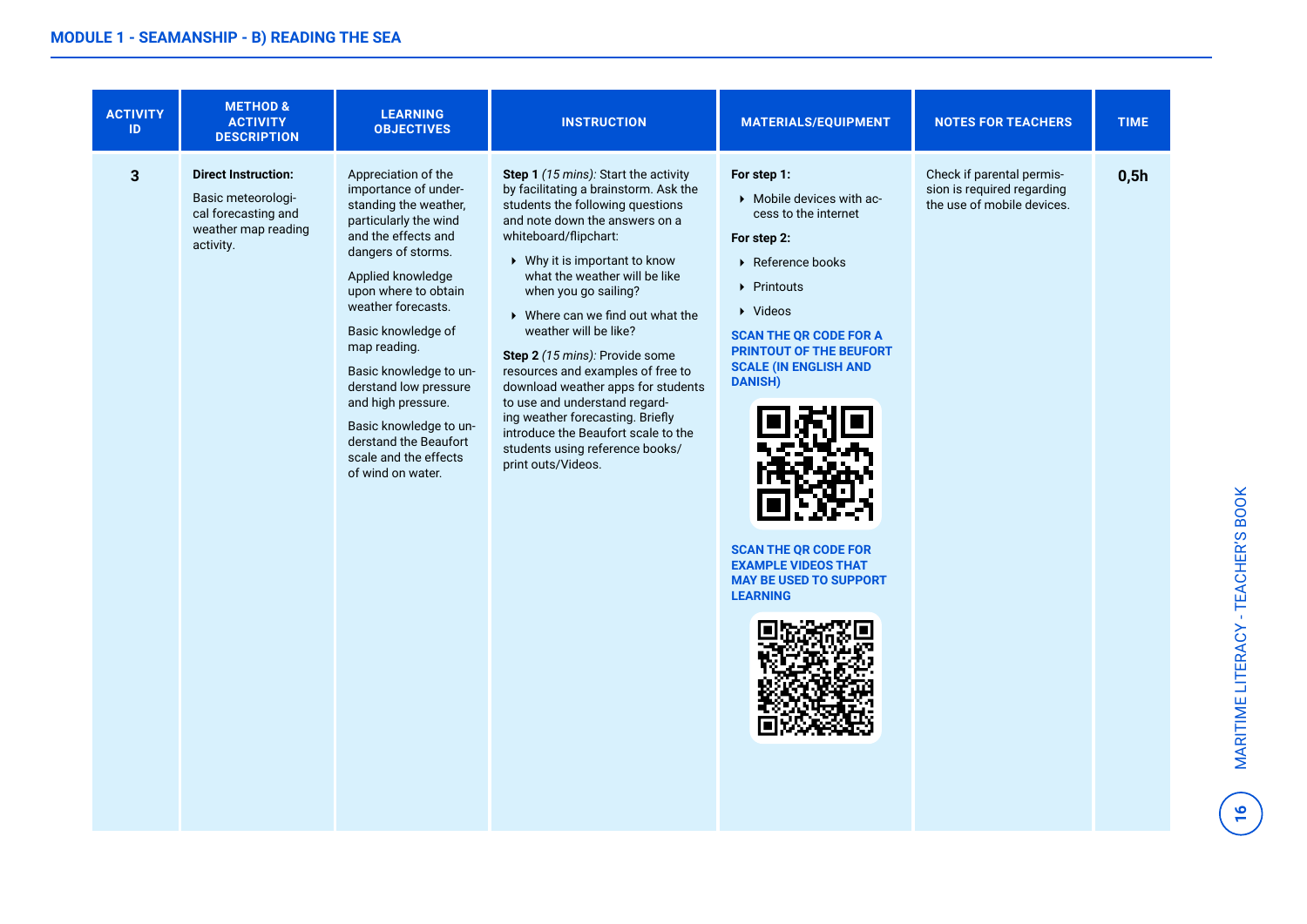| <b>ACTIVITY</b><br>ID | <b>METHOD &amp;</b><br><b>ACTIVITY</b><br><b>DESCRIPTION</b>                                                              | <b>LEARNING</b><br><b>OBJECTIVES</b>                                                                                                                                                                                                                                                                                                                                                                                                                                              | <b>INSTRUCTION</b>                                                                                                                                                                                                                                                                                                                                                                                                                                                                                                                                                                                                                                                                                                                                                                                                                                                                                                                                                                                                                                                                                                                                                                                                                                                                                                                                                | <b>MATERIALS/</b><br><b>EQUIPMENT</b>                                                                                                                                                                                                | <b>NOTES FOR TEACHERS</b>                                                                                                                                                                                                                                                                                                                                                                                                                                                                                     | <b>TIME</b>    |
|-----------------------|---------------------------------------------------------------------------------------------------------------------------|-----------------------------------------------------------------------------------------------------------------------------------------------------------------------------------------------------------------------------------------------------------------------------------------------------------------------------------------------------------------------------------------------------------------------------------------------------------------------------------|-------------------------------------------------------------------------------------------------------------------------------------------------------------------------------------------------------------------------------------------------------------------------------------------------------------------------------------------------------------------------------------------------------------------------------------------------------------------------------------------------------------------------------------------------------------------------------------------------------------------------------------------------------------------------------------------------------------------------------------------------------------------------------------------------------------------------------------------------------------------------------------------------------------------------------------------------------------------------------------------------------------------------------------------------------------------------------------------------------------------------------------------------------------------------------------------------------------------------------------------------------------------------------------------------------------------------------------------------------------------|--------------------------------------------------------------------------------------------------------------------------------------------------------------------------------------------------------------------------------------|---------------------------------------------------------------------------------------------------------------------------------------------------------------------------------------------------------------------------------------------------------------------------------------------------------------------------------------------------------------------------------------------------------------------------------------------------------------------------------------------------------------|----------------|
| 4                     | <b>Experiential learn-</b><br>ing:<br>Visit the coast, to ex-<br>perience the effects<br>of the wind on the<br>sea state. | Applied knowledge<br>and skill to be able find<br>and interpret a weather<br>forecast.<br>Basic knowledge of<br>wave types and skill<br>to be able to describe<br>basic wave types.<br>Knowledge and skill<br>to be able to describe<br>wind differences, wind<br>directions. Understand<br>the effects and dan-<br>gers of storms.<br>Appreciation of the<br>importance of under-<br>standing the weather,<br>particularly the wind<br>and the effects and<br>dangers of storms. | Transport to the location (Either coastal, lake-<br>side or river side)<br>Step 1: On route to location - Facilitate a<br>discussion with the students regarding the<br>subject to outline the day ahead.<br>Step 2: Upon arrival, provide a clear security<br>briefing to the students.<br>Step 3: (30 mins): Divide the students into<br>groups (2-5 per group) and give the groups the<br>task to find a weather forecast for different<br>locations and from that, observe the effects of<br>the wind on the water.<br>Step 4: Provide the students with handouts<br>that explain wind speed and describe wind<br>differences and wind directions.<br>Step 5 (30 mins): Ask the groups to find out<br>what the basic wave types are and what influ-<br>ences the wave height. They must also explain<br>what the danger is of a storm.<br>Step 6 (20 mins): Ask the groups to present<br>their results to each other in plenary.<br>Step 7 (10 mins): Discussion - Ask the stu-<br>dents the following questions in groups or in<br>plenary:<br>1. What did you know before about the<br>subject?<br>2. Did you think the sea was affected in other<br>ways?<br>3. What can you use your new knowledge<br>and skill for? How can you use it?<br>Consider putting groups of two and two to-<br>gether so that they in pairs discuss what they<br>have learned. | Notepads<br>Pens<br>Mobile devices with<br>internet access<br>Handouts on wind<br>speed, wind differenc-<br>es and wind directions<br><b>SCAN THE QR CODE</b><br><b>FOR EXAMPLE HAND</b><br><b>OUT ON WIND DIREC-</b><br><b>TION</b> | This activity should be car-<br>ried out either at a coastal,<br>lakeside or river side loca-<br>tion. Research and prepare<br>various suitable locations<br>to carry out the excursion.<br>Pre organise transport for<br>the visit.<br>Consider refreshments/<br>lunch for the students<br>during this half day session.<br>Consider a risk assess-<br>ment policy regarding the<br>excursion.<br>Check if parental permis-<br>sion is required regarding<br>the excursion and the use<br>of mobile devices. | 2 <sub>h</sub> |

 $\mathbf{L}$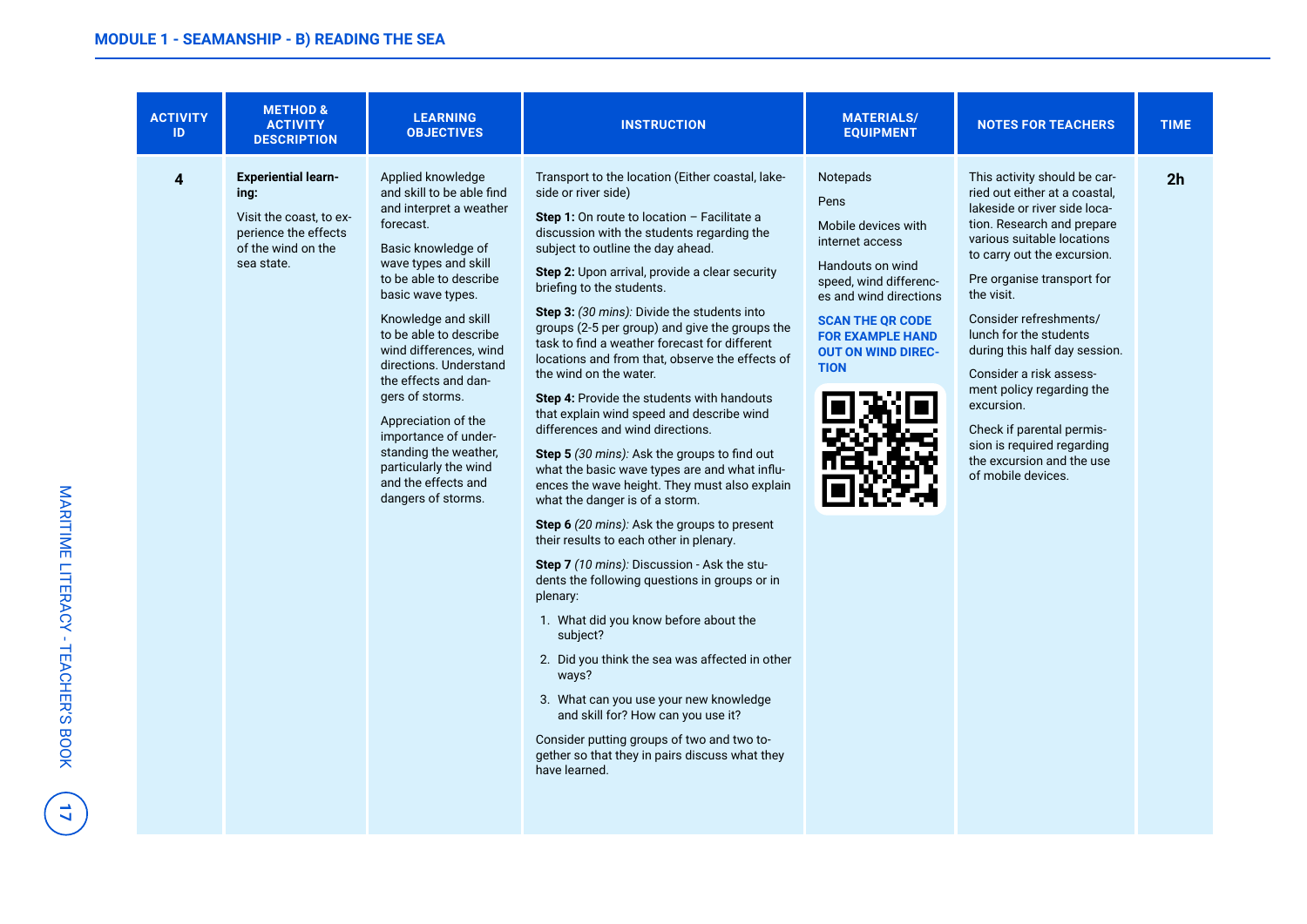<span id="page-17-0"></span>

| <b>ACTIVITY</b><br>ID. | <b>METHOD &amp;</b><br><b>ACTIVITY</b><br><b>DESCRIPTION</b>                                                       | <b>LEARNING</b><br><b>OBJECTIVES</b>                                                                              | <b>INSTRUCTION</b>                                                                                                                                                                                                                                                                                                                                                                                                                                                                                                                                                                                                                                                                                                                                                                                                                                                                                                                                                                                                                                                                                                                                                                                                                                                                                         | <b>MATERIALS/</b><br><b>EQUIPMENT</b>       | <b>NOTES FOR TEACHERS</b> | <b>TIME</b> |
|------------------------|--------------------------------------------------------------------------------------------------------------------|-------------------------------------------------------------------------------------------------------------------|------------------------------------------------------------------------------------------------------------------------------------------------------------------------------------------------------------------------------------------------------------------------------------------------------------------------------------------------------------------------------------------------------------------------------------------------------------------------------------------------------------------------------------------------------------------------------------------------------------------------------------------------------------------------------------------------------------------------------------------------------------------------------------------------------------------------------------------------------------------------------------------------------------------------------------------------------------------------------------------------------------------------------------------------------------------------------------------------------------------------------------------------------------------------------------------------------------------------------------------------------------------------------------------------------------|---------------------------------------------|---------------------------|-------------|
| 5                      | <b>Direct Instruction:</b><br>Student led presenta-<br>tions to show ex-<br>amples of different<br>types of ships. | Reflective knowledge<br>of the maritime sector<br>and what job opportu-<br>nities there are within<br>the sector. | Step 1 (10 mins.): Start the activity by facilitat-<br>ing a brainstorm. Ask the students the follow-<br>ing questions and note down the answers on a<br>whiteboard/flipchart:<br>• What maritime sectors do you know?<br>▶ What are the different maritime sectors<br>doing?<br>Conclude the brainstorm with a summary of<br>the two primary Maritime sectors, 'Shipbuild-<br>ing Sector', and Recreational Craft Sector'.<br>Step 2 (20 mins.): Divide the students into<br>groups (2-5 students per group, and a maxi-<br>mum of 4 groups). Ask each group to select<br>one of the two maritime sectors discussed in<br>step 1 and make a PowerPoint presentation<br>where they describe their chosen sector. They<br>must describe the following:<br>The types of ships the sector use.<br>The types of job opportunities in the<br>sector.<br>Step 3 (20 mins.): Ask each of the groups to<br>present their results to the other groups. In<br>the case that the students are uncomfortable<br>to present to all their peers in plenary, ask the<br>groups to present to each other, on a group-to-<br>group basis instead.<br>Step 4 (10 mins.): Follow up on the group<br>presentations, ensuring to elaborate on any<br>details or important information that was<br>missing in the presentations. | <b>Reference Books</b><br>Computers/laptops |                           | 1,5h        |

 $\left(\frac{8}{15}\right)$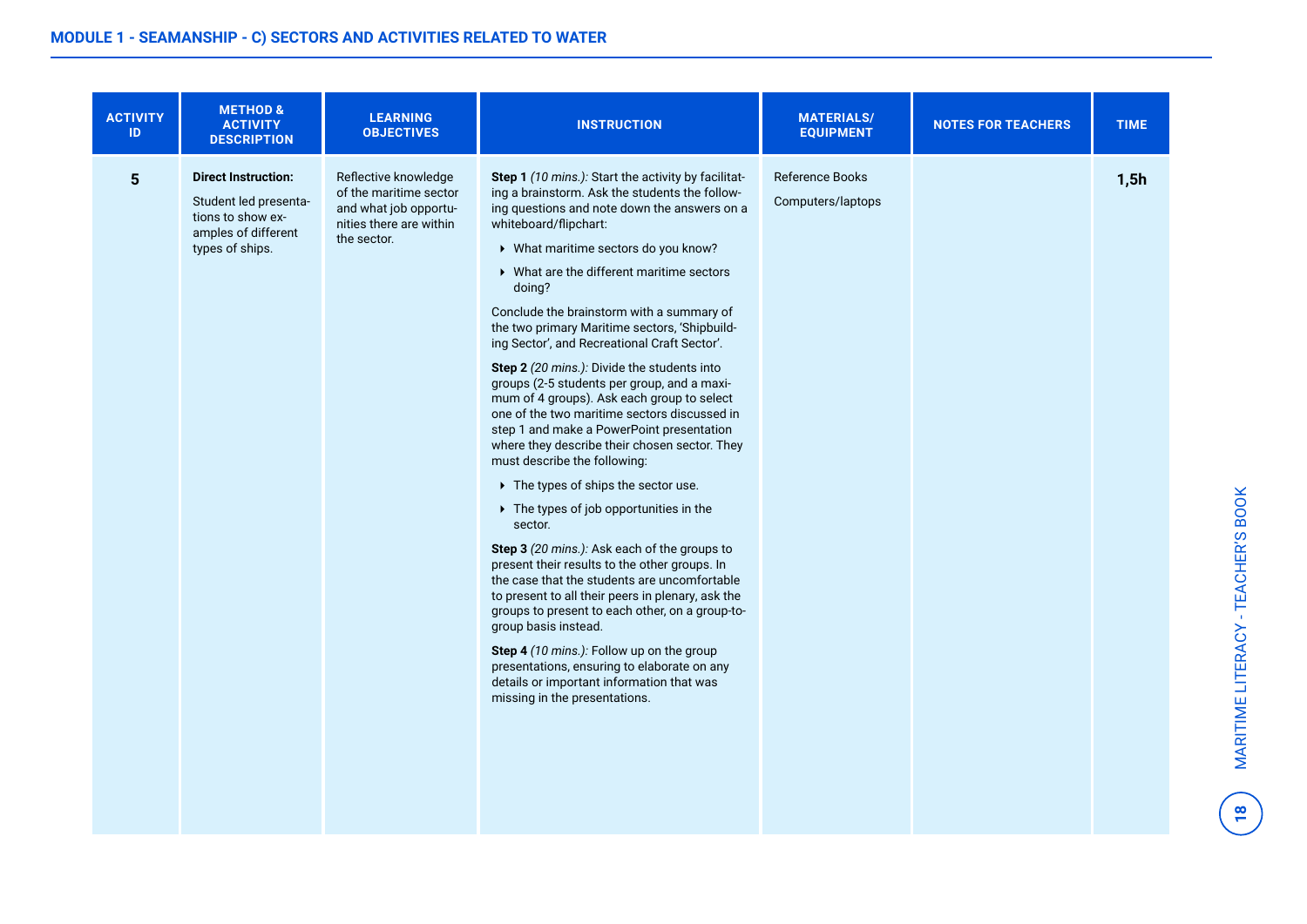| Applied knowledge of<br>Step 1 (50 mins.) Through game-based meth-<br>Become familiarised with<br><b>Game based learn-</b><br>Computers/laptops<br>6<br>1 <sub>h</sub><br>different types of ships<br>odology, make use of the website: https://<br>the tools on the website<br>with internet access<br>ing:<br>and their relationship<br>ecolregs.com/<br>(at least one per two<br>beforehand: https://ecol-<br>Simulator game to<br>and priority to each<br>students)<br>regs.com/.<br>The website provides a training simulator that<br>determine rules.<br>other.<br>offers interactive scenarios that explain rules<br>regulations, and re-<br>Be mindful that some<br>lationships between<br>and regulations and teaches the differences<br>students may be unfamiliar<br>different vessels.<br>between the vessels at sea regarding the<br>with the use of IT tools and<br>may need support with the<br>rules.<br>basic functionality of the<br>Direct the students (either individually or in<br>computer or tool used.<br>pairs) to specific parts of the website to learn<br>relevant rules and regulations relating to the<br>The Ecolregs website is<br>relationships between vessels at sea.<br>available in English and<br>Spanish only.<br>Step 2 (10 mins): Discussion - Ask the stu-<br>dents the following questions in groups or in<br>As an alternative to the on-<br>line simulation-based learn-<br>plenary:<br>ing. You could consider<br>1. What did you know before about the<br>recreating scenarios using<br>subject?<br>physical models, such as<br>print outs of various boats<br>2. How many types of ships did you know<br>stuck onto wooden blocks<br>before?<br>or use your school's 3D<br>3. How can this knowledge be useful?<br>printer to make models of<br>various boats.<br>Consider putting groups of two and two to- | <b>ACTIVITY</b><br>ID | <b>METHOD &amp;</b><br><b>ACTIVITY</b><br><b>DESCRIPTION</b> | <b>LEARNING</b><br><b>OBJECTIVES</b> | <b>INSTRUCTION</b>                             | <b>MATERIALS/</b><br><b>EQUIPMENT</b> | <b>NOTES FOR TEACHERS</b>   | <b>TIME</b> |
|---------------------------------------------------------------------------------------------------------------------------------------------------------------------------------------------------------------------------------------------------------------------------------------------------------------------------------------------------------------------------------------------------------------------------------------------------------------------------------------------------------------------------------------------------------------------------------------------------------------------------------------------------------------------------------------------------------------------------------------------------------------------------------------------------------------------------------------------------------------------------------------------------------------------------------------------------------------------------------------------------------------------------------------------------------------------------------------------------------------------------------------------------------------------------------------------------------------------------------------------------------------------------------------------------------------------------------------------------------------------------------------------------------------------------------------------------------------------------------------------------------------------------------------------------------------------------------------------------------------------------------------------------------------------------------------------------------------------------------------------------------------------------------------------------------------------------------------------------------------|-----------------------|--------------------------------------------------------------|--------------------------------------|------------------------------------------------|---------------------------------------|-----------------------------|-------------|
| have learned.<br><b>3D PRINATBLE BOAT</b><br><b>MODELS</b>                                                                                                                                                                                                                                                                                                                                                                                                                                                                                                                                                                                                                                                                                                                                                                                                                                                                                                                                                                                                                                                                                                                                                                                                                                                                                                                                                                                                                                                                                                                                                                                                                                                                                                                                                                                                    |                       |                                                              |                                      | gether so that they in pairs discuss what they |                                       | <b>SCAN THE QR CODE FOR</b> |             |

 $\overrightarrow{5}$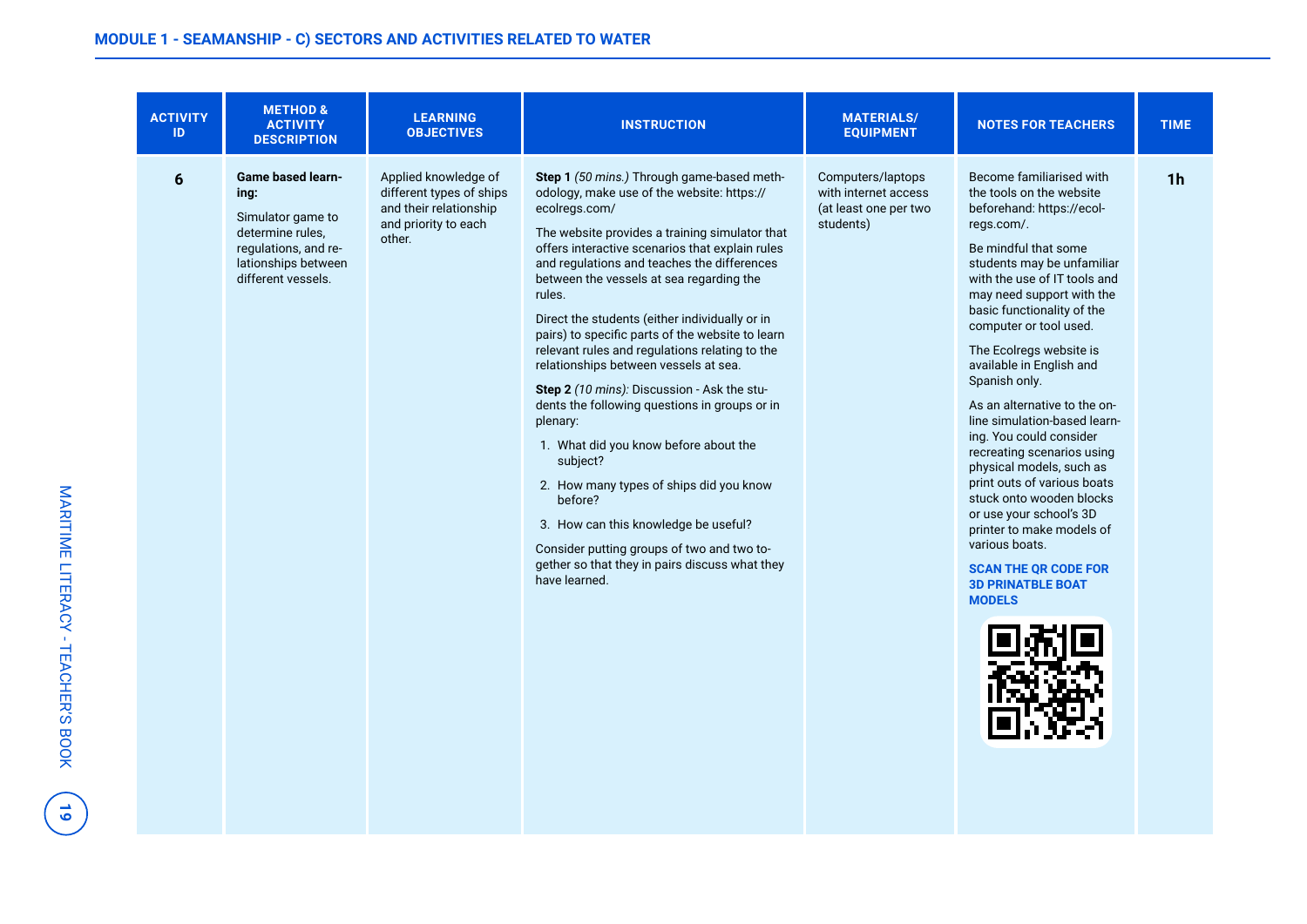<span id="page-19-0"></span>

| <b>ACTIVITY</b><br>ID. | <b>METHOD &amp;</b><br><b>ACTIVITY</b><br><b>DESCRIPTION</b>                                                                           | <b>LEARNING</b><br><b>OBJECTIVES</b>                                                                                                                                                                   | <b>INSTRUCTION</b>                                                                                                                                                                                                                                                                                                                                                                                                                                                                                                                                                                                                                                                                                                                                                                                                                                                                                                                                                                                                                                                                                                                                                                                                                                                                                                                                                                                                                                                                                          | <b>MATERIALS</b><br>/EQUIPMENT                                                                                                                                                                                                                                                                                                                                                                                                                                   | <b>NOTES FOR TEACHERS</b>                                                                                                                                                                                                                                                                                                                                                                                                                                                                                                             | <b>TIME</b> |
|------------------------|----------------------------------------------------------------------------------------------------------------------------------------|--------------------------------------------------------------------------------------------------------------------------------------------------------------------------------------------------------|-------------------------------------------------------------------------------------------------------------------------------------------------------------------------------------------------------------------------------------------------------------------------------------------------------------------------------------------------------------------------------------------------------------------------------------------------------------------------------------------------------------------------------------------------------------------------------------------------------------------------------------------------------------------------------------------------------------------------------------------------------------------------------------------------------------------------------------------------------------------------------------------------------------------------------------------------------------------------------------------------------------------------------------------------------------------------------------------------------------------------------------------------------------------------------------------------------------------------------------------------------------------------------------------------------------------------------------------------------------------------------------------------------------------------------------------------------------------------------------------------------------|------------------------------------------------------------------------------------------------------------------------------------------------------------------------------------------------------------------------------------------------------------------------------------------------------------------------------------------------------------------------------------------------------------------------------------------------------------------|---------------------------------------------------------------------------------------------------------------------------------------------------------------------------------------------------------------------------------------------------------------------------------------------------------------------------------------------------------------------------------------------------------------------------------------------------------------------------------------------------------------------------------------|-------------|
| $\overline{7}$         | <b>Flipped classroom</b><br>learning approach:<br>Student led presenta-<br>tions to teach their<br>fellow students<br>different knots. | Reflective knowledge<br>of the names and uses<br>of four different knots.<br>Applied Knowledge<br>and skill to tie four<br>different knots.<br>Sense of responsibility,<br>leadership & team-<br>work. | Step 1 (10 mins.): Ask in plenary if anybody<br>know any knots and if so, ask them to demon-<br>strate the knots they know to the rest of the<br>class?<br>Step 2 (1 hour): Divide the students into four<br>teams. Designate one or two types of knots to<br>each team. Provide handouts, video links, and<br>materials (ropes) to each team and ask them<br>to prepare presentations to teach their knots to<br>their fellow students.<br>Explain to the teams that they can prepare<br>different methods to teach their peers the knot,<br>such as a competition or speed test.<br><b>Step 3</b> (1 hour): Explain that each team has 15<br>minutes to teach their fellow students how to<br>tie the knot and explain the background and<br>uses of the knot.<br>Agree with the groups which order they will<br>present in. During the group's presentations,<br>observe and only facilitate where strictly nec-<br>essary.<br>Step 3 (15 mins): Discussion - Ask the students<br>the following questions in groups or in plenary:<br>1. What did you not know before about the<br>subject?<br>2. What are the names of the knots that you<br>have learnt?<br>3. Can you demonstrate a knot that you have<br>learnt today?<br>4. Within your group discuss the purpose of<br>the different knots you have learnt<br>5. Are there other situations where these<br>knots could be useful?<br>Consider putting groups of two and two togeth-<br>er so that they in pairs discuss what they have<br>learned. | Computers/lap-<br>tops/tablets<br>$\triangleright$ Ropes of different<br>diameter, texture,<br>and length.<br>Handouts/di-<br>agrams/video<br>instructions for 4<br>- 8 different knots<br><b>SCAN THE QR CODE</b><br><b>FOR TASK SHEET</b><br><b>USED IN DENMARK -</b><br><b>AS AN EXAMPLE OF</b><br><b>WHICH KNOTS CAN</b><br><b>BE DESIGNATED TO</b><br><b>THE TEAMS, AND</b><br><b>EXAMPLE INSTRUC-</b><br><b>TIONAL VIDEOS</b><br><b>WHICH CAN BE USED.</b> | Prepare video links,<br>teaching materials and<br>ropes.<br>This flipped classroom<br>approach will mean the<br>teacher should observe<br>and make notes and pro-<br>vide a conclusion back<br>to the class regarding<br>success or problems<br>encountered.<br>Use the activity as an<br>opportunity to observe<br>and comment on the<br>student's teamwork.<br>Encourage the stu-<br>dents to formulate and<br>strengthen leadership<br>skills and attitudes<br>amongst the groups<br>which is important in the<br>maritime sector. | 2,5h        |

 $\boxed{20}$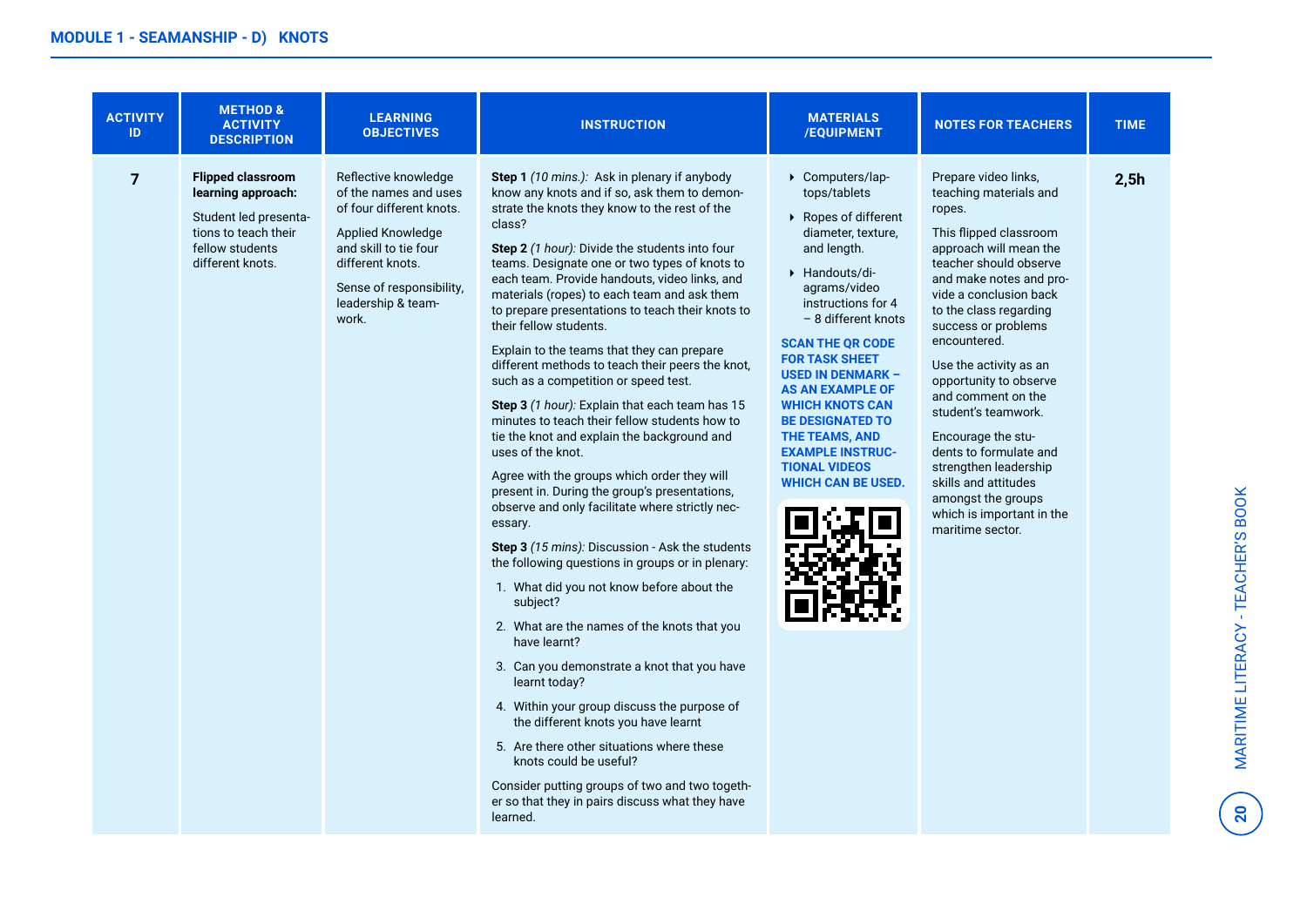<span id="page-20-0"></span>

| <b>ACTIVITY</b><br>ID | <b>METHOD &amp;</b><br><b>ACTIVITY</b><br><b>DESCRIPTION</b>                                                                                         | <b>LEARNING</b><br><b>OBJECTIVES</b>                                                                                                                          | <b>INSTRUCTION</b>                                                                                                                                                                                                                                                                                                                                                                                                                                                                                                                                                                                                                                                                                                                                                                                        | <b>MATERIALS/</b><br><b>EQUIPMENT</b>                                                                                                                                                                                                                                                                                                                               | <b>NOTES FOR TEACHERS</b>                                                                                                                                                                                                                                                                                                                                                               | <b>TIME</b>    |
|-----------------------|------------------------------------------------------------------------------------------------------------------------------------------------------|---------------------------------------------------------------------------------------------------------------------------------------------------------------|-----------------------------------------------------------------------------------------------------------------------------------------------------------------------------------------------------------------------------------------------------------------------------------------------------------------------------------------------------------------------------------------------------------------------------------------------------------------------------------------------------------------------------------------------------------------------------------------------------------------------------------------------------------------------------------------------------------------------------------------------------------------------------------------------------------|---------------------------------------------------------------------------------------------------------------------------------------------------------------------------------------------------------------------------------------------------------------------------------------------------------------------------------------------------------------------|-----------------------------------------------------------------------------------------------------------------------------------------------------------------------------------------------------------------------------------------------------------------------------------------------------------------------------------------------------------------------------------------|----------------|
| 8                     | A combination of<br>direct instruction<br>and game-based<br>learning:<br>Online games to<br>identify different<br>examples of each<br>boat category. | <b>Applied Knowledge</b><br>and skill to identify<br>the various types of<br>vessels.<br>Applied Knowledge<br>and skill to identify the<br>parts of the boat. | Step 1 (20 mins): With the support of hand-<br>outs or a presentation, explain the official<br>differences<br>Step 2 (20 mins): Divide the students into<br>pairs and ask them (in their pairs) to create a<br>game to test their fellow students on the dif-<br>ferent parts of the ship in an interesting way.<br>You may suggest to the students to use H5P.<br>org or kahoot.com to create their game or they<br>may wish to use a different means (digital or<br>non-digital) in which to create their game.<br>They could for example use kahoot.com to<br>create a visual quiz, in which 'zoomed-in'<br>images of parts of vessels are shown and<br>fellow students should try and guess what the<br>image is.<br>Step 3 (20 mins): Ask the pairs to play the<br>games created by the other pairs. | Computers/lap-<br>tops/tablets with<br>internet access<br>▶ Pre-prepared<br>handouts or slides<br>to support in<br>explaining the of-<br>ficial differences<br>between vessels.<br><b>SCAN THE QR CODE</b><br><b>TO SEE AN EXAM-</b><br><b>PLE PRESENTATION</b><br><b>USED TO SUPPORT</b><br><b>THE TEACHING AND</b><br><b>DIALOGUE WITH</b><br><b>PARTICIPANTS</b> | Be mindful that some<br>students might be new to IT<br>and may need extra support<br>with the basic functionality<br>of the computer or tool<br>used.<br>Be familiar with h5p.org or<br>kahoot.com prior to the ac-<br>tivity to be able to support<br>the students in developing<br>their own online games.<br>Any alternative online-game<br>platform may be used in the<br>activity. | 1 <sub>h</sub> |

 $\overline{a}$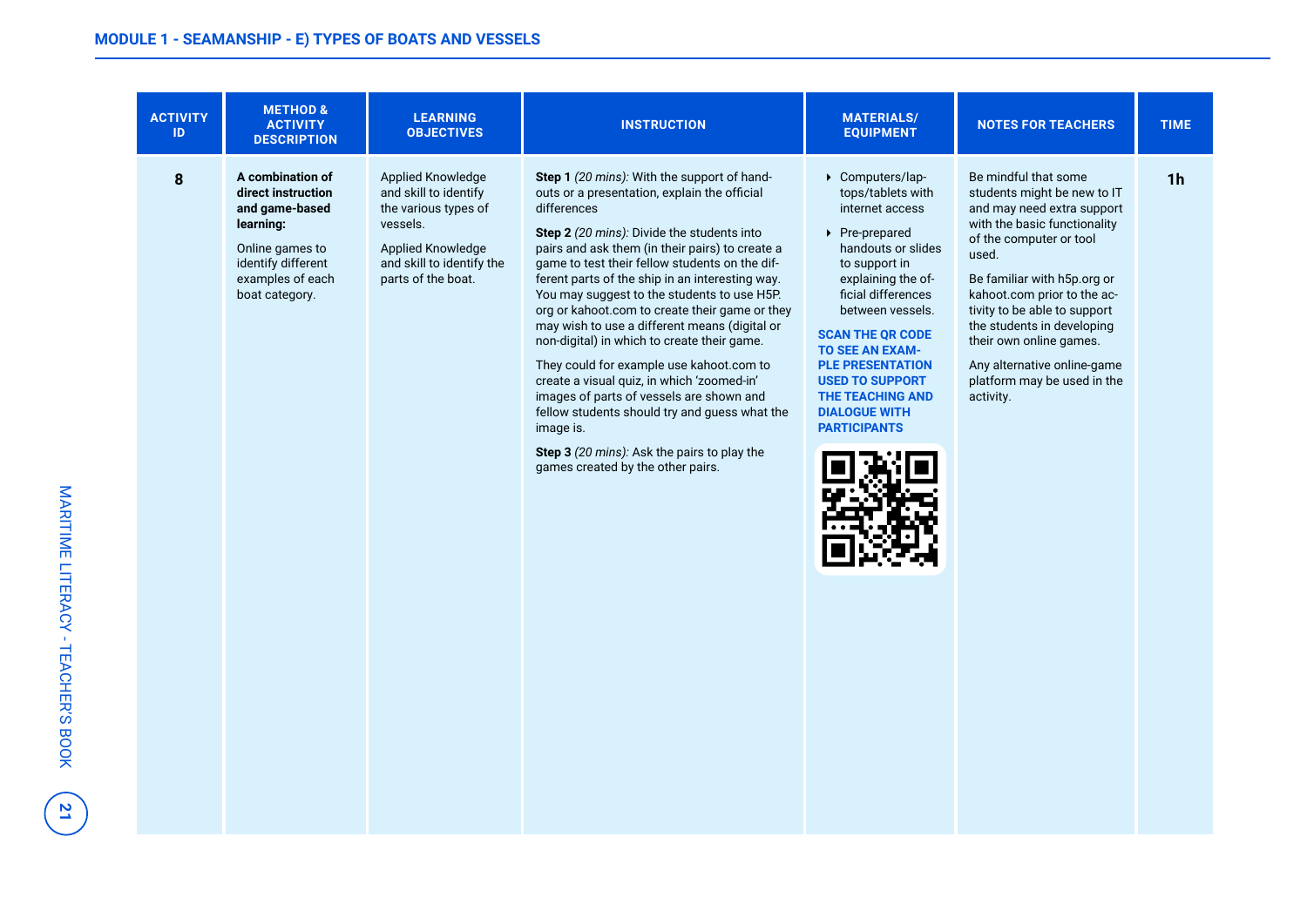| <b>ACTIVITY</b><br>ID | <b>METHOD &amp;</b><br><b>ACTIVITY</b><br><b>DESCRIPTION</b>                                                                                                                | <b>LEARNING</b><br><b>OBJECTIVES</b>                                                                                                                                        | <b>INSTRUCTION</b>                                                                                                                                                                                                                                                                                                                                                                                                                                                                                                                                                                                                                                                                                                                                                                                                                                                                                                                                                                                                                                                            | <b>MATERIALS</b><br>/EQUIPMENT                                                                                 | <b>NOTES FOR TEACHERS</b>                                                                                                                                                                                                                                                                                                                                                                                                                                                                                                                                                                                                                                                                                                                                                                                                                                                                                                                                      | <b>TIME</b> |
|-----------------------|-----------------------------------------------------------------------------------------------------------------------------------------------------------------------------|-----------------------------------------------------------------------------------------------------------------------------------------------------------------------------|-------------------------------------------------------------------------------------------------------------------------------------------------------------------------------------------------------------------------------------------------------------------------------------------------------------------------------------------------------------------------------------------------------------------------------------------------------------------------------------------------------------------------------------------------------------------------------------------------------------------------------------------------------------------------------------------------------------------------------------------------------------------------------------------------------------------------------------------------------------------------------------------------------------------------------------------------------------------------------------------------------------------------------------------------------------------------------|----------------------------------------------------------------------------------------------------------------|----------------------------------------------------------------------------------------------------------------------------------------------------------------------------------------------------------------------------------------------------------------------------------------------------------------------------------------------------------------------------------------------------------------------------------------------------------------------------------------------------------------------------------------------------------------------------------------------------------------------------------------------------------------------------------------------------------------------------------------------------------------------------------------------------------------------------------------------------------------------------------------------------------------------------------------------------------------|-------------|
| 9                     | A combination of<br>direct instruction<br>and experiential<br>learning:<br>Visit the local port/<br>marina to identify<br>different examples<br>of each vessel<br>category. | Deepened knowledge<br>of the official catego-<br>ries of vessels.<br>Deepened knowledge<br>of the names of the<br>main vessel parts.<br>Improved observation-<br>al skills. | Transport to the port or marina.<br><b>Step 1:</b> On route to location facilitate a discus-<br>sion with the students, asking the following<br>questions:<br>1. Does anybody know any names of boat<br>parts?<br>2. If so, what parts do you know the names of,<br>and what are those parts used for?<br>Step 2 (30 mins): Upon arrival conduct a safety<br>briefing in cooperation with the port/marina<br>master/manager.<br>Step 3 (45 mins): Explain to the students the<br>different types of vessels that can be seen at<br>the port/marina and ask the students to take<br>photos or make drawings of the vessels and<br>the boat parts.<br>Step 4 (15 mins): Discussion - Ask the students<br>the following questions in groups or in plenary:<br>1. Does anyone know any names of boat<br>parts?<br>2. Which parts did you see today at the mari-<br>na? What are those parts for?<br>3. What types of vessels did you see at the<br>marina today?<br>Consider putting groups of two and two togeth-<br>er so that they in pairs discuss what they have<br>learned. | $\triangleright$ Notepads<br>$\triangleright$ Pens<br>$\triangleright$ Pencils<br>▶ Phones/cameras/<br>tablets | This activity should be<br>carried out at a local<br>port or marina. If it is<br>not possible to conduct<br>the activity on location,<br>alternatively use YouTube<br>videos and slide presen-<br>tations of the various<br>types of vessels.<br>Times indicated do not<br>include travel time to and<br>from the port or marina.<br>Pre organise transport for<br>the visit.<br>Research and prepare<br>various suitable locations<br>to carry out this visit<br>excursion.<br>Consider refreshments/<br>lunch for the students<br>during this half day<br>session.<br>Conduct a safety briefing<br>together with port/marina<br>manager/master to give<br>the students an opportu-<br>nity to receive informa-<br>tion from someone other<br>than their teacher.<br>Consider a risk assess-<br>ment policy regarding the<br>visit activities.<br>Check if parental permis-<br>sion is required regarding<br>the excursions and the<br>use of mobile devices. | 1,5h        |

 $22$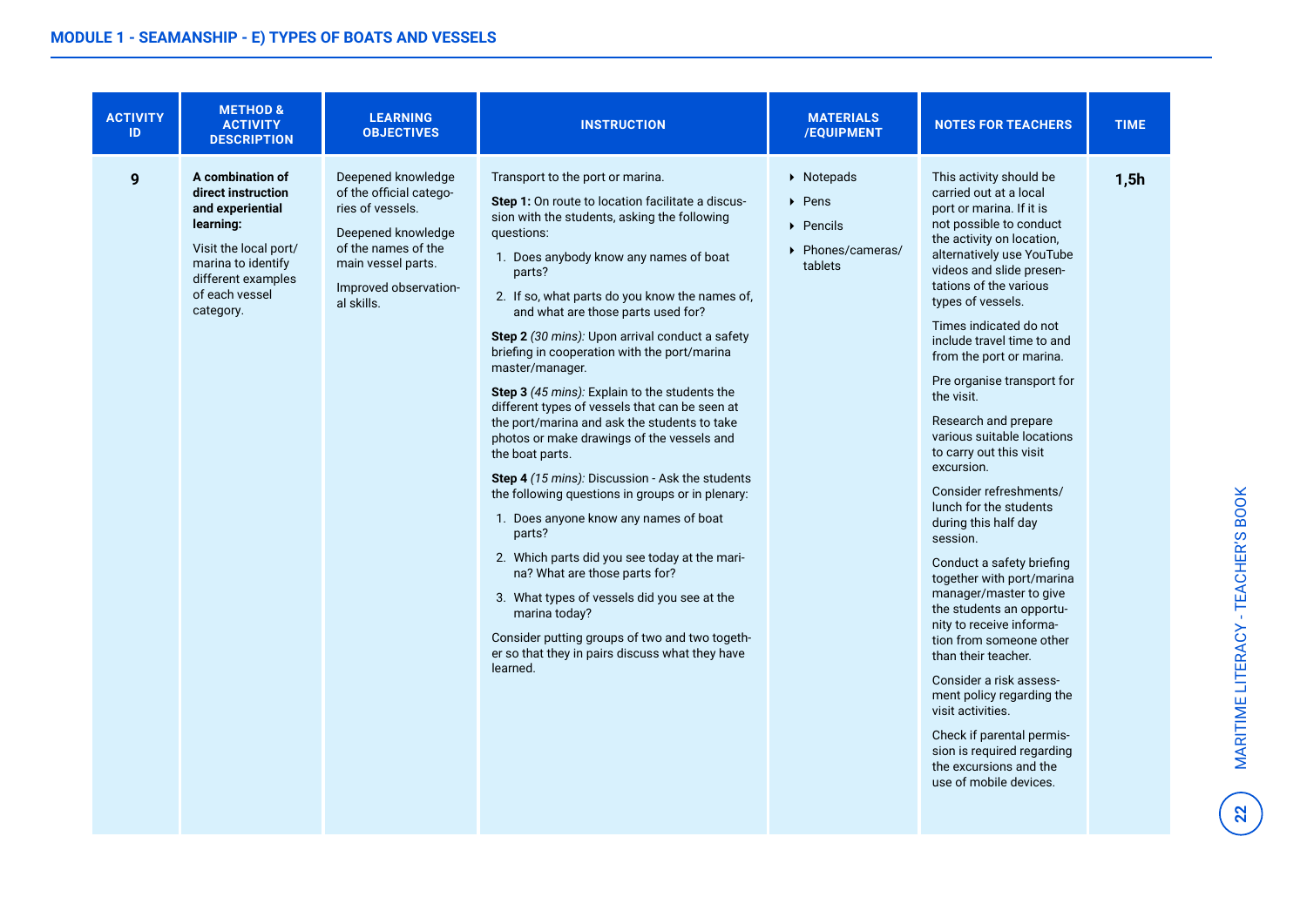<span id="page-22-0"></span>

| <b>ACTIVITY</b><br>ID | <b>METHOD &amp;</b><br><b>ACTIVITY</b><br><b>DESCRIPTION</b>                                                            | <b>LEARNING</b><br><b>OBJECTIVES</b>                                                                                                                                                                                                                                                                                                   | <b>INSTRUCTION</b>                                                                                                                                                                                                                                                                                                                                                                                                                                                                                                                                                                                                                                                                                                                                                                                                                                                                                                                                                                                                                                                                                                                                                                                                                                                                                                        | <b>MATERIALS/</b><br><b>EQUIPMENT</b>  | <b>NOTES FOR TEACHERS</b>                                                                                                                                                                                                                                                                                                                                                                                                                                                                                                                                                                                                                                                                                                                                                                                                                                                                                                                                                                                                                                                                                                                                                                                           | <b>TIME</b> |
|-----------------------|-------------------------------------------------------------------------------------------------------------------------|----------------------------------------------------------------------------------------------------------------------------------------------------------------------------------------------------------------------------------------------------------------------------------------------------------------------------------------|---------------------------------------------------------------------------------------------------------------------------------------------------------------------------------------------------------------------------------------------------------------------------------------------------------------------------------------------------------------------------------------------------------------------------------------------------------------------------------------------------------------------------------------------------------------------------------------------------------------------------------------------------------------------------------------------------------------------------------------------------------------------------------------------------------------------------------------------------------------------------------------------------------------------------------------------------------------------------------------------------------------------------------------------------------------------------------------------------------------------------------------------------------------------------------------------------------------------------------------------------------------------------------------------------------------------------|----------------------------------------|---------------------------------------------------------------------------------------------------------------------------------------------------------------------------------------------------------------------------------------------------------------------------------------------------------------------------------------------------------------------------------------------------------------------------------------------------------------------------------------------------------------------------------------------------------------------------------------------------------------------------------------------------------------------------------------------------------------------------------------------------------------------------------------------------------------------------------------------------------------------------------------------------------------------------------------------------------------------------------------------------------------------------------------------------------------------------------------------------------------------------------------------------------------------------------------------------------------------|-------------|
| 10                    | <b>Experiential learn-</b><br>ing:<br>Visit to a shipyard<br>or marina workshop<br>to see how mainte-<br>nance is done. | Basic knowledge of<br>general boat mainte-<br>nance.<br>Basic knowledge of<br>boat engines including<br>the control on the fuel<br>system, electricity,<br>cooling, and lubricating<br>oil system.<br>Knowledge, skill, and<br>attitude to recog-<br>nise and appreciate<br>good seamanship in<br>connection with boat<br>maintenance. | Transport to the marina workshop or<br>shipyard.<br>Step 1: On route to location facilitate a<br>discussion with the students, asking the<br>following questions:<br>1. What is boat maintenance?<br>2. Why is it important?<br>Step 2 (20 mins): Introduce the students<br>to the staff at the workshop and ask the<br>students to briefly introduce themselves.<br>Conduct a safety briefing together with<br>staff at the workshop.<br>Step 3 (1 hour): Give the floor to the staff<br>at the workshop/shipyard to provide<br>demonstrations to the students regarding<br>various maintenance repair and servicing<br>methods. Encourage the students to ask<br>questions to the staff and to take notes.<br>Where necessary, support the staff in<br>answering the student's questions.<br>Step 4 (10 mins): De-brief - Ask the stu-<br>dents the following questions in groups or<br>in plenary:<br>1. What is boat maintenance?<br>2. Why is boat maintenance important?<br>3. What generally did you learn today?<br>4. Can you identify the maintenance<br>considerations for various systems<br>onboard the vessel? For example, the<br>hull, propellers, engines, lubricants,<br>electrics, etc.<br>Consider putting groups of two and two<br>together so that they in pairs discuss what<br>they have learned. | Note-<br>pads<br>$\triangleright$ Pens | This activity should be carried out at a<br>local marina workshop or shipyard.<br>Pre organise transport for the visit.<br>Discuss the purpose of the activity with<br>the staff at the workshop prior to the<br>activity.<br>Times indicated do not include travel<br>time to and from the marina workshop<br>or shipyard.<br>In the case that it is not possible to visit<br>a workshop or shipyard, as an alterna-<br>tive, take the students to a boat winter<br>storage to observe the boats out of<br>water, and facilitate a discussion about<br>their general condition and together<br>with the students, identify maintenance<br>issues.<br>Consider how many students can attend<br>the activity whilst maintaining an effec-<br>tive and safe learning environment. It<br>may be necessary to divide the students<br>into smaller groups and conducted the<br>activity with each group.<br>Consider a risk assessment policy<br>regarding the excursion and whether<br>students are required to wear protective<br>gear whilst at the workshop.<br>Consider refreshments/lunch for the<br>students during this half day session.<br>Check if parental permission is required<br>regarding the excursion | 1,5h        |

 $\begin{bmatrix} 23 \ 33 \end{bmatrix}$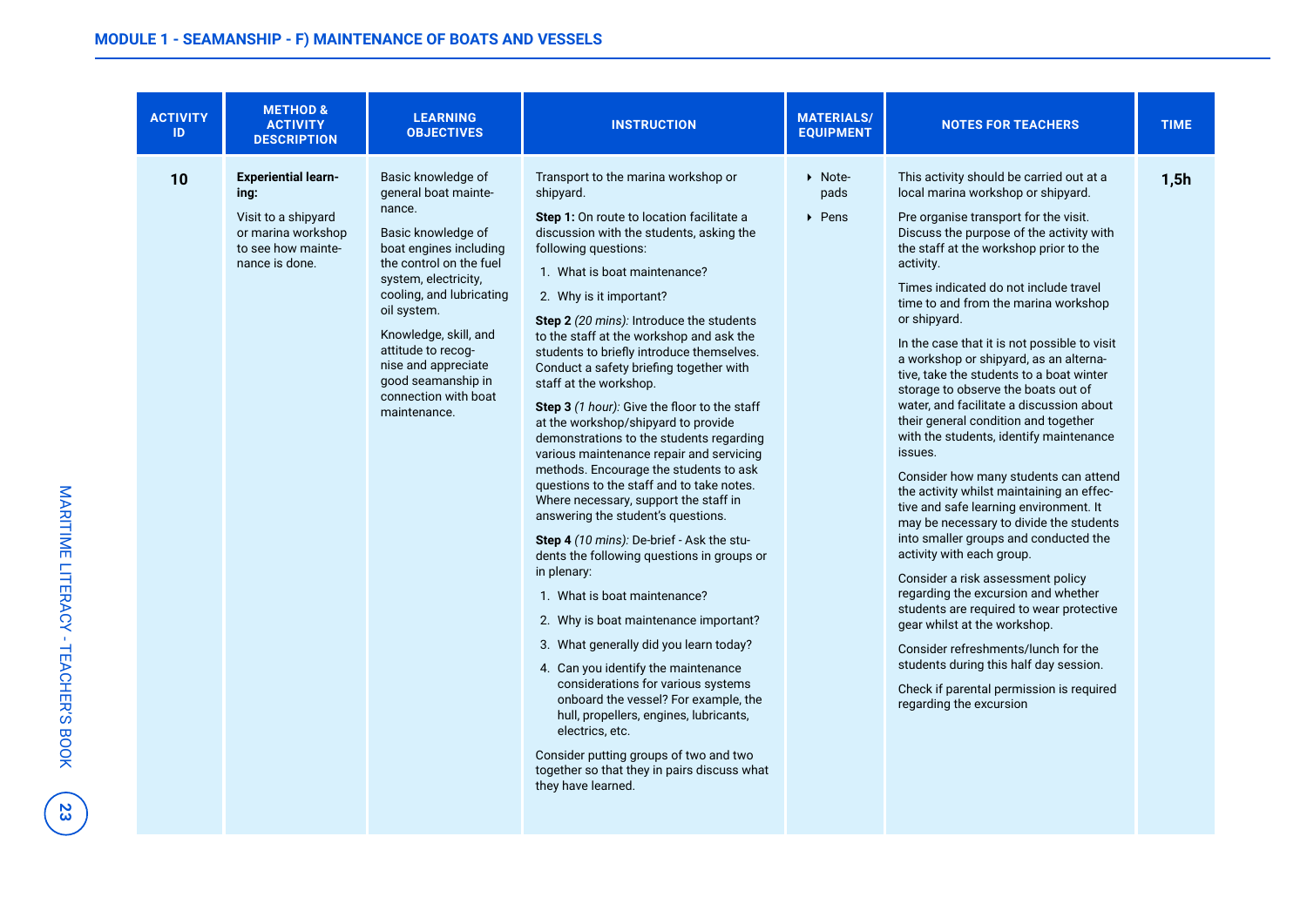| <b>ACTIVITY</b><br>ID | <b>METHOD &amp;</b><br><b>ACTIVITY</b><br><b>DESCRIPTION</b>                                            | <b>LEARNING</b><br><b>OBJECTIVES</b>                                                                                                                                                                                                                   | <b>INSTRUCTION</b>                                                                                                                                                                                                                                                                                                                                                                                                                                                                                                                                                                                                                           | <b>MATERIALS</b><br>/EQUIPMENT                               | <b>NOTES FOR TEACHERS</b>                                                                                                                                                                                                                                                                                    | <b>TIME</b>    |
|-----------------------|---------------------------------------------------------------------------------------------------------|--------------------------------------------------------------------------------------------------------------------------------------------------------------------------------------------------------------------------------------------------------|----------------------------------------------------------------------------------------------------------------------------------------------------------------------------------------------------------------------------------------------------------------------------------------------------------------------------------------------------------------------------------------------------------------------------------------------------------------------------------------------------------------------------------------------------------------------------------------------------------------------------------------------|--------------------------------------------------------------|--------------------------------------------------------------------------------------------------------------------------------------------------------------------------------------------------------------------------------------------------------------------------------------------------------------|----------------|
| 11                    | <b>Game based learn-</b><br>ing:<br>Finalise the structure<br>and content of the<br>boat category game. | Applied Knowledge<br>and skill to observe<br>and identify various<br>types of vessels.<br>Applied knowledge and<br>skill to observe and<br>identify the parts of the<br>boat.<br>Strengthened digital<br>skills.<br>Strengthened team-<br>work skills. | Step 1 (25 mins): Upon returning from the port,<br>yard, or marina, ask the students to finalise and<br>upload their drawings and photos (taken during<br>activity 9) to the online games that they made<br>in the morning activity (activity 8).<br>Step 2 (20 mins): Instruct the students in their<br>groups to play each other's updated games.<br>Step 3 (15 mins.) Discussion - Ask the students<br>the following questions in plenary:<br>1. What is good maintenance of a boat?<br>2. Why should you maintain a boat?<br>3. What ship types do you know?<br>4. What can you use the knowledge from<br>today for? How can you use it? | ▶ Computers/lap-<br>tops<br>Tablets/Mobile<br>phones/Scanner | In this activity, the<br>students will return to<br>the pairs they worked<br>in during the morning<br>activity (activity 8).<br>During the group work,<br>ensure to offer facilita-<br>tion, provide IT support<br>where needed and mon-<br>itor that the content of<br>the student's games are<br>accurate. | 1 <sub>h</sub> |

 $24$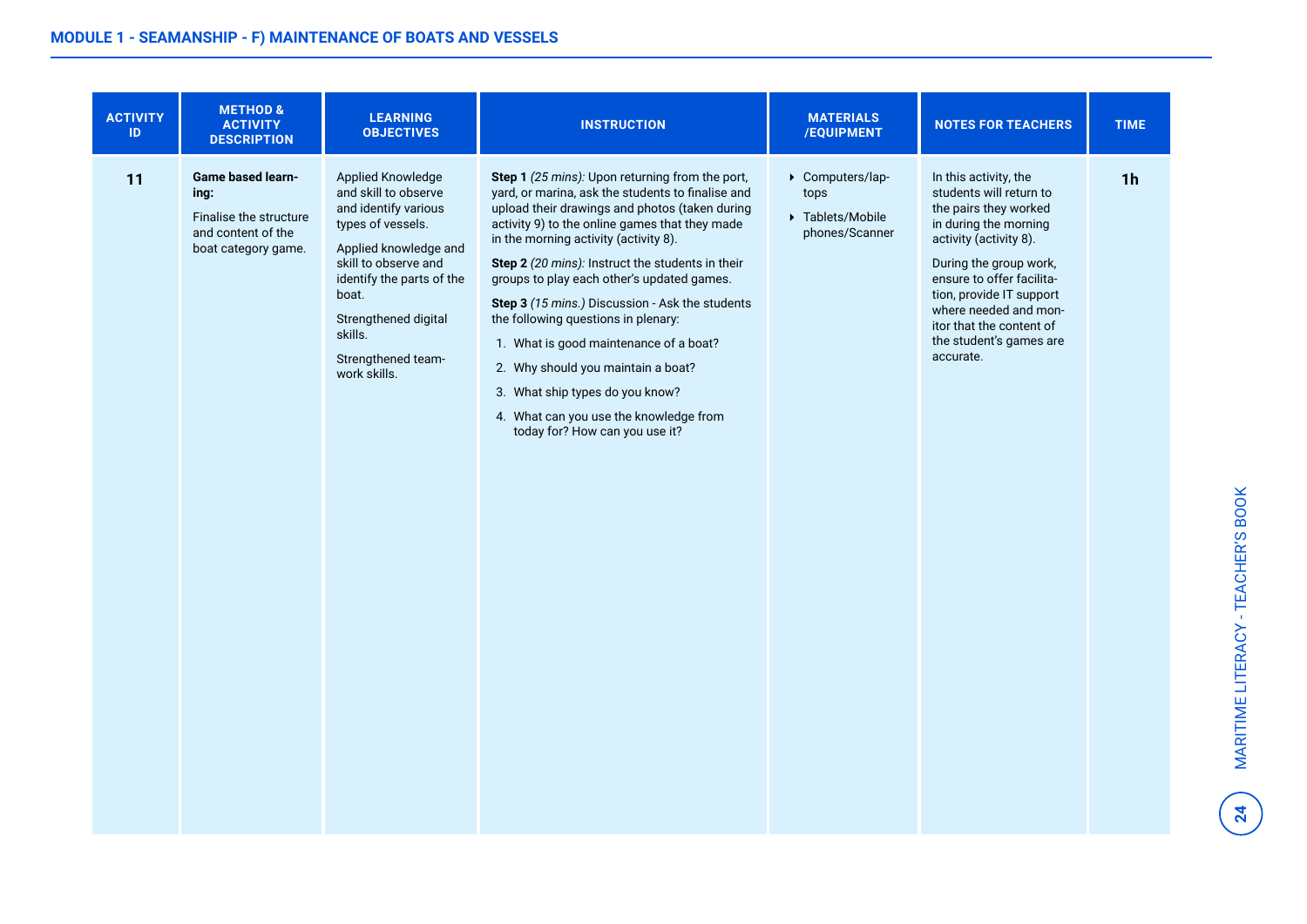<span id="page-24-0"></span>

| <b>ACTIVITY</b><br>ID | <b>METHOD &amp;</b><br><b>ACTIVITY</b><br><b>DESCRIPTION</b>                                                                                  | <b>LEARNING</b><br><b>OBJECTIVES</b>                                                                                                                                                                                                                                           | <b>INSTRUCTION</b>                                                                                                                                                                                                                                                                                                                                                                                                                                                                                                                                                                                                                                                                                                                                                                                                                                                                                                                                                  | <b>MATERIALS/</b><br><b>EQUIPMENT</b>                                            | <b>NOTES FOR TEACHERS</b>                                                                                                                                                                                                                                                                                                                                                                         | <b>TIME</b>    |
|-----------------------|-----------------------------------------------------------------------------------------------------------------------------------------------|--------------------------------------------------------------------------------------------------------------------------------------------------------------------------------------------------------------------------------------------------------------------------------|---------------------------------------------------------------------------------------------------------------------------------------------------------------------------------------------------------------------------------------------------------------------------------------------------------------------------------------------------------------------------------------------------------------------------------------------------------------------------------------------------------------------------------------------------------------------------------------------------------------------------------------------------------------------------------------------------------------------------------------------------------------------------------------------------------------------------------------------------------------------------------------------------------------------------------------------------------------------|----------------------------------------------------------------------------------|---------------------------------------------------------------------------------------------------------------------------------------------------------------------------------------------------------------------------------------------------------------------------------------------------------------------------------------------------------------------------------------------------|----------------|
| $12$                  | <b>Project based</b><br>learning:<br>Student led research<br>projects to determine<br>type and principles<br>of power and sailing<br>vessels. | Knowledge of the dif-<br>ferent types of power<br>and sailing vessels.<br>Knowledge for under-<br>standing the advantag-<br>es and disadvantages<br>of the two different<br>types of vessels.<br>Strengthened team-<br>work skills.<br>Strengthened commu-<br>nication skills. | Step 1 (2 hrs 30 mins): Divide the<br>students into two groups. Each<br>group will be responsible for re-<br>searching about either power or sail<br>boats and will design a presentation<br>to demonstrate to the other group.<br>Step 2 (2 hours): Ask the groups to<br>present their topic to each other.<br>The student's presentations may<br>include an element of competition,<br>for example, the group presenting<br>'Sail Boats' may try to suggest that<br>sailing is better because<br>This could add a fun factor to<br>the task and keep the students<br>engaged.<br>Step 3 (30 mins.): Discussion - Ask<br>the students the following questions<br>in plenary:<br>1. Is it possible to do without one<br>type of vessel (wind or power) -<br>Why, Why not?<br>2. How do you think it will look in<br>100 years?<br>3. What are the advantages and<br>disadvantages of power boats?<br>4. What are the advantages and<br>disadvantages of sail boats? | $\triangleright$ Computers<br>▶ Projector<br>$\triangleright$ Reference<br>books | During the group work, ensure to offer<br>facilitation, provide IT support where<br>needed and monitor that the content of<br>the student's presentations are accurate.<br>Encourage the students to be creative<br>in their presentations, they may choose<br>to use digital tools (i.e. Prezi.com), use<br>theatre, or make a quiz.<br>Consider presenting a prize to the best<br>presentation. | 5 <sub>h</sub> |

 $\begin{bmatrix} 25 \end{bmatrix}$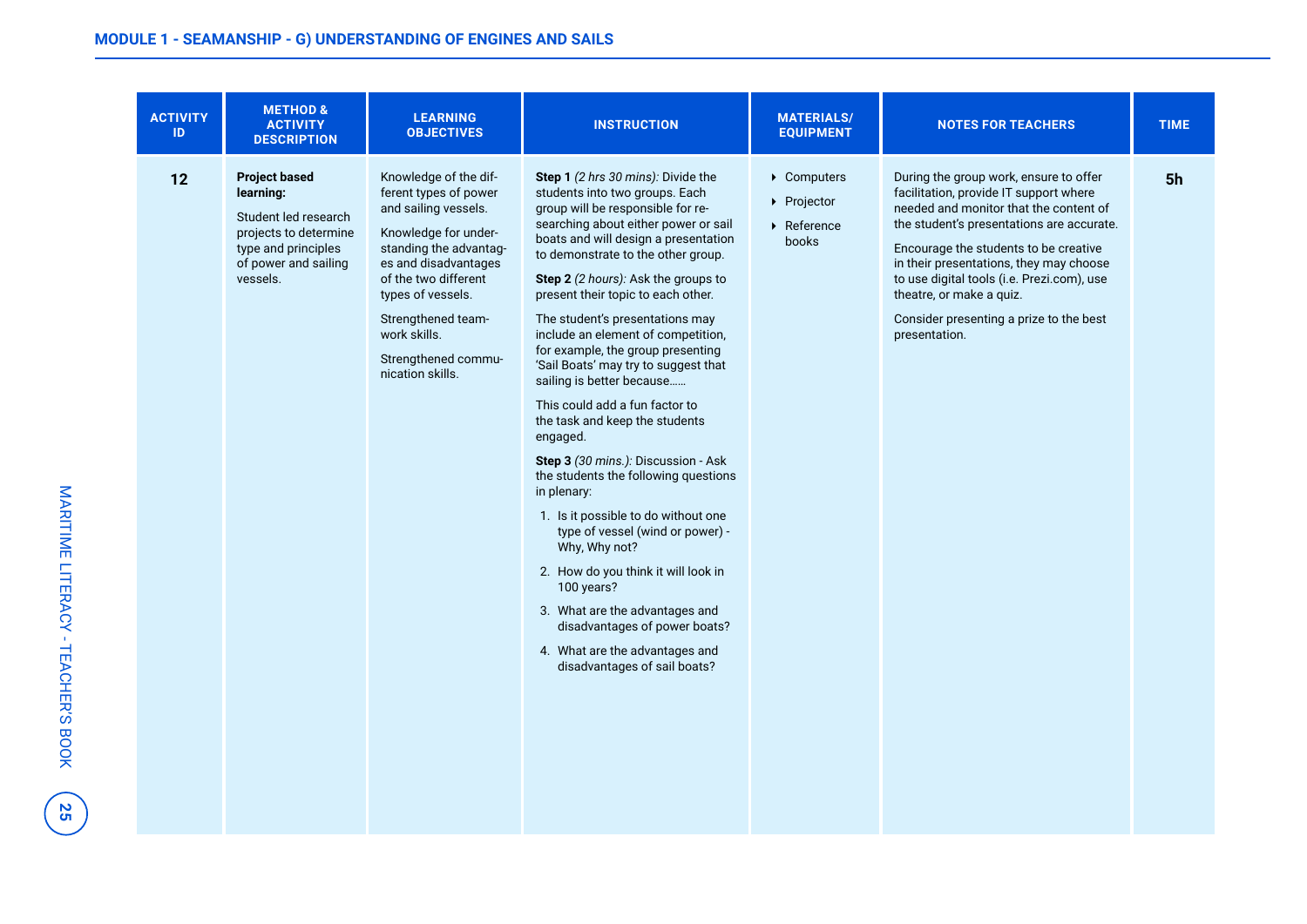## MODULE 2 COMMUNICATION ON WATER

### **4 DAYS (20 HOURS) OF TEACHING/TRAINING, COVERING:**

- **A. Introduction to Radio Etiquette**
- **B. Morse Code**
- **C. Signs, Sounds and Flags**
- **D. Lights**
- **E. Visit to Ports and Marinas**

**26** MARITIME LITERACY - TEACHER'S BOOK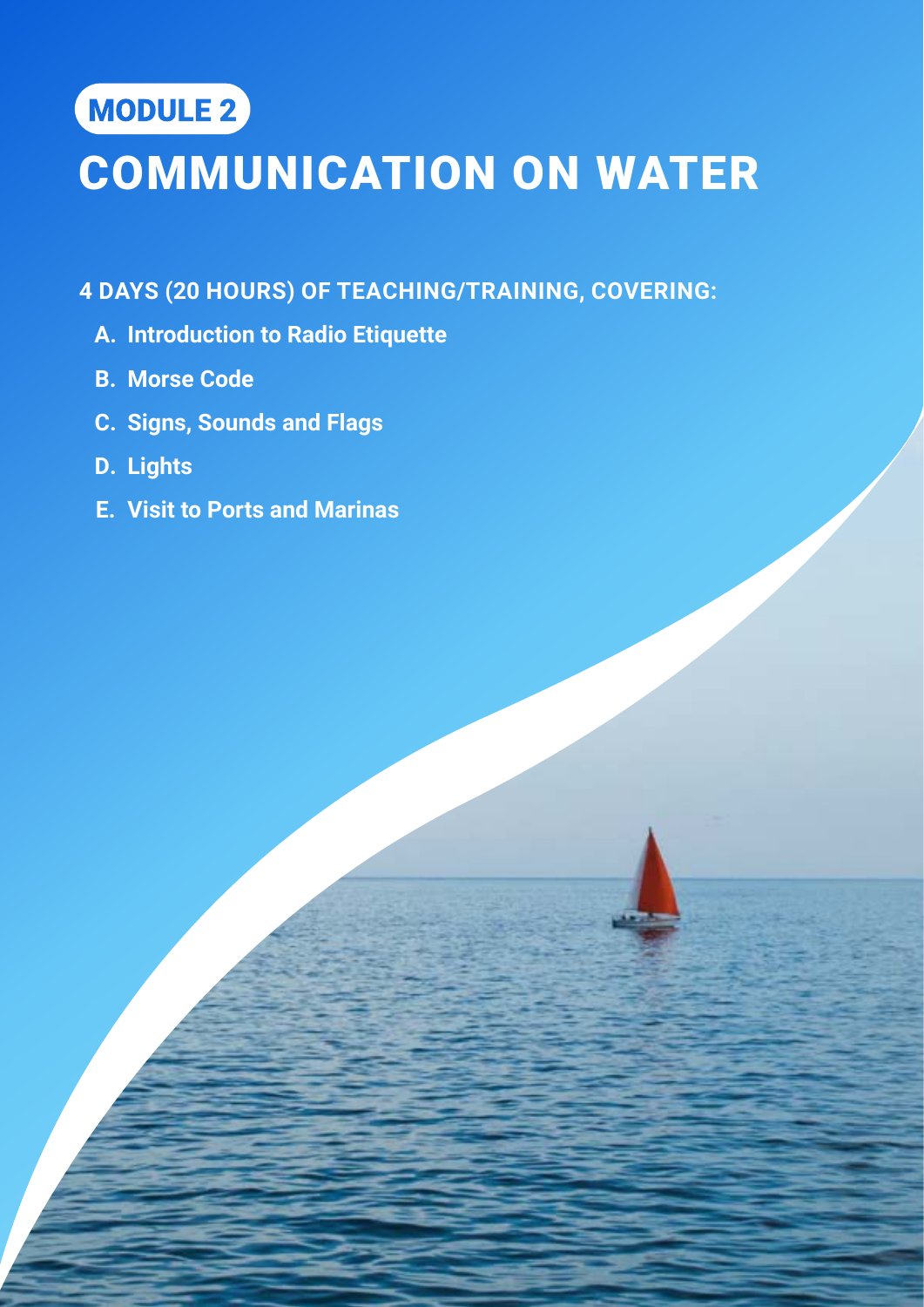<span id="page-26-0"></span>

| <b>ACTIVITY</b><br>ID | <b>METHOD &amp;</b><br><b>ACTIVITY</b><br><b>DESCRIPTION</b>                              | <b>LEARNING</b><br><b>OBJECTIVES</b>                                                                        | <b>INSTRUCTION</b>                                                                                                                                                                                                                                                                                                                                                                                                                                                                                                                                                                                                                                                                                                                            | <b>MATERIALS/</b><br><b>EQUIPMENT</b>                                                                                                                                                                                                  | <b>NOTES FOR TEACHERS</b>                                                                                                                                                                                                                                                                                                                                                                                                                                                                                                                                    | <b>TIME</b>    |
|-----------------------|-------------------------------------------------------------------------------------------|-------------------------------------------------------------------------------------------------------------|-----------------------------------------------------------------------------------------------------------------------------------------------------------------------------------------------------------------------------------------------------------------------------------------------------------------------------------------------------------------------------------------------------------------------------------------------------------------------------------------------------------------------------------------------------------------------------------------------------------------------------------------------------------------------------------------------------------------------------------------------|----------------------------------------------------------------------------------------------------------------------------------------------------------------------------------------------------------------------------------------|--------------------------------------------------------------------------------------------------------------------------------------------------------------------------------------------------------------------------------------------------------------------------------------------------------------------------------------------------------------------------------------------------------------------------------------------------------------------------------------------------------------------------------------------------------------|----------------|
| 13                    | <b>Direct Instruction:</b><br>Teacher led presen-<br>tation of communi-<br>cation at sea. | Knowledge to under-<br>stand how to commu-<br>nicate at sea and what<br>means of communica-<br>tion to use. | Step 1 (15 mins.): Start the activity<br>by facilitating a brainstorm. Ask the<br>students the following questions<br>and note down the answers on a<br>whiteboard/flipchart:<br>▶ What communication do you<br>know about which can be used<br>at sea?<br>$\triangleright$ What are the pros and cons of<br>the different communication<br>methods?<br>Step 2 (45 mins.): Follow up the<br>brainstorm with a presentation to<br>introduce maritime communica-<br>tion. Include the different types of<br>maritime communication, including<br>signal flags, lantern, and maritime<br>radio.<br>The focus of the presentation<br>should be on maritime radio and the<br>basic protocol to receive and trans-<br>mit radio messages correctly. | Materials to sup-<br>port the presen-<br>tation (step 2),<br>such as:<br>▶ Projector &<br>laptop<br>▶ Printed learn-<br>ing material<br>▶ PowerPoint<br>presentation<br>$\triangleright$ Reference<br>books<br>$\triangleright$ Videos | The activity should be conducted with<br>the assumption that students have zero<br>pre-knowledge of the subject.<br>The following activity (14) consist of<br>exercises for the students to complete<br>by using the information they have been<br>presented in this activity. Therefor it is<br>important to be familiar with the fol-<br>low-up activity and ensure the presenta-<br>tion in this activity provides the students<br>with the needed information (Eg. Un-<br>derstands basic protocol to receive and<br>transmit radio messages correctly). | 1 <sub>h</sub> |

 $\binom{2}{7}$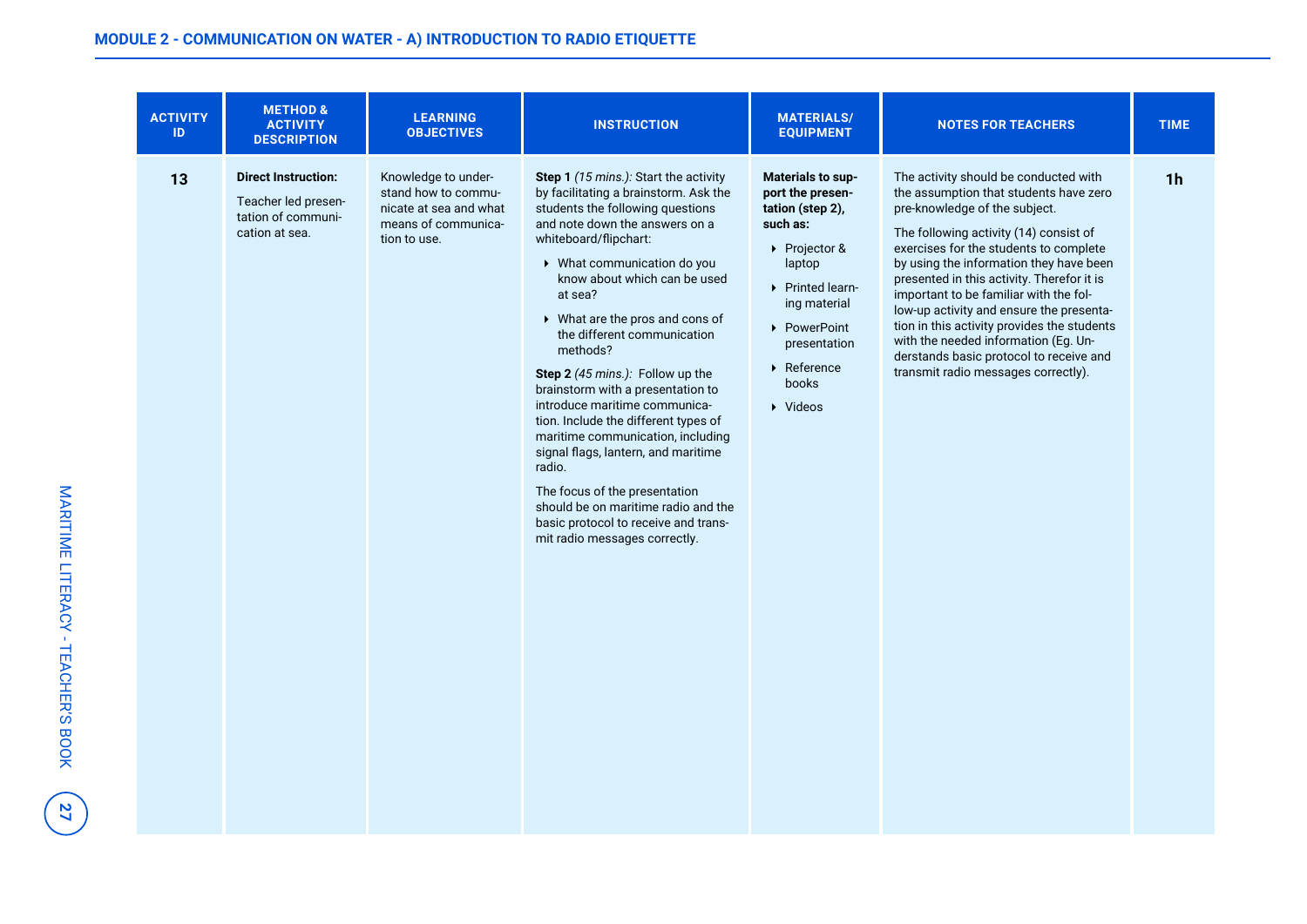| <b>ACTIVITY</b><br>ID | <b>METHOD &amp;</b><br><b>ACTIVITY</b><br><b>DESCRIPTION</b>    | <b>LEARNING</b><br><b>OBJECTIVES</b>                                                                                                                                                                                  | <b>INSTRUCTION</b>                                                                                                                                                                                                                                                                                                                                                                                                                                                                                                                                                                                                                                                                                                                                                                                                                                                                                                                                          | <b>MATERIALS</b><br>/EQUIPMENT                                                                                                                                                                                                                                                                                                                                                                                                                 | <b>NOTES FOR TEACHERS</b>                                                                                                                                                                                                                                                 | <b>TIME</b> |
|-----------------------|-----------------------------------------------------------------|-----------------------------------------------------------------------------------------------------------------------------------------------------------------------------------------------------------------------|-------------------------------------------------------------------------------------------------------------------------------------------------------------------------------------------------------------------------------------------------------------------------------------------------------------------------------------------------------------------------------------------------------------------------------------------------------------------------------------------------------------------------------------------------------------------------------------------------------------------------------------------------------------------------------------------------------------------------------------------------------------------------------------------------------------------------------------------------------------------------------------------------------------------------------------------------------------|------------------------------------------------------------------------------------------------------------------------------------------------------------------------------------------------------------------------------------------------------------------------------------------------------------------------------------------------------------------------------------------------------------------------------------------------|---------------------------------------------------------------------------------------------------------------------------------------------------------------------------------------------------------------------------------------------------------------------------|-------------|
| 14                    | Hands-on learning:<br>Online simulator -<br>radio communication | Applied knowledge and<br>skill to describe how<br>a VHF radio works,<br>including making a<br>DSC call.<br>Applied knowledge<br>and skill to use the<br>phonetic alphabet to<br>spell and use the right<br>pro-words. | Step 1 (5 mins.): Ask the student to download<br>the app VHF Trainer Lite.<br>Step 2 (30 mins.): Ask the students to review<br>the Learner module in the app. Tell the students<br>to focus of the following topics:<br>▶ How a VHF radio works.<br>DSC call<br>Step 3 (10 mins.): Review the phonetic alpha-<br>bet and pro-words with the students<br>Step 4 (30 mins.): Ask the student to practice<br>radio communication in pairs via the simulator<br>in the app. Provide the students handouts with<br>signal exercises which the students must send<br>to each other.<br>Step 5: Discussion (15 mins.): - Ask the stu-<br>dents the following questions in plenary:<br>1. What is important to consider in connection<br>with radio communication at sea?<br>2. What to do and what not to do in connec-<br>tion with VHF communication?<br>3. What can you use this knowledge and skill<br>for?<br>4. Who is it possible to call though VHF radio? | • Mobile devices<br>(smartphones or<br>tablets)<br>$\triangleright$ Handouts with<br>prowords (for<br>step 3)<br>$\triangleright$ Handouts with<br>signal exercises<br>(for step 4)<br><b>SCAN THE QR CODE</b><br><b>TO SEE AN EXAMPLE</b><br><b>HANDOUT WITH PRO</b><br><b>WORDS (IN English &amp;</b><br>Danish)<br><b>SCAN THE QR CODE</b><br><b>TO SEE AN EXAM-</b><br><b>PLE RADIO SIGNAL</b><br><b>EXERCISE (In English</b><br>& Danish) | Prepare simulators be-<br>forehand - for example,<br>the mobile application<br>'VHF Trainer Lite' - a free<br>version available on App<br>Store and Play Store.<br>Listen to maritime En-<br>glish pronunciation exam-<br>ples online in preparation<br>for the activity. | 1,5h        |

28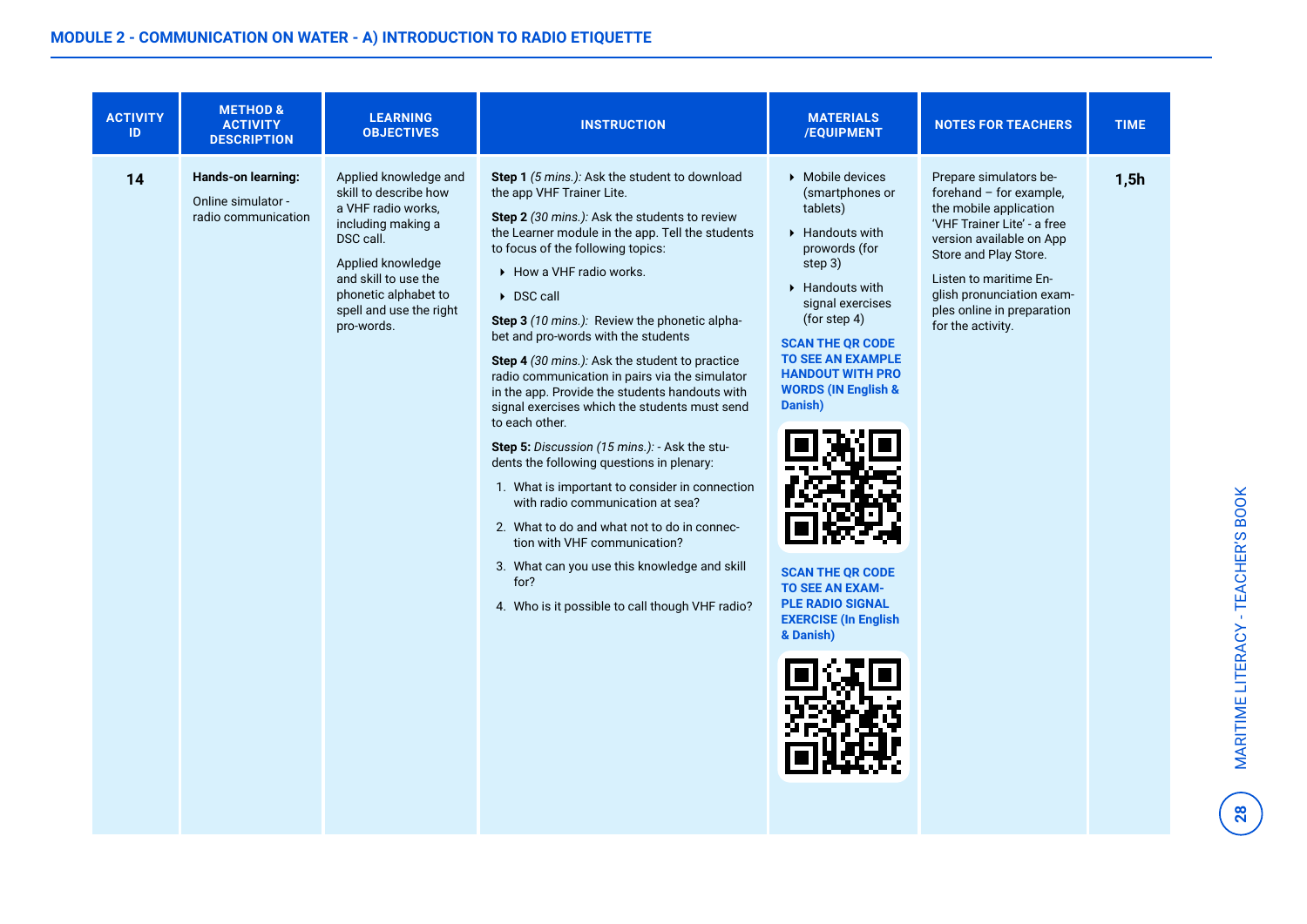<span id="page-28-0"></span>

| <b>ACTIVITY</b><br>ID | <b>METHOD &amp;</b><br><b>ACTIVITY</b><br><b>DESCRIPTION</b>                            | <b>LEARNING</b><br><b>OBJECTIVES</b>                                                                | <b>INSTRUCTION</b>                                                                                                                                                                                                                                                                                                                                                                                                                                                                       | <b>MATERIALS/</b><br><b>EQUIPMENT</b>                                                                                                                                                                                                                                | <b>NOTES FOR TEACHERS</b> | <b>TIME</b>    |
|-----------------------|-----------------------------------------------------------------------------------------|-----------------------------------------------------------------------------------------------------|------------------------------------------------------------------------------------------------------------------------------------------------------------------------------------------------------------------------------------------------------------------------------------------------------------------------------------------------------------------------------------------------------------------------------------------------------------------------------------------|----------------------------------------------------------------------------------------------------------------------------------------------------------------------------------------------------------------------------------------------------------------------|---------------------------|----------------|
| 15                    | <b>Direct Instruction:</b><br>Teacher led presen-<br>tation to introduce<br>Morse Code. | Basic knowledge of<br>Morse code.<br>Appreciation of the<br>historical importance<br>of Morse code. | Step 1 (40 mins.): Present the<br>students with an introduction to the<br>history of Morse code highlighting<br>that Morse code is now discontin-<br>ued, but the SOS system still applies<br>in distress situations.<br>Step 2 (20 mins.): Ask the students<br>to work in pairs to brainstorm as<br>many ways as possible upon how<br>to send a message via Morse code<br>(e.g., audio tone, visual cues, touch,<br>or pressure). Ask the groups to<br>share their findings in plenary. | Materials to support the pre-<br>sentation (step1), such as:<br>▶ Printed learning material<br>$\triangleright$ Videos<br>▶ Projector & laptop<br>▶ PowerPoint presentation<br><b>SCAN THE QR CODE TO SEE</b><br><b>AN EXAMPLE POWERPOINT</b><br><b>PRESENTATION</b> |                           | 1 <sub>h</sub> |

 $\begin{bmatrix} 29 \end{bmatrix}$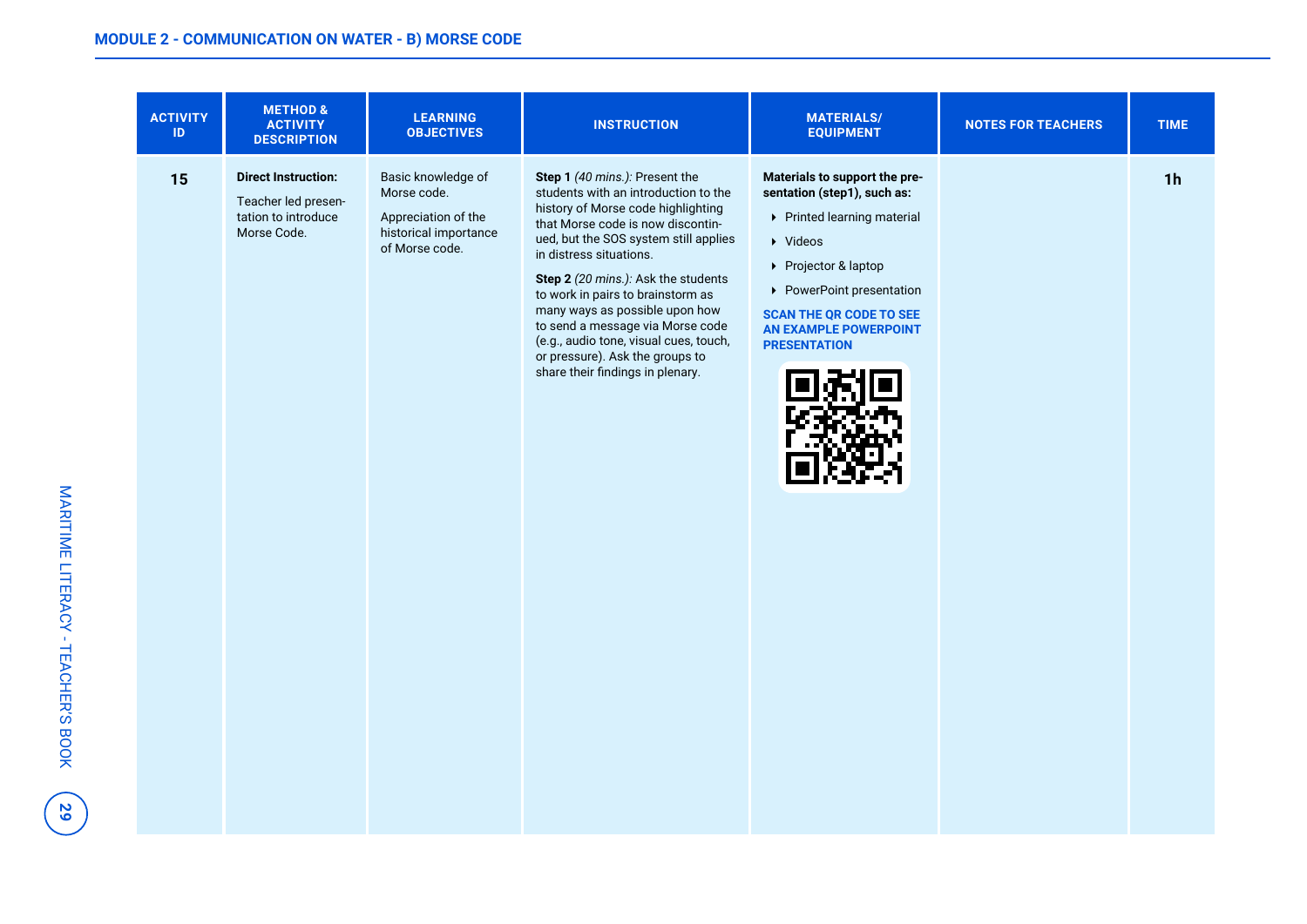| <b>ACTIVITY</b><br>ID | <b>METHOD &amp;</b><br><b>ACTIVITY</b><br><b>DESCRIPTION</b> | <b>LEARNING</b><br><b>OBJECTIVES</b>                                                                                                                                                                                                          | <b>INSTRUCTION</b>                                                                                                                                                                                                                                                                                                                                                                                                                                                                                                                                                                                                                                                                                                                                                                                                                                                                                                                                                                                                                                                                                                                                           | <b>MATERIALS</b><br>/EQUIPMENT                                                                                                 | <b>NOTES FOR TEACHERS</b>                                                                                                                                                        | <b>TIME</b> |
|-----------------------|--------------------------------------------------------------|-----------------------------------------------------------------------------------------------------------------------------------------------------------------------------------------------------------------------------------------------|--------------------------------------------------------------------------------------------------------------------------------------------------------------------------------------------------------------------------------------------------------------------------------------------------------------------------------------------------------------------------------------------------------------------------------------------------------------------------------------------------------------------------------------------------------------------------------------------------------------------------------------------------------------------------------------------------------------------------------------------------------------------------------------------------------------------------------------------------------------------------------------------------------------------------------------------------------------------------------------------------------------------------------------------------------------------------------------------------------------------------------------------------------------|--------------------------------------------------------------------------------------------------------------------------------|----------------------------------------------------------------------------------------------------------------------------------------------------------------------------------|-------------|
| 16                    | Hands-on learning:<br><b>Online Morse Code</b><br>simulator. | Knowledge of how<br>Morse code sounds.<br>Basic skills in Morse<br>code, including how to<br>formulate Morse code<br>and how to translate it<br>alphabetically.<br>Applied knowledge<br>and skill to make an<br>SOS message in Morse<br>Code. | Step 1 (15 mins): Divide the students into pairs<br>and ask them to download a morse code simu-<br>lator app. Ask the students to play with the app<br>and become familiar with it.<br>Step 2 (1hr): Tell the pairs to find another pair to<br>send messages to. Ask the pairs to send SOS<br>via Morse code to each other using a handout<br>for help.<br>Ask the pairs to send each other different mes-<br>sages using morse code. Explain that the pair<br>receiving the message should note it down, and<br>the other pair should check if they got it correct.<br>Ask the pairs to send SOS via Morse code to<br>each other again but without using the hand-<br>outs as support.<br>Step 3 (15 mins): Discussion - Ask the students<br>the following questions in groups or in plenary:<br>1. What can Morse code be used for?<br>2. Can you give some examples of how an<br>SOS can be given?<br>3. What did you know before about the<br>subject?<br>4. What can you use this new knowledge and<br>skill) for? How can you use it?<br>Consider putting groups of two and two togeth-<br>er so that they in pairs discuss what they have<br>learned. | ▶ Computers or<br>mobile devices to<br>access and use<br>the Morse code<br>simulator<br>Handout of alpha-<br>bet in Morse code | In preparation for the<br>activity, source a suitable<br>Morse code simulator<br>(such ase the mobile<br>application 'morsekey')<br>to help students practice<br>the Morse Code. | 1,5h        |

 $\left($  8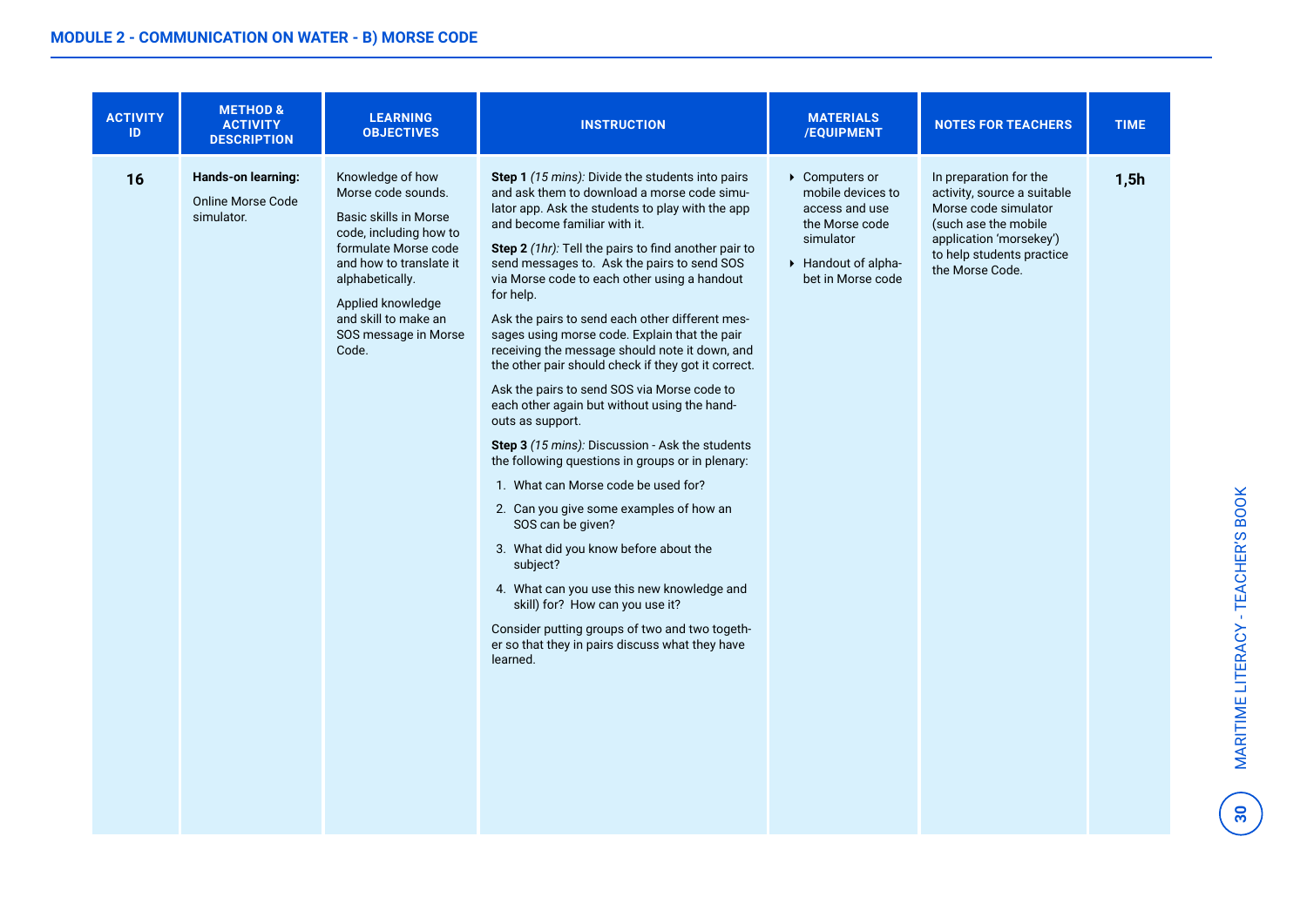<span id="page-30-0"></span>

| <b>ACTIVITY</b><br>ID | <b>METHOD &amp;</b><br><b>ACTIVITY</b><br><b>DESCRIPTION</b>                                | <b>LEARNING</b><br><b>OBJECTIVES</b>                                                                                                                                                                                              | <b>INSTRUCTION</b>                                                                                                                                                                                                                                                                                                                                                                                                                                                                                                                                                                                                                                                                                                                                                                                                                                                                                                                                                                                                                                                                                                                                                                                                         | <b>MATERIALS/</b><br><b>EQUIPMENT</b>                                                                                                                                                                                                                                                                                                                                                                                                                                                                                                                                                                                                                                  | <b>NOTES FOR TEACHERS</b>                                                                                                                                                                                                                                                                                                                                                                                                                                                                                                                                                                                                                                                                                                                      | <b>TIME</b> |
|-----------------------|---------------------------------------------------------------------------------------------|-----------------------------------------------------------------------------------------------------------------------------------------------------------------------------------------------------------------------------------|----------------------------------------------------------------------------------------------------------------------------------------------------------------------------------------------------------------------------------------------------------------------------------------------------------------------------------------------------------------------------------------------------------------------------------------------------------------------------------------------------------------------------------------------------------------------------------------------------------------------------------------------------------------------------------------------------------------------------------------------------------------------------------------------------------------------------------------------------------------------------------------------------------------------------------------------------------------------------------------------------------------------------------------------------------------------------------------------------------------------------------------------------------------------------------------------------------------------------|------------------------------------------------------------------------------------------------------------------------------------------------------------------------------------------------------------------------------------------------------------------------------------------------------------------------------------------------------------------------------------------------------------------------------------------------------------------------------------------------------------------------------------------------------------------------------------------------------------------------------------------------------------------------|------------------------------------------------------------------------------------------------------------------------------------------------------------------------------------------------------------------------------------------------------------------------------------------------------------------------------------------------------------------------------------------------------------------------------------------------------------------------------------------------------------------------------------------------------------------------------------------------------------------------------------------------------------------------------------------------------------------------------------------------|-------------|
| 17                    | <b>Direct Instruction:</b><br>Teacher led pre-<br>sentation of signs,<br>sounds, and flags. | Applied knowledge and<br>skill to recognise and<br>understand the signifi-<br>cance and meaning of<br>the signs.<br>Applied knowledge and<br>skill to recognise and<br>understand the mean-<br>ing of sound signals<br>and flags. | <b>Step 1</b> (30 mins): Start the activity<br>by facilitating a brainstorm. Ask the<br>students what they can remember in<br>relation to different means of com-<br>munication at sea that are not radio<br>telephony. Note down the answers<br>on a whiteboard/flipchart. Ask the<br>students if they can re-call the pro<br>and cons of the different means of<br>communication.<br>Step 2 (1 hour): Follow up the<br>brainstorm with a presentation to<br>introduce signs, sounds, and flags<br>as methods of how vessels com-<br>municate with each using various<br>systems other than voice commu-<br>nications. Provide a short task for<br>the students to create words using<br>signal flags.<br>Step 3 (30 mins): Demonstrate<br>how the signs appear depending on<br>day or night view. Create different<br>scenarios with the signs and ask the<br>students to determine the meaning.<br>Support them where necessary. Ask<br>the students to try and create differ-<br>ent scenarios with the signs.<br>Step 4 (30 mins): Use a simulator to<br>demonstrate sound signals. Ask the<br>students to determine the mean-<br>ing of the different sound signals<br>demonstrate. Support them where<br>necessary. | Materials to support the pre-<br>sentation (step2), such as:<br>▶ Projector & laptop<br>▶ PowerPoint presentation<br>$\triangleright$ Videos<br>▶ Reference books<br>▶ Printed graphics or<br>mobile application that<br>shows signal flags<br>Handout with signal flag<br>task<br>Materials to support the<br>demonstrations (step 3 & 4),<br>such as:<br>Audio device to simulate<br>sound communication<br>(vessel horn).<br>$\triangleright$ Lightbulbs/lamps of<br>different colours<br>▶ Blinds/blankets to make<br>the room dark<br>▶ Handouts or mobile<br>application that visua-<br>lises and explains the<br>appearance or sound of<br>the relevant signal. | Consider how the available<br>materials and the classroom<br>environment can be used to<br>demonstrate the signs to the<br>students, including day and<br>night signs. For example,<br>is it possible to make the<br>classroom dark and ask the<br>students to use flashlights on<br>smart phones and work as a<br>team to position themselves<br>in a way to replicate different<br>signs?<br>For Danish $-$ the mobile<br>application 'sejlquide' may be<br>a useful tool for this activity.<br>For English/Spanish/French/<br>German - the mobile applica-<br>tion 'Marinus Lite' may be a<br>useful tool for this activity.<br><b>SCAN THE QR CODE TO</b><br><b>SEE AN EXAMPLE SIGNAL</b><br><b>FLAG EXERCISE (In English</b><br>& Danish) | 2,5h        |

 $\overline{\tilde{\sigma}}$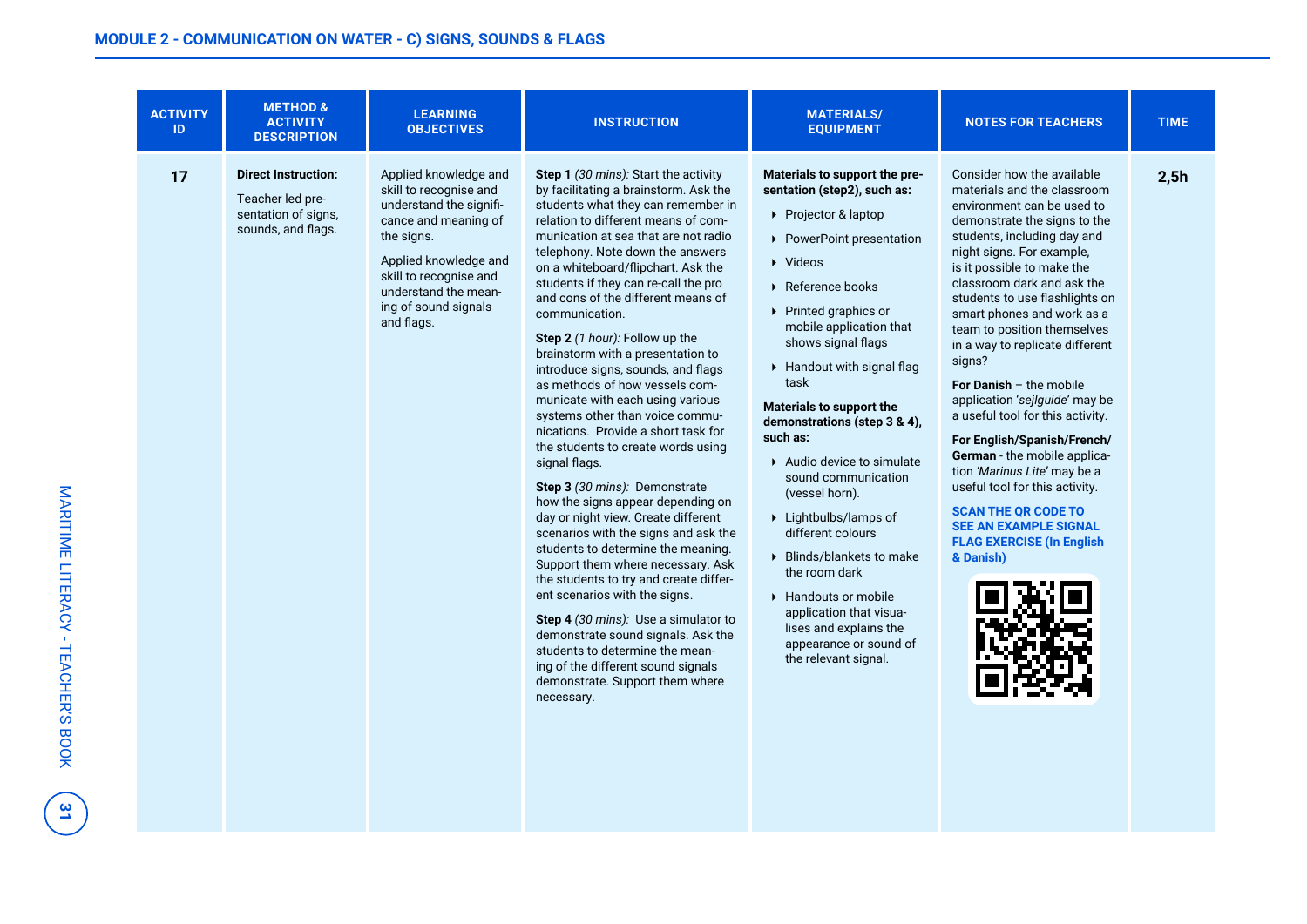| <b>ACTIVITY</b><br>ID | <b>METHOD &amp;</b><br><b>LEARNING</b><br><b>ACTIVITY</b><br><b>OBJECTIVES</b><br><b>DESCRIPTION</b>                                                                                                                                                                                                                 | <b>INSTRUCTION</b>                                                                                                                                                                                                                                                                                                                                                                                                                                                                                                                                                                                                                                                                                                                                                                                                                                                                                                                                                                                                                                                                                                                                                                                                                                                                    | <b>MATERIALS</b><br>/EQUIPMENT                                                                                                                                                                                                                 | <b>NOTES FOR TEACHERS</b>                                                                                                                                                                                                                                                                                                                                                                                                                                                             | <b>TIME</b> |
|-----------------------|----------------------------------------------------------------------------------------------------------------------------------------------------------------------------------------------------------------------------------------------------------------------------------------------------------------------|---------------------------------------------------------------------------------------------------------------------------------------------------------------------------------------------------------------------------------------------------------------------------------------------------------------------------------------------------------------------------------------------------------------------------------------------------------------------------------------------------------------------------------------------------------------------------------------------------------------------------------------------------------------------------------------------------------------------------------------------------------------------------------------------------------------------------------------------------------------------------------------------------------------------------------------------------------------------------------------------------------------------------------------------------------------------------------------------------------------------------------------------------------------------------------------------------------------------------------------------------------------------------------------|------------------------------------------------------------------------------------------------------------------------------------------------------------------------------------------------------------------------------------------------|---------------------------------------------------------------------------------------------------------------------------------------------------------------------------------------------------------------------------------------------------------------------------------------------------------------------------------------------------------------------------------------------------------------------------------------------------------------------------------------|-------------|
| 18<br>ing:            | Game based learn-<br>Applied knowledge and<br>skill to recognise and<br>understand the mean-<br>Competition with<br>ing of buoyage and day<br>flip cards (buoys,<br>shapes.<br>day shapes, sounds<br>signal and flags).<br>Applied knowledge<br>and skill to recognise<br>and understand sound<br>signals and flags. | Step 1 (40 mins.): Divide the students into<br>teams of two (pairs). Ask the pairs to use the<br>flip cards to work together as a team to learn<br>the buoys, day shapes, sounds signal and flags.<br>Step 2 (1 hr 40 mins.): Ask the pairs to play<br>against each other using their flip cards to test<br>their opponent pair. After 5 minutes, ask the<br>teams how many answers they got correct.<br>Note the scores down on the whiteboard/flip-<br>chart.<br>Ask the teams to find a new opponent to play<br>against and after 5 minutes count the correct<br>answers again. Continue the process until all<br>teams have played against each other.<br>In plenary, ask the teams if they have a card<br>that more than one of the groups got incorrect.<br>If so, ask the group to present the card and the<br>correct answer Count the correct answers and<br>announce the winning team.<br>Step 3: (10 mins): Discussion - Ask the students<br>the following questions in groups or in plenary:<br>1. What is the difference between day and<br>night buoys?<br>2. Can you describe the 4 manoeuvring sound<br>signals?<br>3. Why is this knowledge useful?<br>Consider putting groups of two and two togeth-<br>er so that they in pairs discuss what they have<br>learned. | $\triangleright$ Flip cards display-<br>ing the buoys, day<br>shapes, sounds<br>signal and flags<br>(widely available<br>to purchase online<br>for approximately<br>$10\epsilon$<br>▶ Prize/award for<br>the winning team<br>▶ Stopwatch/timer | Through game-based<br>learning, in this activity<br>the students will be<br>engaged with using<br>practical tools to further<br>understand and test the<br>knowledge gained in the<br>previous activity.<br>Each group will be given<br>a selection of flip cards<br>to test the other group in<br>a competitive situation<br>where the winner group<br>could get an award.<br>Help the students organ-<br>ise their groups and guide<br>them regarding the rules<br>of the activity. | 2,5h        |

 $32<sup>1</sup>$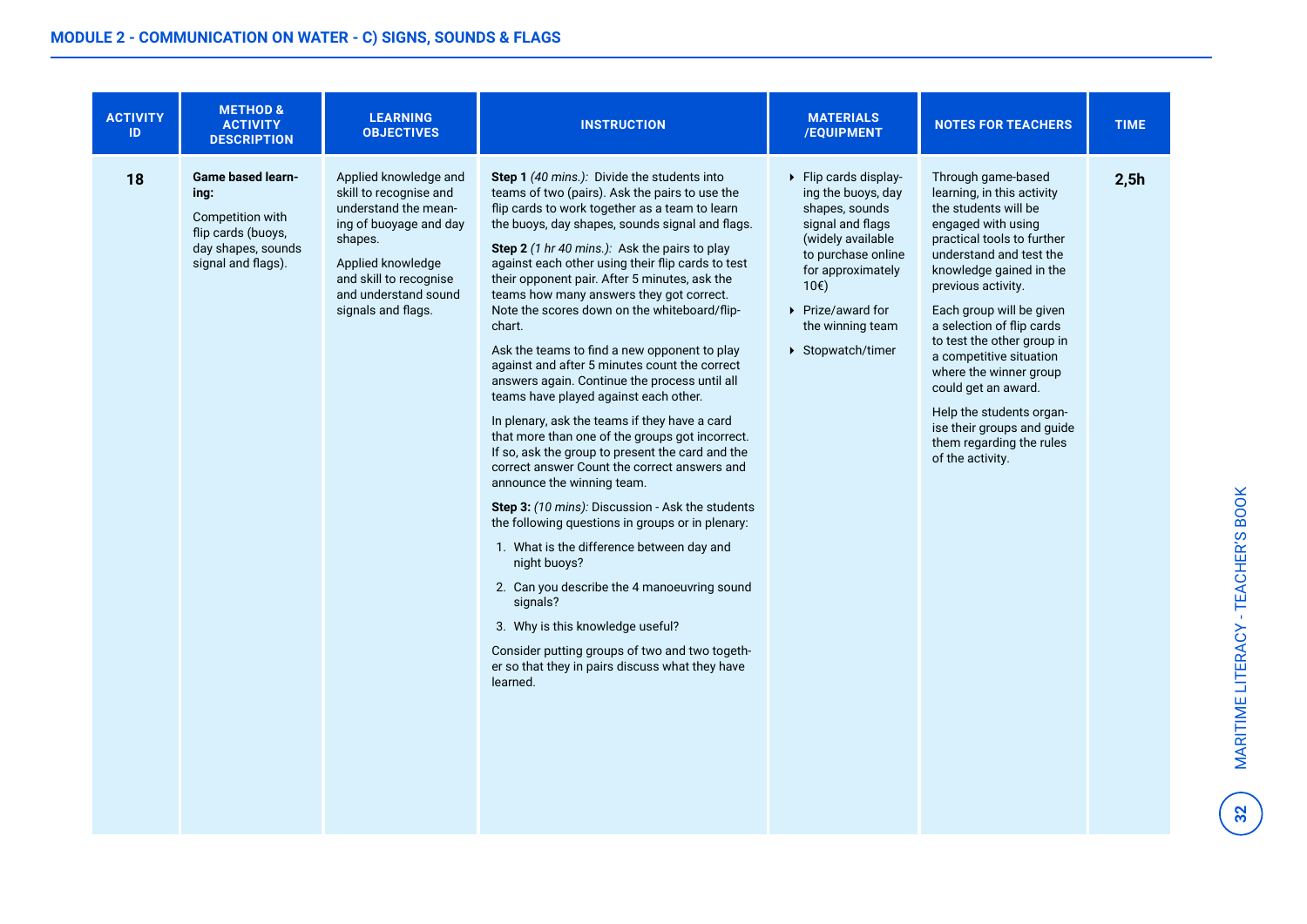<span id="page-32-0"></span>

| <b>ACTIVITY</b><br>ID | <b>METHOD &amp;</b><br><b>ACTIVITY</b><br><b>DESCRIPTION</b>                                               | <b>LEARNING</b><br><b>OBJECTIVES</b>                                                                                                                                                                                                                                                                                                                                                                                                                                | <b>INSTRUCTION</b>                                                                                                                                                                                                                                                                                                                                                                                                                                                                                                                                                                                                                                                                                                                                                                                                                                                                                                                                                                                                                                                                                                                    | <b>MATERIALS/</b><br><b>EQUIPMENT</b>                                                                                                                                                                                                                                                                                                                                                                                                                                                                                                                                                 | <b>NOTES FOR TEACHERS</b>                                                                                                                                                                                                                                                                                                                                                                                                         | <b>TIME</b> |
|-----------------------|------------------------------------------------------------------------------------------------------------|---------------------------------------------------------------------------------------------------------------------------------------------------------------------------------------------------------------------------------------------------------------------------------------------------------------------------------------------------------------------------------------------------------------------------------------------------------------------|---------------------------------------------------------------------------------------------------------------------------------------------------------------------------------------------------------------------------------------------------------------------------------------------------------------------------------------------------------------------------------------------------------------------------------------------------------------------------------------------------------------------------------------------------------------------------------------------------------------------------------------------------------------------------------------------------------------------------------------------------------------------------------------------------------------------------------------------------------------------------------------------------------------------------------------------------------------------------------------------------------------------------------------------------------------------------------------------------------------------------------------|---------------------------------------------------------------------------------------------------------------------------------------------------------------------------------------------------------------------------------------------------------------------------------------------------------------------------------------------------------------------------------------------------------------------------------------------------------------------------------------------------------------------------------------------------------------------------------------|-----------------------------------------------------------------------------------------------------------------------------------------------------------------------------------------------------------------------------------------------------------------------------------------------------------------------------------------------------------------------------------------------------------------------------------|-------------|
| 19                    | <b>Direct Instruction:</b><br>Teacher led presen-<br>tation about naviga-<br>tion and chartered<br>lights. | Applied knowledge<br>and skill to identify and<br>understand the signif-<br>icance and meaning<br>of navigation lights<br>for various types of<br>vessels.<br>Applied knowledge<br>and skill to identify and<br>understand the various<br>types of lights used<br>by vessels to safely<br>navigate in or out of<br>port by night.<br>Applied knowledge and<br>skill to differentiate<br>between two groups of<br>lights (navigation lights<br>and chartered lights) | Step 1 (40 mins.): Brainstorm on<br>what students can remember in<br>relation to which lanterns ships<br>have and what colours the lanterns<br>have. Support the students where<br>necessary to fill in any gaps in their<br>recalled knowledge and encourage<br>them to reflect upon the previous<br>activities. Use the activity to sum-<br>marise upon the learning so far.<br>Step 2 (1 hour): Follow up the<br>brainstorm with a presentation to<br>introduce difference between navi-<br>gation lights, only on- board vessels<br>and lights which appear only on<br>buoys, lighthouses, ports, marinas,<br>or hazards.<br>Step 3 (40 mins.): Using example<br>charts, ask the students to locate,<br>identify, and describe various char-<br>tered lights (colours, flash patterns,<br>heights, etc)<br>Step 4 (10 mins.): De-brief - Ask the<br>students the following questions in<br>groups or in plenary:<br>1. What did you not know before<br>about the subject? etc.<br>2. How is this knowledge useful?<br>Consider putting groups of two and<br>two together so that they in pairs<br>discuss what they have learned. | ▶ Projector and Laptop<br>▶ Video/photograph exam-<br>ples to show different<br>navigation lights as seen<br>by night<br>$\triangleright$ Reference books<br>▶ Navigation chart showing<br>a port or a marina to give<br>examples of lights as<br>seen on a chart.<br>Flip cards to demon-<br>strate the different<br>navigation lights (widely<br>available to purchase<br>online for approximately<br>$10€$ ).<br><b>SCAN THE QR CODE TO SEE</b><br><b>AN EXAMPLE POWERPOINT</b><br><b>PRESENTATION WITH IMAG-</b><br><b>ES OF NAVIGATION LIGHTS</b><br><b>AND CHARTERED LIGHTS</b> | In this activity it is important<br>to ensure that the students<br>can recognise there are two<br>types of lights which are<br>important methods of com-<br>munication:<br>▶ Navigation lights indicate<br>to other vessels direction,<br>type, activity, and size<br>(another vessel in view).<br>▶ Chartered lights in ports<br>or marinas are to com-<br>municate information<br>regarding where to go<br>and where not to go. | 2,5h        |

ີສ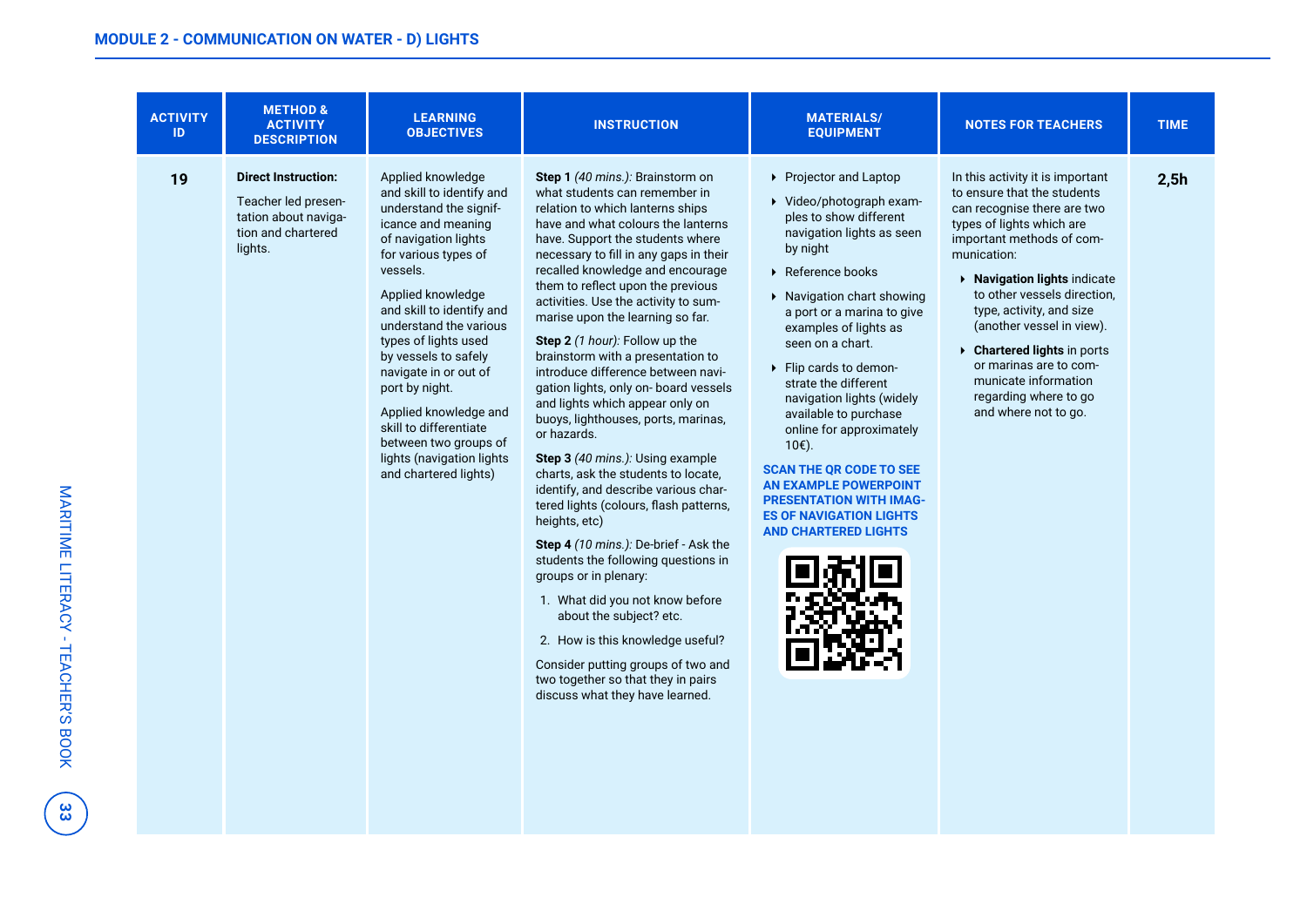| <b>ACTIVITY</b><br>ID | <b>METHOD &amp;</b><br><b>ACTIVITY</b><br><b>DESCRIPTION</b>                                                                                                        | <b>LEARNING</b><br><b>OBJECTIVES</b>                                                                                                                                                                                                                                                                                                                                                                                                                                                             | <b>INSTRUCTION</b>                                                                                                                                                                                                                                                                                                                                                                                                                                                                                                                                                                                                                                                                                                                                                                                                                                                                                                                                                                                                                                                                                                                                                                                                                                                                                                                                                                                                                                                      | <b>MATERIALS</b><br>/EQUIPMENT                                                                                                                                                                                                                                                                 | <b>NOTES FOR TEACHERS</b>                                                                                                                                                                                                                                                                                                                                                                                                                                                                                                                                                                                                                                                                                                                                                                                                                                              | <b>TIME</b> |
|-----------------------|---------------------------------------------------------------------------------------------------------------------------------------------------------------------|--------------------------------------------------------------------------------------------------------------------------------------------------------------------------------------------------------------------------------------------------------------------------------------------------------------------------------------------------------------------------------------------------------------------------------------------------------------------------------------------------|-------------------------------------------------------------------------------------------------------------------------------------------------------------------------------------------------------------------------------------------------------------------------------------------------------------------------------------------------------------------------------------------------------------------------------------------------------------------------------------------------------------------------------------------------------------------------------------------------------------------------------------------------------------------------------------------------------------------------------------------------------------------------------------------------------------------------------------------------------------------------------------------------------------------------------------------------------------------------------------------------------------------------------------------------------------------------------------------------------------------------------------------------------------------------------------------------------------------------------------------------------------------------------------------------------------------------------------------------------------------------------------------------------------------------------------------------------------------------|------------------------------------------------------------------------------------------------------------------------------------------------------------------------------------------------------------------------------------------------------------------------------------------------|------------------------------------------------------------------------------------------------------------------------------------------------------------------------------------------------------------------------------------------------------------------------------------------------------------------------------------------------------------------------------------------------------------------------------------------------------------------------------------------------------------------------------------------------------------------------------------------------------------------------------------------------------------------------------------------------------------------------------------------------------------------------------------------------------------------------------------------------------------------------|-------------|
| 20                    | <b>Game based</b><br>learning:<br><b>Navigation Lights</b><br>- Consolidating the<br>learning with flip<br>cards, online sim-<br>ulators, and online<br>activities. | Applied knowledge<br>and skill to identify and<br>understand the signif-<br>icance and meaning<br>of navigation lights<br>for various types of<br>vessels.<br>Applied knowledge<br>and skill to identify and<br>understand the various<br>types of lights used<br>by vessels to safely<br>navigate in or out of<br>port by night.<br>Skills and attitude to<br>work and make deci-<br>sions in a team.<br>Skills and attitude to<br>make decisions individ-<br>ually.<br>Strengthened IT skills. | Step 1 (1 hour): Provide a computer/laptop/<br>tablet for each student. Guide the students to<br>individually work through the simulations and<br>activities on ecolregs.com. The simulations will<br>offer a variety of scenarios that will test and<br>consolidate the students learning. Observe the<br>students closely and support them as needed.<br>Step 2 (15 mins.): Facilitate a discussion<br>amongst the students upon their experience in<br>the simulations, ask them if there was anything<br>they found difficult or hard and to elaborate<br>why.<br>Step 3 (1 hour): Divide the students into teams<br>of 2-4 and instruct the teams to pair up with<br>another team to test their knowledge and skill<br>in understanding of light signals using flip<br>cards. Make it clear to the teams that they must<br>find a consensus before answering. Rotate the<br>groups in until all groups have played against<br>each other.<br>Step 4 (15 min): Discussion - Ask the students<br>the following questions in groups or in plenary:<br>1. What is the difference between navigation<br>lights and chartered lights?<br>2. Can you name 4 characteristics that naviga-<br>tion lights will offer? (e.g. type of Vessel)<br>3. Can you give 4 examples of chartered<br>lights. (e.g. colour, type of flash, frequency<br>and distance.)<br>Consider putting groups of two and two togeth-<br>er so that they in pairs discuss what they have<br>learned. | Computers/lap-<br>tops/tablets for<br>each student with<br>internet access (to<br>access ecolregs.<br>com or download<br>mobile application<br>'sejlguide')<br>$\triangleright$ Flip cards of light<br>signals (widely<br>available to<br>purchase online<br>for approximately<br>$10\epsilon$ | This activity is designed<br>to consolidate and<br>strengthen the learning<br>from the previous activi-<br>ties and to develop skills<br>and attitudes which are<br>important to important<br>to maritime work ethic<br>(teamwork and decision<br>making both collectively<br>and individually).<br>Prepare and test the<br>online tool prior to the<br>activity to help students<br>work with the program.<br>https://ecolregs.com/<br>The Ecolregs website is<br>available in English and<br>Spanish only. For Danish<br>Language, an alternative<br>tool is the mobile applica-<br>tion 'sejlguide'<br>Be mindful that some stu-<br>dents may be unfamiliar<br>with the use of IT tools<br>and may need support<br>with the basic function-<br>ality of the computer or<br>tool used.<br>Consider to reserve/book<br>the school's computer lab<br>for the activity. | 2,5h        |

 $\overline{a}$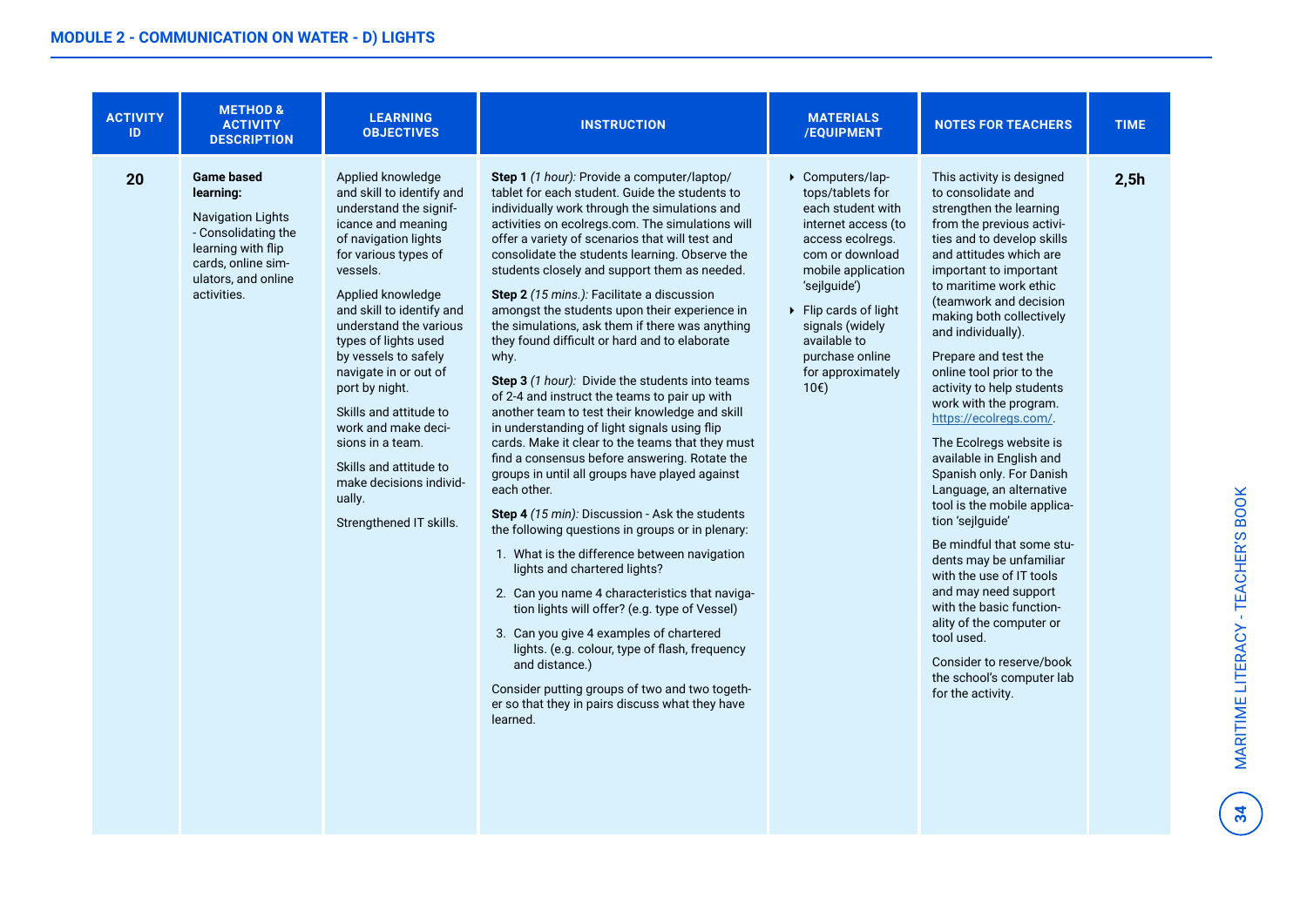<span id="page-34-0"></span>

| <b>ACTIVITY</b><br>ID | <b>METHOD &amp;</b><br><b>ACTIVITY</b><br><b>DESCRIPTION</b>                                                                                  | <b>LEARNING</b><br><b>OBJECTIVES</b>                                                                                                                                                   | <b>INSTRUCTION</b>                                                                                                                                                                                                                                                                                                                                                                                                                                                                                                                                                                                                                                                                                                                                                                                                                                                                                                                                                                                                                                                                                                                                                                                                                                                                                                                                                | <b>MATERIALS/</b><br><b>EQUIPMENT</b>                                                                                                                                                                                                              | <b>NOTES FOR TEACHERS</b>                                                                                                                                                                                                                                                                                                                                                                                                                                                                                                                                                                                                                                                                                                                                                                                                                                                                                                                                                                                                                                                                                                                             | <b>TIME</b>    |
|-----------------------|-----------------------------------------------------------------------------------------------------------------------------------------------|----------------------------------------------------------------------------------------------------------------------------------------------------------------------------------------|-------------------------------------------------------------------------------------------------------------------------------------------------------------------------------------------------------------------------------------------------------------------------------------------------------------------------------------------------------------------------------------------------------------------------------------------------------------------------------------------------------------------------------------------------------------------------------------------------------------------------------------------------------------------------------------------------------------------------------------------------------------------------------------------------------------------------------------------------------------------------------------------------------------------------------------------------------------------------------------------------------------------------------------------------------------------------------------------------------------------------------------------------------------------------------------------------------------------------------------------------------------------------------------------------------------------------------------------------------------------|----------------------------------------------------------------------------------------------------------------------------------------------------------------------------------------------------------------------------------------------------|-------------------------------------------------------------------------------------------------------------------------------------------------------------------------------------------------------------------------------------------------------------------------------------------------------------------------------------------------------------------------------------------------------------------------------------------------------------------------------------------------------------------------------------------------------------------------------------------------------------------------------------------------------------------------------------------------------------------------------------------------------------------------------------------------------------------------------------------------------------------------------------------------------------------------------------------------------------------------------------------------------------------------------------------------------------------------------------------------------------------------------------------------------|----------------|
| 21                    | <b>Experiential Learn-</b><br>ing:<br>Visit to a local port,<br>marina, or lighthouse<br>for recognition and<br>comparison in a real<br>sense | Applied knowledge<br>and skill to recog-<br>nise various marks,<br>flags, and lights.<br>Knowledge of the<br>actual size and di-<br>mensions of various<br>buoys, lights and<br>flags. | Transport to the port/marina/lighthouse.<br>Step 1: On route to location facilitate a<br>discussion by asking the students the<br>following:<br>▶ Do you know of any examples of lights<br>(not navigation lights seen on ships)?<br>Step 2 (30 mins): Upon arrival conduct a<br>safety briefing in cooperation with the port/<br>marina/lighthouse master/manager.<br>Step 3 (1 hour 30 mins.): Using the<br>surrounding environment, encourage the<br>students to identify the various means of<br>communication that have been explored in<br>the previous activities.<br>Support the students in their recollection<br>of what the different marks, flags and<br>lights mean. Use handouts to offer further<br>support.<br>Ask the students to walk around the area in<br>pairs and photograph or draw the different<br>marks, buoys, flags, and lights.<br>Whilst the students are walking around,<br>encourage them to observe any kind of<br>action or situation that is not environmental-<br>ly friendly, and ask them to collect any litter<br>they find.<br>Step 4 (30 mins): Discussion - Ask the stu-<br>dents the following questions in plenary:<br>1. How do you recognise a buoy or light-<br>house by day?<br>2. How do you recognise a lighthouse or<br>buoy by night?<br>3. What is the job of buoys?<br>4. What is the role of a lighthouse? | $\triangleright$ Notepads &<br>pens<br>$\triangleright$ Cameras<br>$\triangleright$ Handouts show-<br>ing different<br>marks, flags<br>and lights<br><b>SCAN THE QR</b><br><b>CODE TO SEE AN</b><br><b>EXAMPLE HAND-</b><br><b>OUT (IN DANISH)</b> | This activity should take place at<br>a number of locations such as a<br>local port, marina or lighthouse.<br>Research and prepare various<br>suitable locations to carry out<br>the excursion. During the day,<br>at least two suitable locations<br>should be visited.<br>The time indicated for 'step 2' as-<br>sume that two different locations<br>are visited during the day. The<br>time used to travel between loca-<br>tions has also been considered<br>in the suggested time. If more<br>locations are visited, the times<br>may be adjusted accordingly.<br>The de-brief (step 3), should only<br>be conducted once, regardless of<br>the number of locations visited.<br>Where possible, consider<br>organising the day to allow for<br>the possibility to see lights in an<br>illuminated sense, for example,<br>conduct the activity at 1:00PM<br>through to 5:00PM to experience<br>darkness.<br>Consider transport, refresh-<br>ments, lunch, authorizations<br>regarding visiting the various<br>locations.<br>Be mindful of the dangers and<br>risk associated with the port/ma-<br>rina environments during hours<br>of darkness. | 5 <sub>h</sub> |

໌ສົ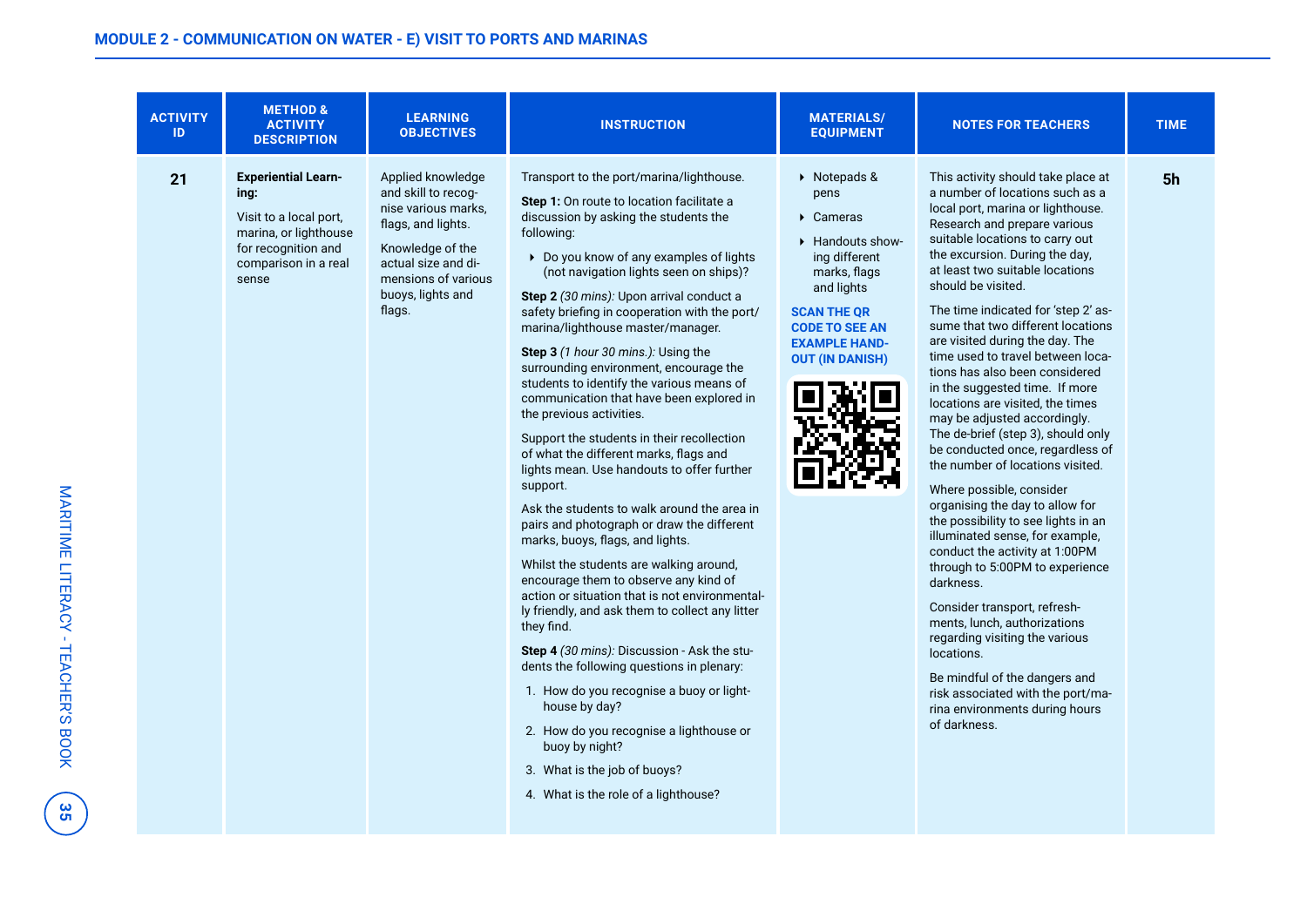## MODULE 3 NAVIGATION ON WATER

### **4 DAYS (20 HOURS) OF TEACHING/TRAINING, COVERING:**

 $\overline{00}$ 

- **A. Introduction to Navigation**
- **B. The Chart**
- **C. The Chart Work / Passage Planning Practice**
- **D. Collision Regulations**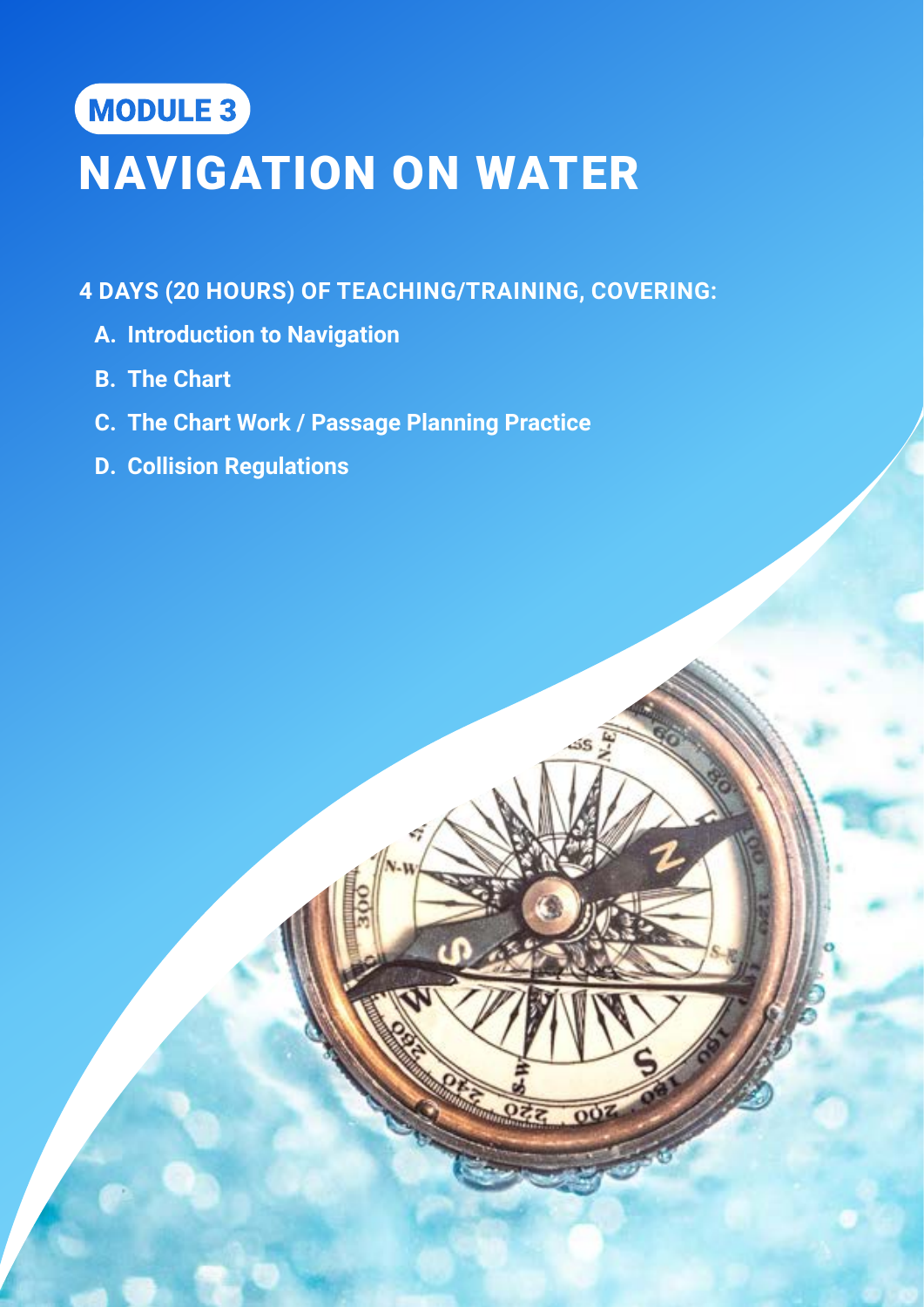<span id="page-36-0"></span>

| <b>ACTIVITY</b><br>ID | <b>METHOD &amp;</b><br><b>ACTIVITY</b><br><b>DESCRIPTION</b>                                                                                   | <b>LEARNING</b><br><b>OBJECTIVES</b>                                                                     | <b>INSTRUCTION</b>                                                                                                                                                                                                                                                                                                                                                                                                                                                                             | <b>MATERIALS/</b><br><b>EQUIPMENT</b>                                                                                                                                                                                         | <b>NOTES FOR TEACHERS</b>                                                                                                         | <b>TIME</b>    |
|-----------------------|------------------------------------------------------------------------------------------------------------------------------------------------|----------------------------------------------------------------------------------------------------------|------------------------------------------------------------------------------------------------------------------------------------------------------------------------------------------------------------------------------------------------------------------------------------------------------------------------------------------------------------------------------------------------------------------------------------------------------------------------------------------------|-------------------------------------------------------------------------------------------------------------------------------------------------------------------------------------------------------------------------------|-----------------------------------------------------------------------------------------------------------------------------------|----------------|
| 22                    | <b>Direct Instruction:</b><br>Teacher led presen-<br>tation on the history<br>of Navigation and<br>the influence of the<br>tide on navigation. | Basic knowledge<br>of the fundamen-<br>tal differences of<br>navigating in tidal or<br>non-tidal waters. | Step 1 (15 mins.): Start the activity by<br>facilitating a brainstorm. Ask the students<br>the following questions and note down the<br>answers on a whiteboard/flipchart:<br>▶ What is navigation?<br>• What influences navigation?<br>Step 2 (45 mins.): Follow up the brainstorm<br>with a presentation to introduce to the his-<br>tory and the reasons of navigation, through<br>a slide presentation. Explain that a main<br>consideration of navigation was the effects<br>of the tide. | ▶ Projector and<br>Laptop<br>$\triangleright$ Reference<br>books<br>▶ Presentation<br><b>SCAN THE QR</b><br><b>CODE TO SEE AN</b><br><b>EXAMPLE PRE-</b><br><b>SENTATION USED</b><br><b>IN THE DANISH</b><br><b>CLASSROOM</b> | Consider preparing a presenta-<br>tion using a tool such as prezi.<br>com to graphically demonstrate<br>the movement of the tide. | 1 <sub>h</sub> |

 $\frac{37}{2}$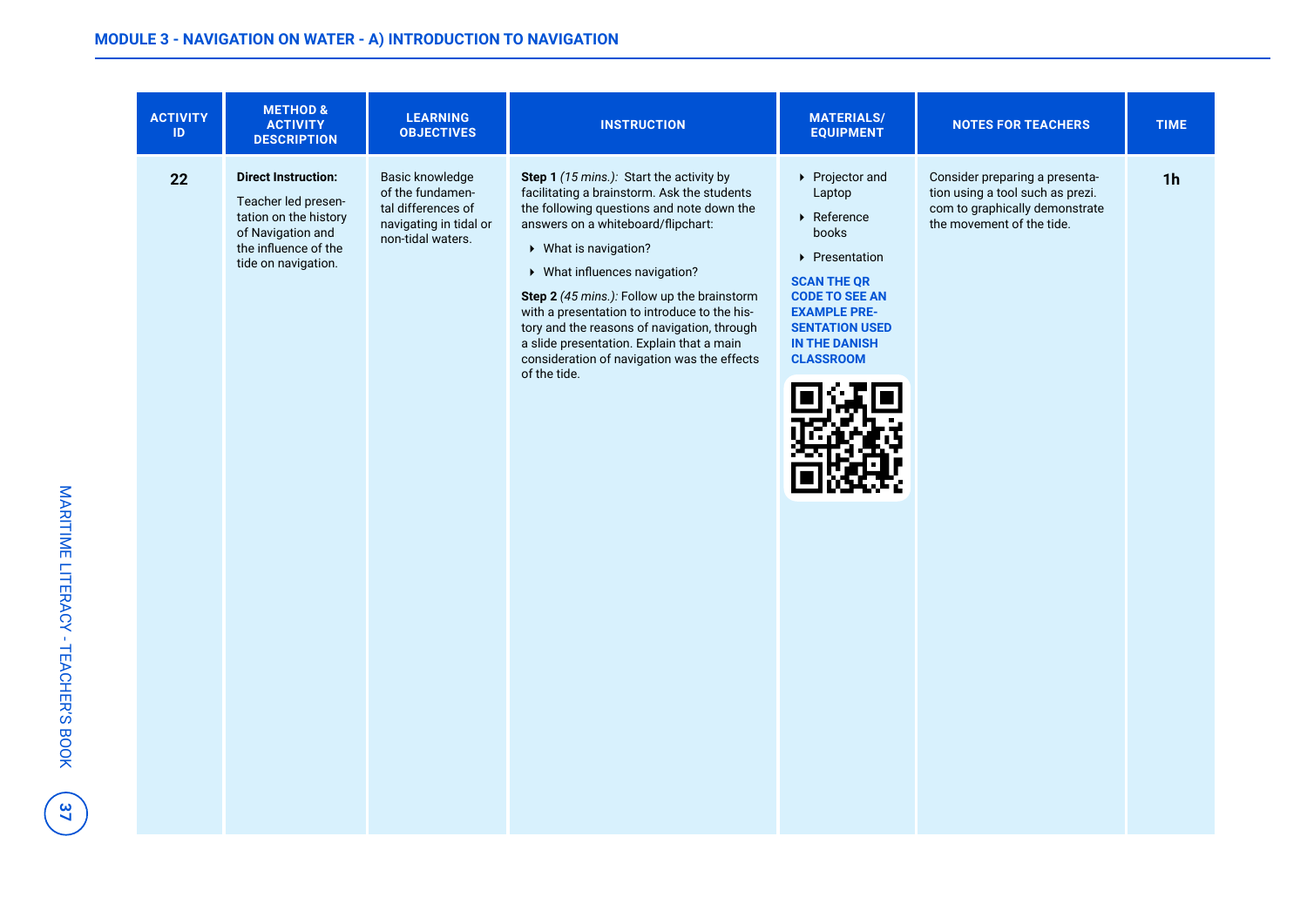| <b>ACTIVITY</b><br>$\mathsf{ID}$ | <b>METHOD &amp;</b><br><b>ACTIVITY</b><br><b>DESCRIPTION</b>                                                                               | <b>LEARNING</b><br><b>OBJECTIVES</b>                                              | <b>INSTRUCTION</b>                                                                                                                                                                                                                                                                                                                                                                                                                                                                                                                                                                                                                                               | <b>MATERIALS</b><br>/EQUIPMENT                                                        | <b>NOTES FOR TEACHERS</b>                                                                                                                                                                                                      | <b>TIME</b> |
|----------------------------------|--------------------------------------------------------------------------------------------------------------------------------------------|-----------------------------------------------------------------------------------|------------------------------------------------------------------------------------------------------------------------------------------------------------------------------------------------------------------------------------------------------------------------------------------------------------------------------------------------------------------------------------------------------------------------------------------------------------------------------------------------------------------------------------------------------------------------------------------------------------------------------------------------------------------|---------------------------------------------------------------------------------------|--------------------------------------------------------------------------------------------------------------------------------------------------------------------------------------------------------------------------------|-------------|
| 23                               | <b>Project based</b><br>learning:<br>Student research of<br>online videos show-<br>ing tidal rise and<br>fall and tidal stream<br>effects. | Knowledge and appre-<br>ciation of the effects<br>and dangers of tidal<br>waters. | Step 1 (40 mins.): Ask the students, inde-<br>pendently or in pairs, to research YouTube<br>videos that demonstrate the effects and move-<br>ment of tidal heights and tidal streams.<br>Step 2 (20 mins): Select some of the videos<br>found by the students and show them to all the<br>students in plenary. Use the videos to facilitate<br>a discussion amongst the students upon the<br>dangers of tidal waters.<br>Step 3 (30 mins): Discussion - Ask the students<br>the following questions in plenary:<br>1. What causes the tide?<br>2. Why do we need to calculate for the tide?<br>3. What are the risks to navigation if tide is<br>not considered? | Computers or mo-<br>bile devices with<br>internet access<br>▶ Projector and<br>laptop | Consider identifying<br>several suitable videos<br>before the activity to use<br>in the case that the stu-<br>dents are unable to find<br>videos which effective<br>demonstrate the effects<br>and dangers of tidal<br>waters. | 1,5h        |

88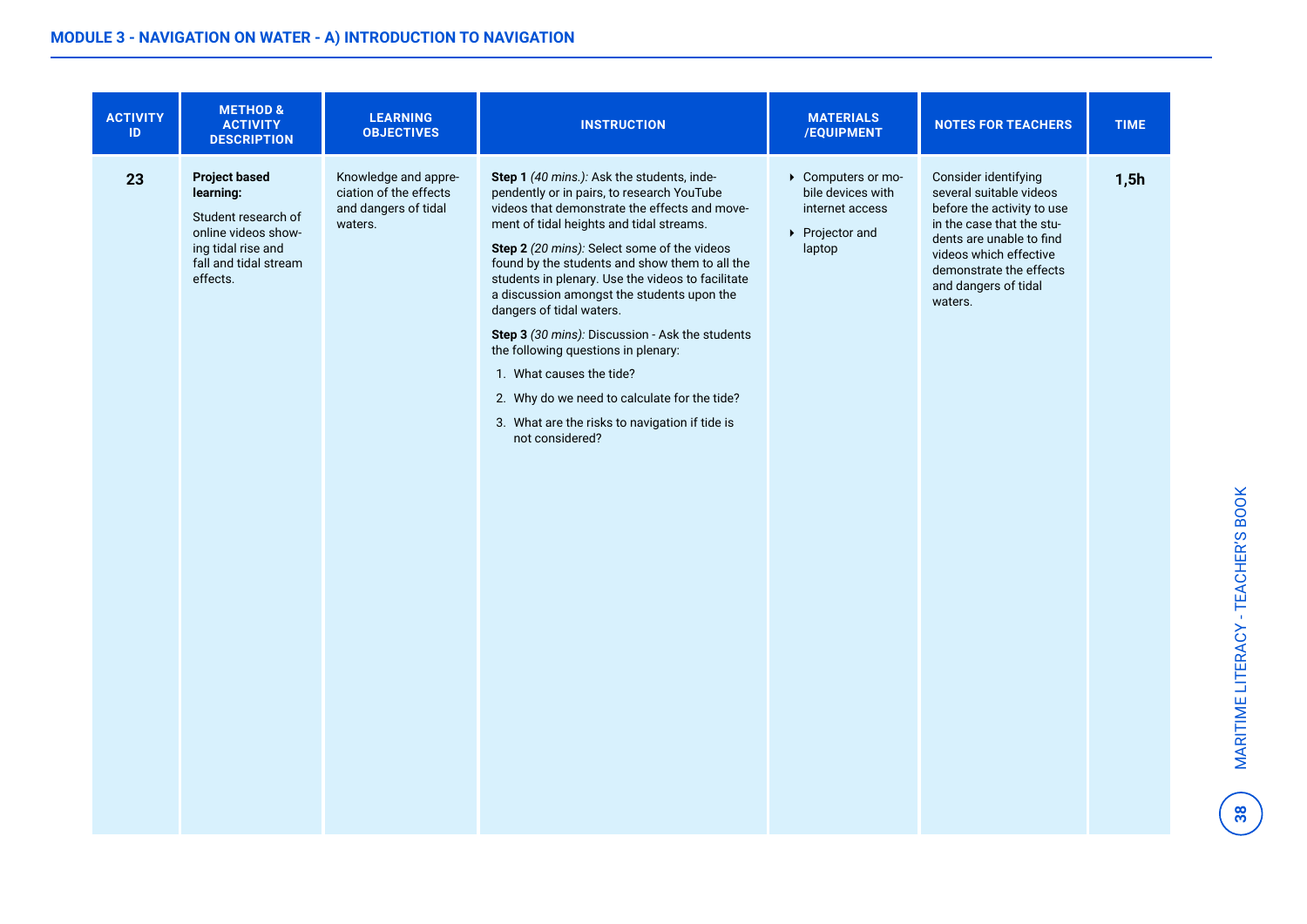<span id="page-38-0"></span>

| <b>ACTIVITY</b><br>ID | <b>METHOD &amp;</b><br><b>ACTIVITY</b><br><b>DESCRIPTION</b>                                                                                 | <b>LEARNING</b><br><b>OBJECTIVES</b>                                                                                                                                                                                                                                                                                                                                                                                                          | <b>INSTRUCTION</b>                                                                                                                                                                                                                                                                                                                                                                                                                                                                                                                                                                                                                                                                                                                                                                                                                                                                                                                                                                                                                                                                                                                                                                                                                   | <b>MATERIALS/</b><br><b>EQUIPMENT</b>                                                                                                                                                                                                                                                                                                                                                                                                                             | <b>NOTES FOR TEACHERS</b>                                                                                                                                                                                                                                                                                                                                                                                                                                                        | <b>TIME</b> |
|-----------------------|----------------------------------------------------------------------------------------------------------------------------------------------|-----------------------------------------------------------------------------------------------------------------------------------------------------------------------------------------------------------------------------------------------------------------------------------------------------------------------------------------------------------------------------------------------------------------------------------------------|--------------------------------------------------------------------------------------------------------------------------------------------------------------------------------------------------------------------------------------------------------------------------------------------------------------------------------------------------------------------------------------------------------------------------------------------------------------------------------------------------------------------------------------------------------------------------------------------------------------------------------------------------------------------------------------------------------------------------------------------------------------------------------------------------------------------------------------------------------------------------------------------------------------------------------------------------------------------------------------------------------------------------------------------------------------------------------------------------------------------------------------------------------------------------------------------------------------------------------------|-------------------------------------------------------------------------------------------------------------------------------------------------------------------------------------------------------------------------------------------------------------------------------------------------------------------------------------------------------------------------------------------------------------------------------------------------------------------|----------------------------------------------------------------------------------------------------------------------------------------------------------------------------------------------------------------------------------------------------------------------------------------------------------------------------------------------------------------------------------------------------------------------------------------------------------------------------------|-------------|
| 24                    | <b>Direct Instruction</b><br>& project based<br>learning:<br>Teacher led presen-<br>tation and group<br>assignment using<br>nautical charts. | Applied knowledge of<br>chart scale features<br>and colour coding.<br>Applied knowledge<br>and skill in using the<br>plotter, the dividers,<br>and the compass.<br>Knowledge of lake<br>demarcations.<br>Applied knowledge and<br>skill to read a chart.<br>Applied knowledge and<br>skill to plan a simple<br>passage.<br>Recognition of the<br>importance of preci-<br>sion in chartwork and<br>the consequences of<br>unprecise chartwork. | <b>Step 1</b> (15 mins.) - Start the activity by facili-<br>tating a brainstorm. Ask the students the fol-<br>lowing questions and note down the answers<br>on a whiteboard/flipchart:<br>$\triangleright$ What is a chart?<br>• What information does a chart show?<br>Step 2 (45 mins.): Follow up the brainstorm<br>with a presentation to introduce the use and<br>information given on a nautical chart (i.e.<br>scale, north arrow, lines of longitude and<br>latitude, bearing)<br>Demonstrate the use of navigation tools such<br>as the plotter, the divider, and the compass.<br>Demonstrate the key points for safe passage<br>planning.<br>Step 3 (1 hr): Divide the students in pairs and<br>provide them with assignments that test them<br>to demonstrate that they know what they need<br>to know.<br>Step 4 (30 mins.): Discussion - Ask the stu-<br>dents the following questions in groups or in<br>plenary:<br>1. What is meant by the course?<br>2. How is distance measured on the chart?<br>3. Can you define depth of water.<br>4. What is the scale of the chart used in this<br>activity?<br>Consider putting groups of two and two to-<br>gether so that they in pairs discuss what they<br>have learned. | ▶ Plotter<br>$\triangleright$ Dividers<br>$\triangleright$ Pencils<br>$\triangleright$ Notepads<br>$\triangleright$ Calculators<br>$\triangleright$ Compass<br>$\triangleright$ Reference books<br>▶ Nautical charts<br><b>SCAN THE QR CODE</b><br><b>FOR AN ELECTRONIC</b><br><b>NAUTICAL CHART (OF</b><br><b>SCANDINAVIA)</b><br><b>SCAN THE QR CODE</b><br><b>FOR AN EXAMPLE OF</b><br><b>THE ASSIGNMENTS</b><br><b>USED IN THE DANISH</b><br><b>CLASSROOM</b> | Prepare assignments that the<br>students can carry out (step<br>3). Ensure that the students<br>have the supportive materials<br>and equipment needed to<br>carry out the assignments.<br>Ensure sufficient charts for<br>use within the activity (mini-<br>mum one per two people).<br>Ensure necessary training<br>materials and equipment are<br>available.<br>Stress to the students that<br>the equipment is delicate and<br>expensive, and it should be<br>used with care. | 2,5h        |

**39**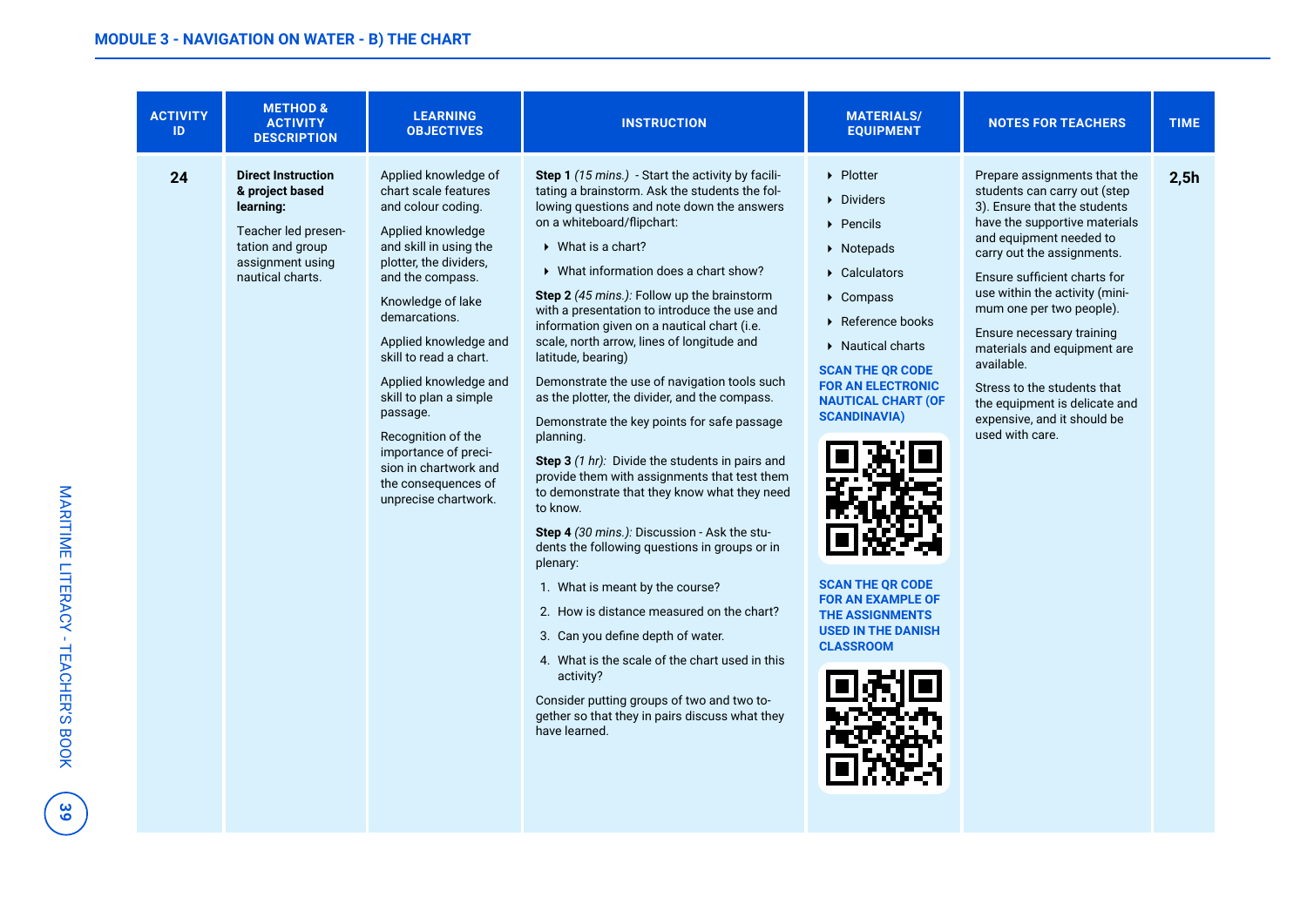<span id="page-39-0"></span>

| <b>ACTIVITY</b><br>ID | <b>METHOD &amp;</b><br><b>ACTIVITY</b><br><b>DESCRIPTION</b>                                                                                                 | <b>LEARNING</b><br><b>OBJECTIVES</b>                                                                                                                                                                        | <b>INSTRUCTION</b>                                                                                                                                                                                                                                                                                                                                                                                                                                                                                                                                                                                                                                                                                                                                                                                                                                                                                                                                                                                                                                                                                                                                                                                                                                                                                                                                                                                                                                                                                                                                                                                                                                                                                                 | <b>MATERIALS</b><br>/EQUIPMENT                                                                                                                                                | <b>NOTES FOR TEACHERS</b>                                                                                                                                                                                                                                                                                                                                                                                                                                                                                                                                                                                                                                                                                                        | <b>TIME</b>    |
|-----------------------|--------------------------------------------------------------------------------------------------------------------------------------------------------------|-------------------------------------------------------------------------------------------------------------------------------------------------------------------------------------------------------------|--------------------------------------------------------------------------------------------------------------------------------------------------------------------------------------------------------------------------------------------------------------------------------------------------------------------------------------------------------------------------------------------------------------------------------------------------------------------------------------------------------------------------------------------------------------------------------------------------------------------------------------------------------------------------------------------------------------------------------------------------------------------------------------------------------------------------------------------------------------------------------------------------------------------------------------------------------------------------------------------------------------------------------------------------------------------------------------------------------------------------------------------------------------------------------------------------------------------------------------------------------------------------------------------------------------------------------------------------------------------------------------------------------------------------------------------------------------------------------------------------------------------------------------------------------------------------------------------------------------------------------------------------------------------------------------------------------------------|-------------------------------------------------------------------------------------------------------------------------------------------------------------------------------|----------------------------------------------------------------------------------------------------------------------------------------------------------------------------------------------------------------------------------------------------------------------------------------------------------------------------------------------------------------------------------------------------------------------------------------------------------------------------------------------------------------------------------------------------------------------------------------------------------------------------------------------------------------------------------------------------------------------------------|----------------|
| 25                    | A combination of<br>hands-on learning<br>and project-based<br>learning:<br>Students work in<br>groups, with teacher<br>support, to create a<br>passage plan. | Applied knowledge<br>and skill to draw up a<br>simple passage plan.<br>Skill and attitude to<br>work autonomously.<br>Skill and attitude to<br>work with others to<br>solve problems and<br>find solutions. | Step 1: Morning session (2hrs 30 mins.): Divide<br>the students into groups of 2-3 and hand out<br>the materials to the groups. Provide each group<br>with an origin location and a destination point<br>and explain to them that they should work to-<br>gether in their groups to prepare a passage plan<br>taking into consideration: time of departure,<br>time of arrival, weather, wind direction, tide<br>direction, date, time of day, speed of boat, size<br>of boat. Explain to the students that their plan<br>should include: Plotting the course, determining<br>the distance from start to finish, the bearing of<br>the course, the time it will take to complete the<br>passage and contingency plans for emergency<br>situations.<br>Encourage the groups to work together to find<br>solutions. Support them where necessary.<br>Step 2: Afternoon session (2hrs 20 mins): Allow<br>the students some extra time to complete<br>their passage plans if necessary. Then ask the<br>groups to present their plans in plenary one-by-<br>one. After each presentation offer feedback an<br>input to the groups, ask them if they faced any<br>difficulties in creating their plans and in working<br>together. Ask them how they overcame the<br>difficulties.<br>Step 3 Discussion (10 mins): Ask the students<br>the following questions in groups or in plenary:<br>1. Can you describe the art of navigation?<br>2. What is a contingency plan?<br>3. What type of vessel are you using in your<br>plan?<br>4. How does the type of vessel (sail or power)<br>affect the plan?<br>Consider putting groups of two and two togeth-<br>er so that they in pairs discuss what they have<br>learned. | $\triangleright$ Nautical chart<br>▶ Plotter<br>$\triangleright$ Dividers<br>$\triangleright$ Pencils<br>$\triangleright$ Notepads<br>$\triangleright$ Calculators<br>Compass | This activity will be di-<br>vided into two sessions.<br>During the morning<br>session, the students will<br>work in groups to create<br>a passage plan. In the<br>afternoon session each<br>group will present their<br>completed passage plans<br>to their fellow students.<br>Bear in mind that the<br>morning session will be<br>devoted to the prepara-<br>tion of the plan and be<br>prepared to help and as-<br>sist the students during<br>this process.<br>Stress to the students<br>that the equipment is<br>delicate and expensive.<br>and it should be used<br>with care.<br>During the afternoon pre-<br>sentations, assess how<br>well each group under-<br>stood and acknowledged<br>the level of detail required | 5 <sub>h</sub> |

 $\overline{q}$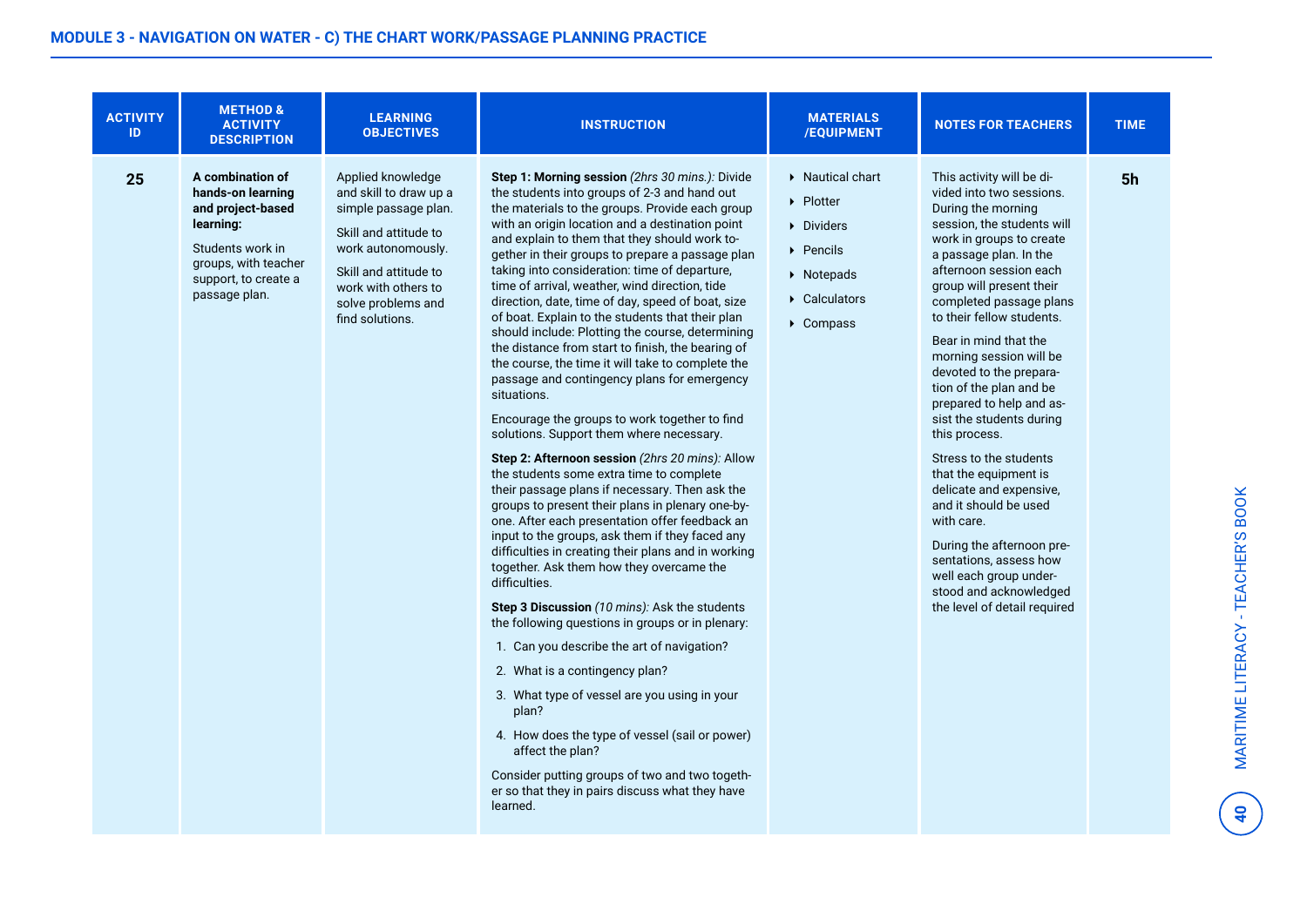<span id="page-40-0"></span>

| <b>ACTIVITY</b><br>ID | <b>METHOD &amp;</b><br><b>ACTIVITY</b><br><b>DESCRIPTION</b>                                                                                          | <b>LEARNING</b><br><b>OBJECTIVES</b>                                                                                                                                                                                                                               | <b>INSTRUCTION</b>                                                                                                                                                                                                                                                                                                                                                                                                                                                                                                                                                                                                                                                                                                                                                                                                                                                                                                                                                                                                                                                                                                                                                                                                                                                                                                                                                                                                                                          | <b>MATERIALS/</b><br><b>EQUIPMENT</b>                                                                                                                                                                                                                                                             | <b>NOTES FOR TEACHERS</b>                                                                                                                                                                                                                                                                                                                                                                                                                                                                                                                                                                                                                                                                                                                                                                                                                                                                                                                                                                                                                  | <b>TIME</b> |
|-----------------------|-------------------------------------------------------------------------------------------------------------------------------------------------------|--------------------------------------------------------------------------------------------------------------------------------------------------------------------------------------------------------------------------------------------------------------------|-------------------------------------------------------------------------------------------------------------------------------------------------------------------------------------------------------------------------------------------------------------------------------------------------------------------------------------------------------------------------------------------------------------------------------------------------------------------------------------------------------------------------------------------------------------------------------------------------------------------------------------------------------------------------------------------------------------------------------------------------------------------------------------------------------------------------------------------------------------------------------------------------------------------------------------------------------------------------------------------------------------------------------------------------------------------------------------------------------------------------------------------------------------------------------------------------------------------------------------------------------------------------------------------------------------------------------------------------------------------------------------------------------------------------------------------------------------|---------------------------------------------------------------------------------------------------------------------------------------------------------------------------------------------------------------------------------------------------------------------------------------------------|--------------------------------------------------------------------------------------------------------------------------------------------------------------------------------------------------------------------------------------------------------------------------------------------------------------------------------------------------------------------------------------------------------------------------------------------------------------------------------------------------------------------------------------------------------------------------------------------------------------------------------------------------------------------------------------------------------------------------------------------------------------------------------------------------------------------------------------------------------------------------------------------------------------------------------------------------------------------------------------------------------------------------------------------|-------------|
| 26                    | <b>Flipped classroom</b><br>learning approach:<br>Students learn the<br>collision regulations<br>through self-study<br>and then teach their<br>peers. | Knowledge of which<br>vessel gives way in<br>different collision<br>scenarios.<br>Skill and attitude to au-<br>tonomously research<br>and source learning<br>materials.<br>Skills to communicate<br>and present informa-<br>tion in a structured and<br>clear way. | Step 1 (45 mins.): Use a variety of videos (for<br>example from YouTube), to show examples of<br>collision scenario's at sea. During the videos,<br>highlight to the students the rules that have/<br>have not been followed. Use the videos to em-<br>phasize the students the importance of have a<br>common set of collision rules when at sea.<br>Step 2 (2hrs. 30 mins.): Divide the students<br>into groups and ask the groups to inde-<br>pendently study the collision rules and make<br>a presentation of the rules that they will<br>present to the fellow students later in the day.<br>Encourage the students to think creatively on<br>how they will present the rules to their fellow<br>students.<br>Step 3 (1hr 30 mins.): Ask each group to pres-<br>ent the collision rules to their fellow students.<br>After Each presentation, facilitate a dialogue<br>where the students can offer feedback to<br>the group who presented. After all groups<br>have presented, summarise on the learning,<br>and highlight any rules that the groups had<br>interpreted differently, and offer any necessary<br>clarifications.<br>Step 4: (15 min) De-brief - Ask the students the<br>following questions in groups or in plenary:<br>1. What did you know about collisions regu-<br>lations before this activity?<br>2. Are these regulations international or local<br>to each country?<br>3. Do you have any questions about the<br>regulations? | $\triangleright$ Computers with<br>internet access<br>▶ Projector<br>▶ Reference books<br>▶ Collision report<br>examples<br>A variety of videos<br>(for example<br>from YouTube), to<br>show examples of<br>collision scenarios<br>at sea.<br><b>SCAN THE QR CODE</b><br><b>FOR EXAMPLE VIDEO</b> | This activity will be divided<br>into two sessions. In the<br>morning session that will<br>offer an introduction and<br>reasons why the "colregs"<br>(Collision regulations) exists<br>and will include examples of<br>collisions using video and<br>collision report examples. For<br>this part of the activity pre-<br>pare a selection of YouTube<br>videos that demonstrate both<br>collision and risk of collision.<br>This will be followed by the<br>flipped learning classroom<br>approach, where the students<br>source a variety of learning<br>materials to help them learn<br>the specific collision regula-<br>tion known as the give-way<br>rules.<br>In the later session, the stu-<br>dents will present their work<br>back to the class.<br>Monitor how the students<br>collect their learning ma-<br>terials and formulate their<br>presentations. Give feedback<br>to the students on their<br>presentation and use their<br>presentations to assess their<br>learning and identify any<br>gaps in their understanding. | 5h          |

 $\begin{pmatrix} 41 \end{pmatrix}$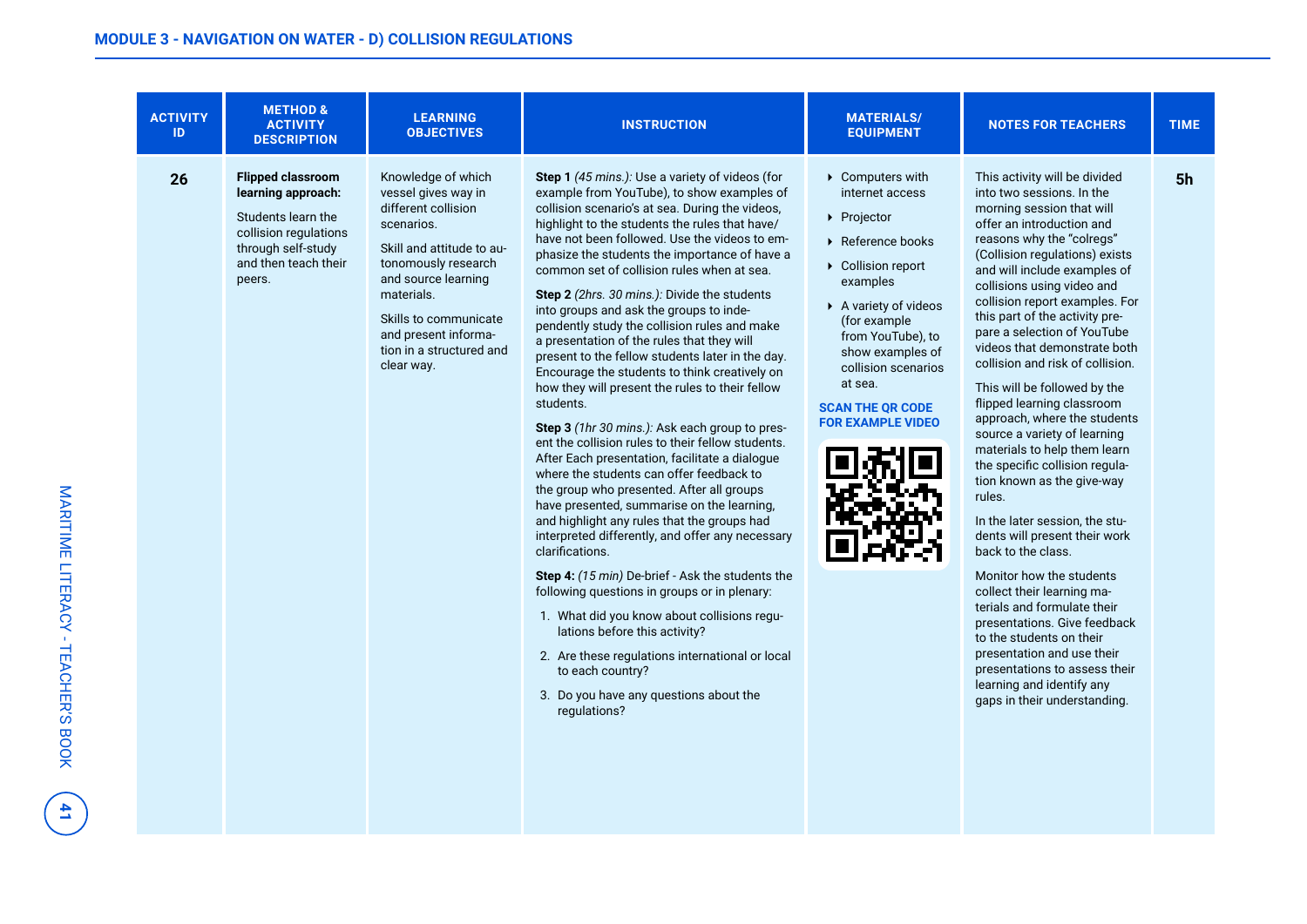<span id="page-41-0"></span>

| <b>ACTIVITY</b><br>ID | <b>METHOD &amp;</b><br><b>ACTIVITY</b><br><b>DESCRIPTION</b>                                             | <b>LEARNING</b><br><b>OBJECTIVES</b>                                                                                                                                                                                                                            | <b>INSTRUCTION</b>                                                                                                                                                                                                                                                                                                                                                                                                                                                                                                                                                                                                                                                                                                                                                                                                                                                                                                                                                                                                                                                                                                                                                                                                    | <b>MATERIALS</b><br>/EQUIPMENT                                                 | <b>NOTES FOR TEACHERS</b>                                                                                                                                                                                                                                                                                                                                                                                                                                                                                                                                                                                                  | <b>TIME</b> |
|-----------------------|----------------------------------------------------------------------------------------------------------|-----------------------------------------------------------------------------------------------------------------------------------------------------------------------------------------------------------------------------------------------------------------|-----------------------------------------------------------------------------------------------------------------------------------------------------------------------------------------------------------------------------------------------------------------------------------------------------------------------------------------------------------------------------------------------------------------------------------------------------------------------------------------------------------------------------------------------------------------------------------------------------------------------------------------------------------------------------------------------------------------------------------------------------------------------------------------------------------------------------------------------------------------------------------------------------------------------------------------------------------------------------------------------------------------------------------------------------------------------------------------------------------------------------------------------------------------------------------------------------------------------|--------------------------------------------------------------------------------|----------------------------------------------------------------------------------------------------------------------------------------------------------------------------------------------------------------------------------------------------------------------------------------------------------------------------------------------------------------------------------------------------------------------------------------------------------------------------------------------------------------------------------------------------------------------------------------------------------------------------|-------------|
| 27                    | Game based learn-<br>ing:<br>Students work<br>through online sim-<br>ulations of collision<br>scenarios. | Knowledge of real-life<br>collision situations.<br>Skill and attitude to<br>put knowledge into<br>practice in collision<br>situations.<br>Skill and attitude to<br>autonomously make<br>decisions in collision<br>scenarios.<br>Strengthened digital<br>skills. | Step 1: Morning session (2hrs 30 mins.):<br>Instruct the students on how to access the<br>NEO-COL training course and work through the<br>different collision scenarios.<br>Each scenario is an animated representation<br>of a real-life collision situation. Each scenario<br>offers a storyboard which provides step by step<br>development during the last minutes before the<br>collision.<br>Step 2 (30 mins.): facilitate a discussion<br>amongst the students on their experience in<br>navigating through the scenario's. Encourage<br>them to share with each other the challenges<br>they faced and how it felt to make decisions.<br>Step 3: Afternoon session (2hrs 20 mins): Ask<br>the students to work through the NEO-COL<br>assessment test to receive feedback regarding<br>their performance.<br>Step 4: Discussion (10 mins): Ask the students<br>the following questions in groups or in plenary:<br>1. How to determine if a risk of collision<br>exists?<br>2. When is it appropriate to take action to<br>avoid a collision?<br>3. Why in your opinion do collisions occur?<br>Consider putting groups of two and two togeth-<br>er so that they in pairs discuss what they have<br>learned. | Computers/lap-<br>tops/tablets (with<br>internet access) -<br>for each student | This activity is divided<br>into two sessions. In<br>the morning session<br>the students will learn<br>independently through<br>simulations. In the<br>afternoon session the<br>students will be tested on<br>their learning.<br>The activity uses the<br>online use the NEO-COL<br>simulator for learning and<br>testing: https://neo-col.<br>eu/training-course-1/<br>Pre-test the NEO-COL<br>training course and its<br>functionality and offer<br>technical support to the<br>students throughout the<br>two sessions during the<br>day.<br>Consider to reserve/book<br>the school's computer lab<br>for the activity. | 5h          |

 $\overline{42}$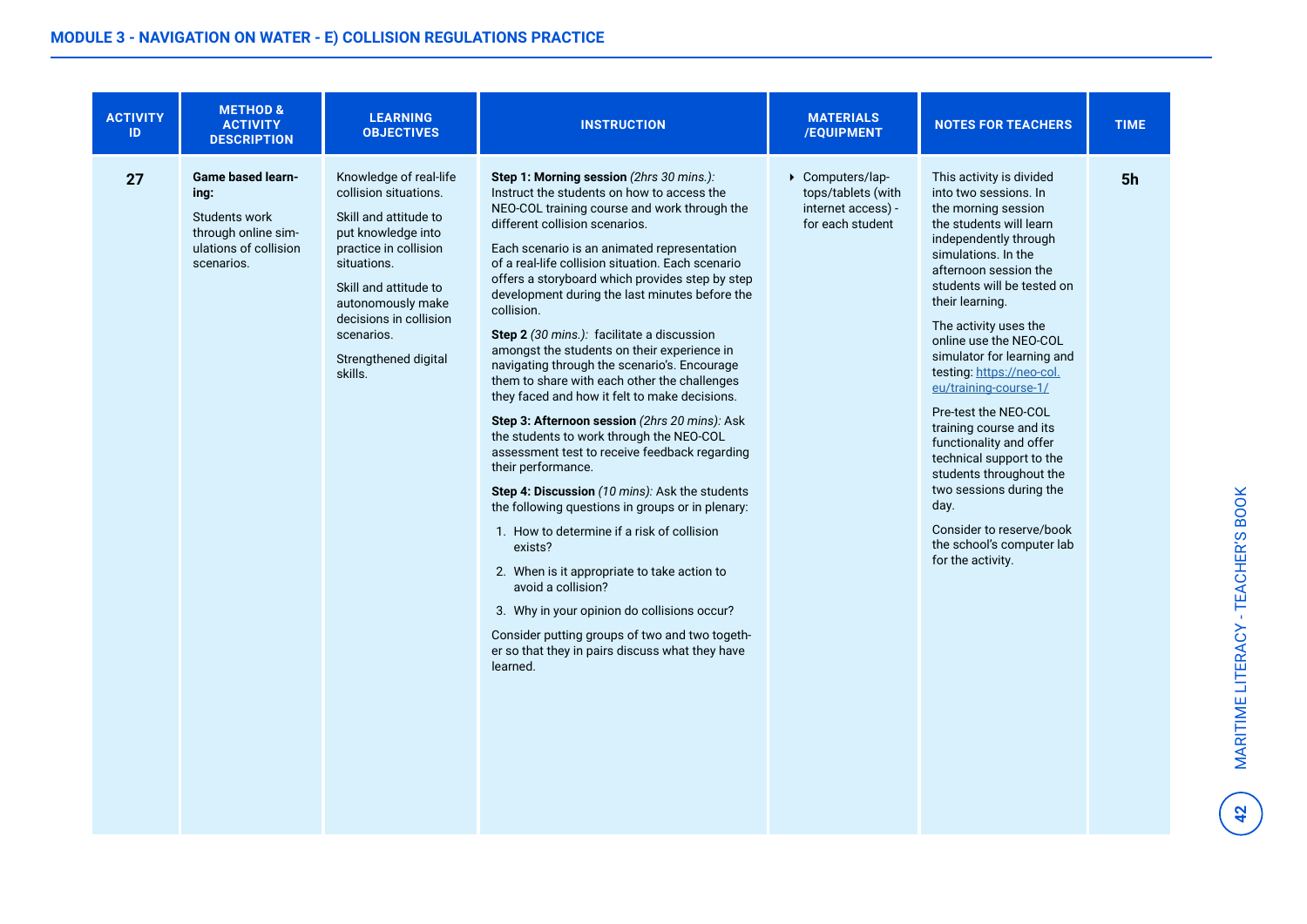## MODULE 4 SAFETY ON WATER

### **2 DAYS (10 HOURS) OF TEACHING/TRAINING, COVERING:**

MARITIME LITERACY - TEACHER'S BOOK **43**

- **A. Understanding Safety on Water**
- **B. Handling Different Situations**
- **C. Emergency Situations**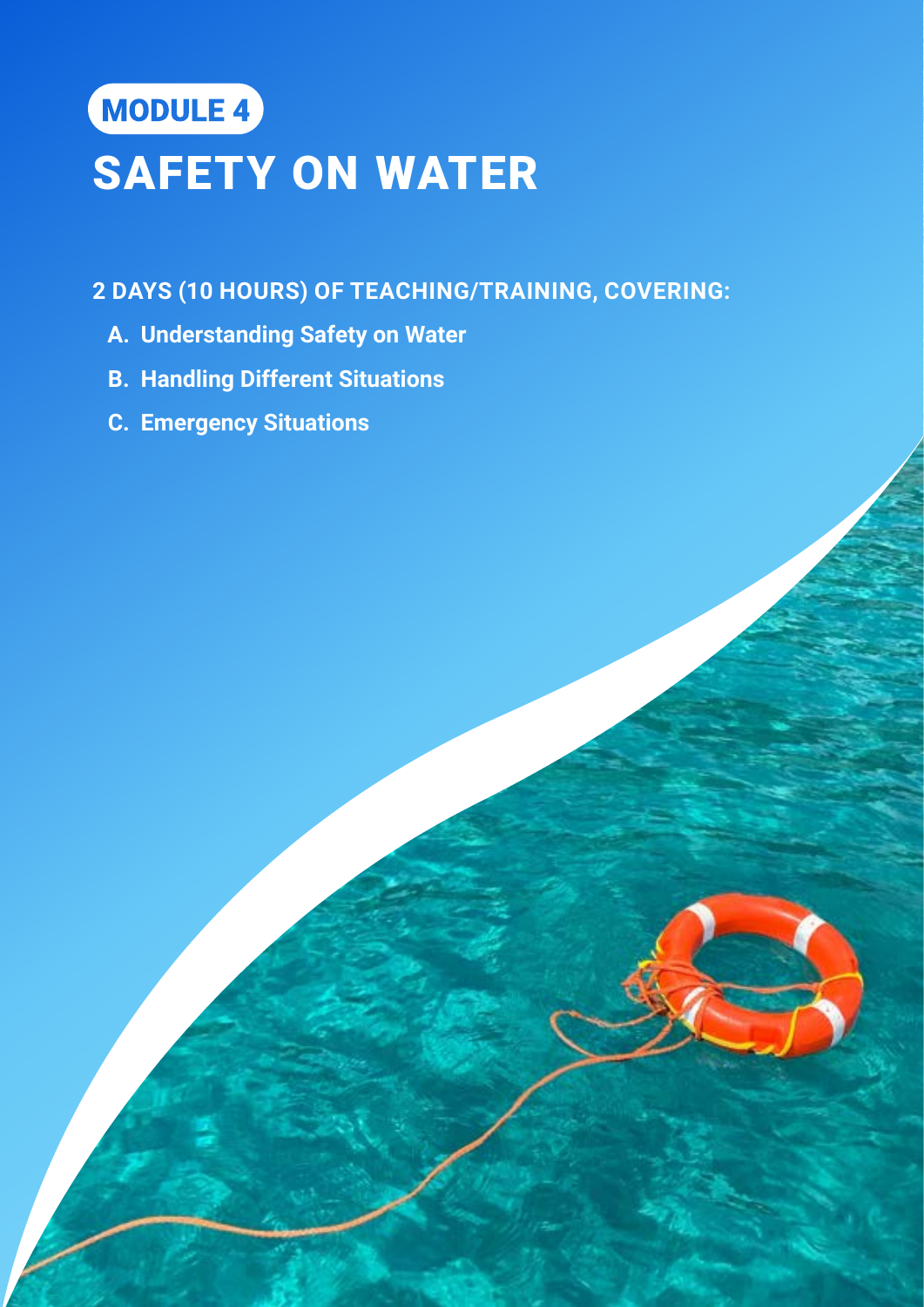<span id="page-43-0"></span>

| <b>ACTIVITY</b><br>ID | <b>METHOD &amp;</b><br><b>ACTIVITY</b><br><b>DESCRIPTION</b>                                  | <b>LEARNING</b><br><b>OBJECTIVES</b>                                                                                                                                                                  | <b>INSTRUCTION</b>                                                                                                                                                                                                                                                                                                                                                                                                                                                                                                                                                                                                                                                                                                                              | <b>MATERIALS</b><br>/EQUIPMENT                                                                                                                                    | <b>NOTES FOR TEACHERS</b>                                                                                                                                                                                                                                                                                                                                                                                           | <b>TIME</b> |
|-----------------------|-----------------------------------------------------------------------------------------------|-------------------------------------------------------------------------------------------------------------------------------------------------------------------------------------------------------|-------------------------------------------------------------------------------------------------------------------------------------------------------------------------------------------------------------------------------------------------------------------------------------------------------------------------------------------------------------------------------------------------------------------------------------------------------------------------------------------------------------------------------------------------------------------------------------------------------------------------------------------------------------------------------------------------------------------------------------------------|-------------------------------------------------------------------------------------------------------------------------------------------------------------------|---------------------------------------------------------------------------------------------------------------------------------------------------------------------------------------------------------------------------------------------------------------------------------------------------------------------------------------------------------------------------------------------------------------------|-------------|
| 28                    | <b>Direct Instruction:</b><br>Teacher led introduc-<br>tion presentation of<br>safety at sea. | Appreciation of the<br>importance in knowing<br>and being able to<br>use essential safety<br>equipment.<br>Basic knowledge of<br>which safety equip-<br>ment is used in which<br>emergency situation. | Step 1 (10 mins.): Start the activity by facilitat-<br>ing a brainstorm. Ask the students the following<br>questions and note down the answers on a<br>whiteboard/flipchart:<br>• What is safety at sea?<br>• What security elements are there?<br>Step 2 (15 mins.): Follow up the brainstorm with<br>a brief presentation to introduce the concept of<br>safety in the maritime field. Break the presenta-<br>tion down into three separate subjects: safety<br>equipment, safety rules and medical first aid.<br>Step 3 (5 mins.): Give a briefing of the day<br>ahead which will include an out-sourced invited<br>professional instructor to deliver specific con-<br>tent regarding safety equipment and medical<br>first aid procedures. | <b>Materials to support</b><br>the presentation<br>(step2), such as:<br>$\triangleright$ Safety equipment<br>$\triangleright$ Videos<br>$\triangleright$ Handouts | Use the activity to briefly<br>introduce the concept<br>of safety in the maritime<br>field.<br>Prepare prior to the class<br>the relevant safety equip-<br>ment to be demonstrate<br>to the students.<br>Liaise with the instructor<br>to coordinate the day for<br>this teaching element.<br>Be aware of the misuse<br>and dangers of certain<br>safety equipment i.e.<br>Flares, these must be<br>dummy examples. | 0,5h        |

 $\begin{bmatrix} 4 \end{bmatrix}$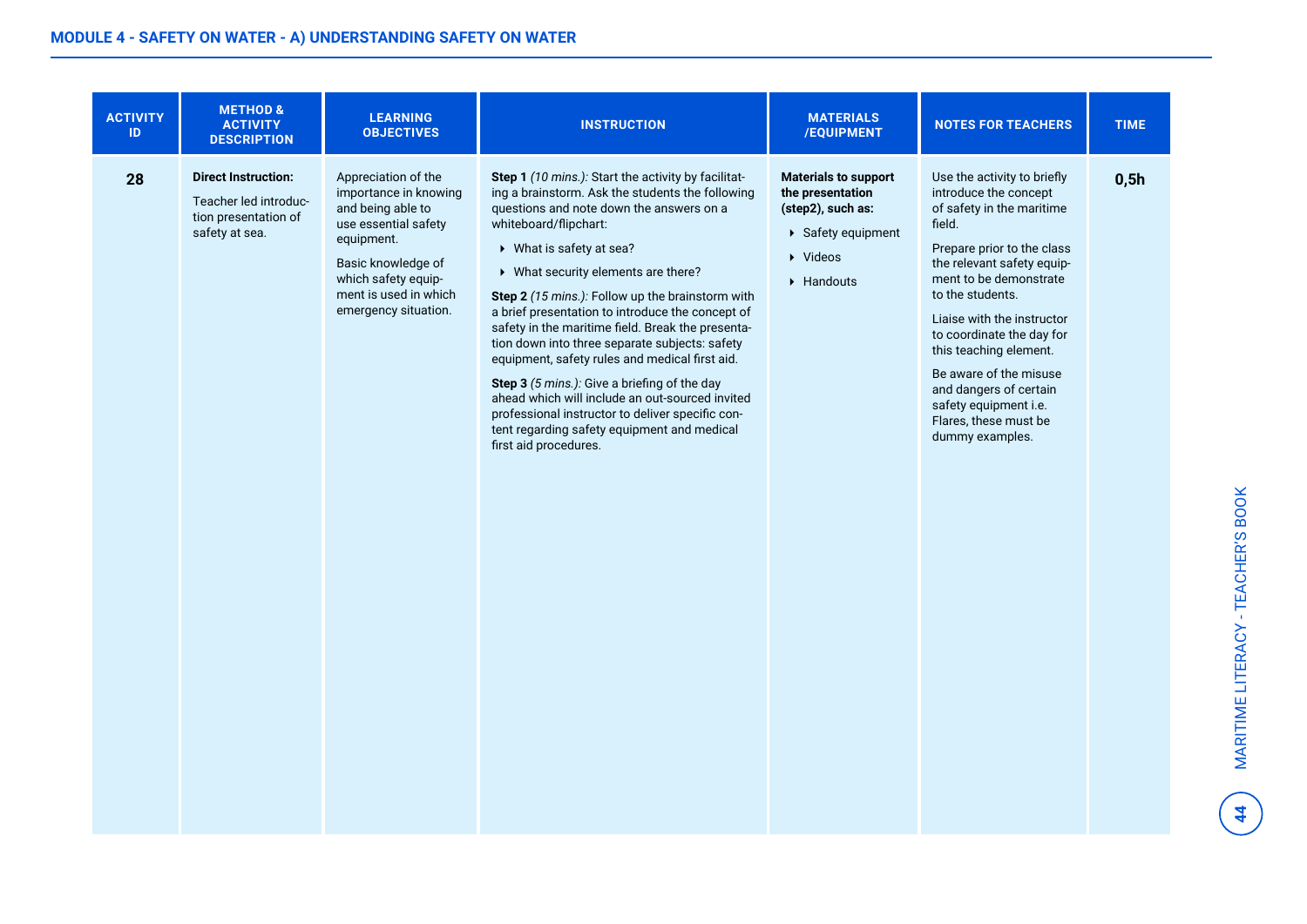| <b>ACTIVITY</b><br>ID | <b>METHOD &amp;</b><br><b>ACTIVITY</b><br><b>DESCRIPTION</b>                                                                                              | <b>LEARNING</b><br><b>OBJECTIVES</b>                                                                                                                                                                                                                                      | <b>INSTRUCTION</b>                                                                                                                                                                                                                                                                                                                                                                                                                                                                                                                                                                                                  | <b>MATERIALS/</b><br><b>EQUIPMENT</b>                                                                                      | <b>NOTES FOR TEACHERS</b>                                                                                                                                                                                                                                                    | <b>TIME</b>    |
|-----------------------|-----------------------------------------------------------------------------------------------------------------------------------------------------------|---------------------------------------------------------------------------------------------------------------------------------------------------------------------------------------------------------------------------------------------------------------------------|---------------------------------------------------------------------------------------------------------------------------------------------------------------------------------------------------------------------------------------------------------------------------------------------------------------------------------------------------------------------------------------------------------------------------------------------------------------------------------------------------------------------------------------------------------------------------------------------------------------------|----------------------------------------------------------------------------------------------------------------------------|------------------------------------------------------------------------------------------------------------------------------------------------------------------------------------------------------------------------------------------------------------------------------|----------------|
| 29                    | <b>Direct Instruction:</b><br>Session with a pro-<br>fessional instructor<br>to demonstrate and<br>teach the important<br>basics of medical<br>first aid. | Knowledge of basic<br>medical first aid,<br>including the recogni-<br>tion and procedure to<br>deal with hypothermia,<br>frostbite, and under-<br>cooling.<br>Knowledge of treat-<br>ment and care options.<br>Skill and attitude for<br>decision making and<br>teamwork. | Step 1: Introduce the professional instructor to<br>the students.<br>Step 2 (2 hours.): Give the floor to the profes-<br>sional instructor. Be available to offer support<br>where needed.<br>The professional instructor should demon-<br>strate the use of Dummy safety equipment<br>i.e. Fire extinguishers and distress flares and<br>present a range of other essential safety<br>equipment to be carried onboard.<br>The Instructor will also deliver the Basic First<br>Aid training to the students including the rec-<br>ognition and procedure to deal with hypother-<br>mia, frostbite and undercooling. | Medical first aid kit<br>$\triangleright$ Dummy fire<br>extinguishers and<br>flares.<br>$\blacktriangleright$ Life jackets | Liaise with the professional<br>instructor regarding the plan<br>and content for the teaching<br>session.<br>During the professional<br>instructor presentations, use<br>the opportunity to observe<br>and evaluate the students<br>understanding, attitude and<br>progress. | 2 <sub>h</sub> |

 $\begin{pmatrix} 4 \\ 4 \\ 0 \end{pmatrix}$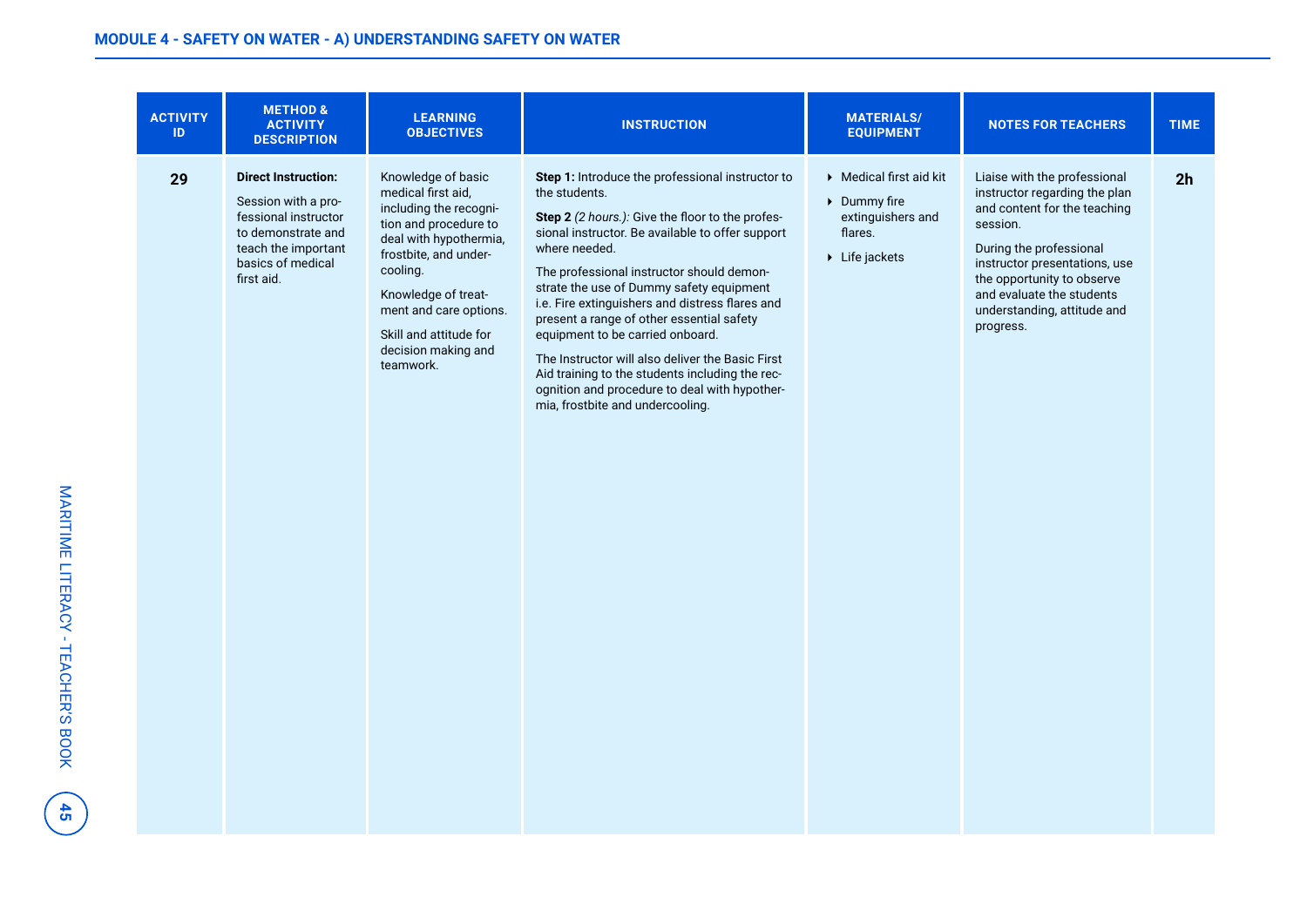<span id="page-45-0"></span>

| <b>ACTIVITY</b><br>ID | <b>METHOD &amp;</b><br><b>ACTIVITY</b><br><b>DESCRIPTION</b>                                                                                | <b>LEARNING</b><br><b>OBJECTIVES</b>                                                                                                                                                                                                                                                                                         | <b>INSTRUCTION</b>                                                                                                                                                                                                                                                                                                                                                                                                                                                                                                                                                                                                                                                                                                                                                                                                                                                                                                                                                                                                                                                                                                                                                                                                                                                                                                                                                  | <b>MATERIALS</b><br><b>/EQUIPMENT</b>                                                                                                                                                                                                                                                                | <b>NOTES FOR TEACHERS</b>                                                                                                                                                                                                                                                                                                                               | <b>TIME</b> |
|-----------------------|---------------------------------------------------------------------------------------------------------------------------------------------|------------------------------------------------------------------------------------------------------------------------------------------------------------------------------------------------------------------------------------------------------------------------------------------------------------------------------|---------------------------------------------------------------------------------------------------------------------------------------------------------------------------------------------------------------------------------------------------------------------------------------------------------------------------------------------------------------------------------------------------------------------------------------------------------------------------------------------------------------------------------------------------------------------------------------------------------------------------------------------------------------------------------------------------------------------------------------------------------------------------------------------------------------------------------------------------------------------------------------------------------------------------------------------------------------------------------------------------------------------------------------------------------------------------------------------------------------------------------------------------------------------------------------------------------------------------------------------------------------------------------------------------------------------------------------------------------------------|------------------------------------------------------------------------------------------------------------------------------------------------------------------------------------------------------------------------------------------------------------------------------------------------------|---------------------------------------------------------------------------------------------------------------------------------------------------------------------------------------------------------------------------------------------------------------------------------------------------------------------------------------------------------|-------------|
| 30                    | <b>Hands-on learning:</b><br><b>Practical demon-</b><br>stration and testing<br>among students of<br>various essential<br>safety equipment. | Skill and knowledge<br>to use and demon-<br>strate essential safety<br>equipment<br>Knowledge of the<br>procedures for basic<br>medical first aid.<br>Knowledge of the<br>contents of the basic<br>medical first aid kid.<br>Strengthened team-<br>work<br>Strengthened sense for<br>responsibility amongst<br>the students. | Step 1 (45 mins): Divide the students into<br>groups. Explain to the students that a number<br>of 'skill stations' have been set up, and that<br>each station has a scenario and instruction<br>sheet.<br>Skill station example: Your colleague has cut<br>his arm and is bleeding. You need to apply a<br>pressure bandage.<br>Send each group to a skill station and ask<br>them to work together to solve the task on the<br>instruction sheet using the equipment available<br>Step 2 (45 mins): Ask each group to present<br>their scenario to the other groups and demon-<br>strate how they solved the situation in their<br>scenario.<br>Step 3 (45 mins): send each group to a new sta-<br>tion. One member of each team will go to the<br>station they were previously at, and remind the<br>other group of the scenario, and inspect if they<br>can solve the scenario without the instruction<br>sheet, supporting them where needed.<br>Step 4 (15 mins): Discussion - Ask the students<br>the following questions in groups or in plenary:<br>1. Why is safety so important in a vessel?<br>2. In what situation will you call for medical<br>assistance?<br>3. A crew member has been knocked uncon-<br>scious, what should you do?<br>Consider putting groups of two and two togeth-<br>er so that they in pairs discuss what they have<br>learned. | $\triangleright$ Safety equipment<br>▶ Medical first aid<br>kit.<br>First aid manne-<br>quin<br>Print outs of sce-<br>nario instruction<br>sheets for each<br>station<br><b>SCAN THE QR CODE</b><br><b>FOR EXAMPLE SCE-</b><br><b>NARIO INSTRUC-</b><br><b>TION SHEETS FOR 4</b><br><b>STATIONS.</b> | Prior to the activity, set<br>up a number of stations<br>with different safety<br>equipment.<br>Observe and evaluate the<br>students understanding<br>and participation during<br>the groupwork.<br>Consider using an online<br>tool such as Kahoot.<br>com to prepare a simple<br>quiz to test the students<br>learning at the end of the<br>activity. | 2,5h        |

 $46$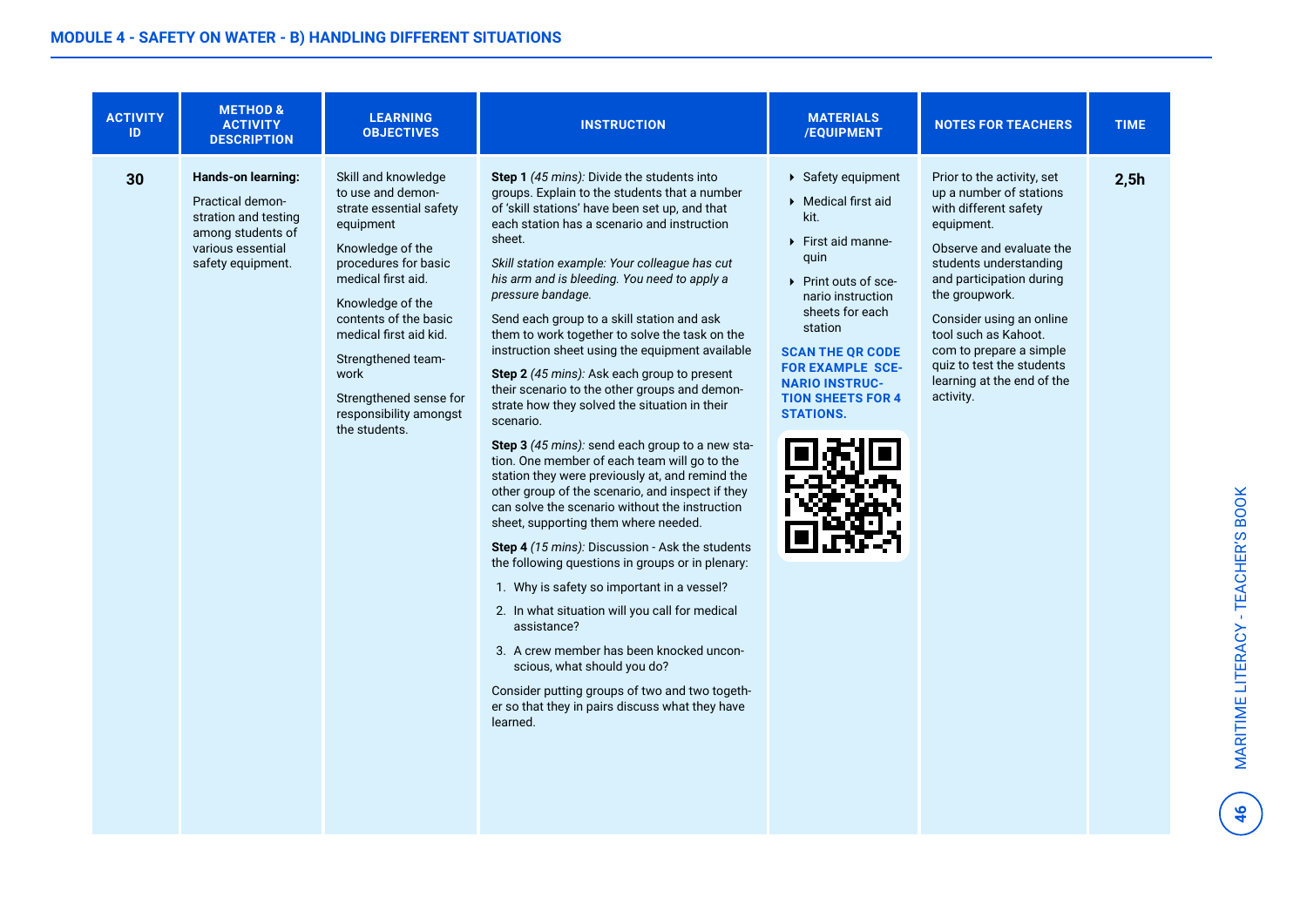<span id="page-46-0"></span>

| <b>ACTIVITY</b><br>ID | <b>METHOD &amp;</b><br><b>ACTIVITY</b><br><b>DESCRIPTION</b>                                                                                                                                                    | <b>LEARNING</b><br><b>OBJECTIVES</b>                                                                                                         | <b>INSTRUCTION</b>                                                                                                                                                                                                                                                                                                                                                                                                                                                                                                                                                                                                                                                                                                                                                                                                                                                                         | <b>MATERIALS/</b><br><b>EQUIPMENT</b>                                                                                                                                                                                          | <b>NOTES FOR TEACHERS</b>                                                                                                                                                                                                                                                                                                                | <b>TIME</b> |
|-----------------------|-----------------------------------------------------------------------------------------------------------------------------------------------------------------------------------------------------------------|----------------------------------------------------------------------------------------------------------------------------------------------|--------------------------------------------------------------------------------------------------------------------------------------------------------------------------------------------------------------------------------------------------------------------------------------------------------------------------------------------------------------------------------------------------------------------------------------------------------------------------------------------------------------------------------------------------------------------------------------------------------------------------------------------------------------------------------------------------------------------------------------------------------------------------------------------------------------------------------------------------------------------------------------------|--------------------------------------------------------------------------------------------------------------------------------------------------------------------------------------------------------------------------------|------------------------------------------------------------------------------------------------------------------------------------------------------------------------------------------------------------------------------------------------------------------------------------------------------------------------------------------|-------------|
| 31                    | <b>Direct Instruction:</b><br>Teacher led presen-<br>tation, in cooperation<br>with a professional<br>safety officer, to in-<br>troduce and provide<br>examples on how to<br>deal with emergency<br>situations. | Knowledge of the<br>dangers and causes of<br>emergency situations.<br>Knowledge of the pro-<br>cedures to deal with<br>emergency situations. | Step 1 (15 mins.): Start the activity by facilitat-<br>ing a brainstorm. Ask the students the follow-<br>ing questions and note down the answers on a<br>whiteboard/flipchart:<br>▶ What emergencies can one come across<br>at sea/on water?<br>▶ What danger is there in connection with<br>those emergencies?<br>Step 2 (1 hr 15 mins.): Follow up the brain-<br>storm with a presentation to introduce man<br>overboard, fire on board, sinking, run around.<br>Conduct the presentation in cooperation with<br>a professional safety officer who should deliv-<br>er the vital teaching for the subject.<br>Note: Fire, sinking and running aground can<br>be explained through video examples and not<br>through practical experience.<br>Stress to the students that only the man<br>overboard situation will be experienced in the<br>afternoon session at the local swimming pool. | $\triangleright$ Flip cards to<br>demonstrate<br>precautions to<br>prevent emergency<br>situations.<br>$\triangleright$ Video examples<br>of emergency<br>situations.<br><b>SCAN THE QR CODES</b><br><b>FOR EXAMPLE VIDEOS</b> | This session will be carried<br>out during the morning<br>and will include videos and<br>presentations regarding<br>the following emergency<br>situations.<br>Coordinate together with the<br>professional safety officer<br>the full day which will include<br>the practical session at the<br>local swimming pool in the<br>afternoon. | 1,5h        |

 $\begin{pmatrix} 47 \end{pmatrix}$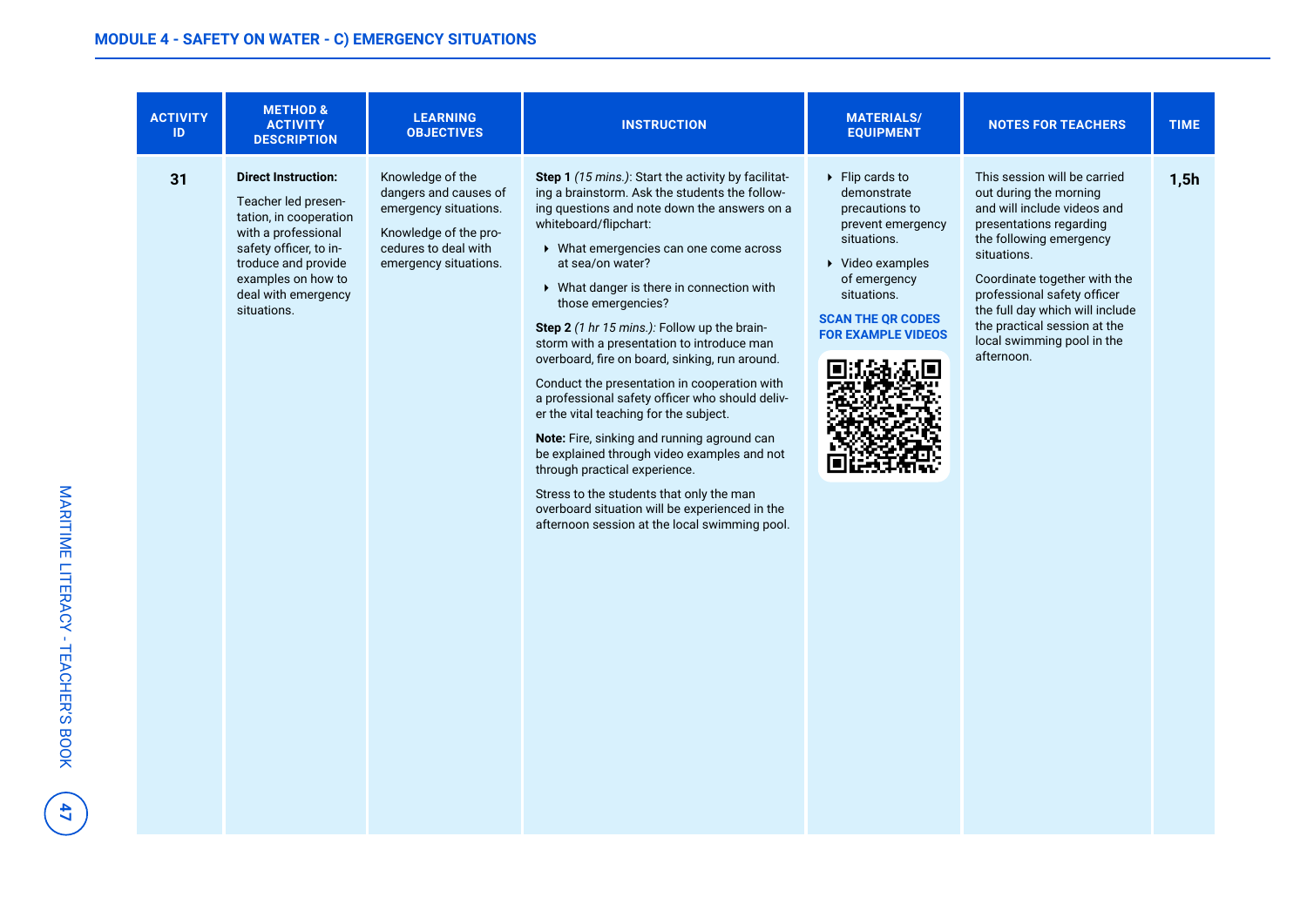| <b>ACTIVITY</b><br>ID | <b>METHOD &amp;</b><br><b>ACTIVITY</b><br><b>DESCRIPTION</b>                                                     | <b>LEARNING</b><br><b>OBJECTIVES</b>                                                                                                                                                                                                                               | <b>INSTRUCTION</b>                                                                                                                                                                                                                                                                                                                                                                                                                                                                                                                                                                                                                                                                                                      | <b>MATERIALS</b><br>/EQUIPMENT                                       | <b>NOTES FOR TEACHERS</b>                                                                                                                                                                                                                                                                                                                                                                                                                                                                                                                                                 | <b>TIME</b> |
|-----------------------|------------------------------------------------------------------------------------------------------------------|--------------------------------------------------------------------------------------------------------------------------------------------------------------------------------------------------------------------------------------------------------------------|-------------------------------------------------------------------------------------------------------------------------------------------------------------------------------------------------------------------------------------------------------------------------------------------------------------------------------------------------------------------------------------------------------------------------------------------------------------------------------------------------------------------------------------------------------------------------------------------------------------------------------------------------------------------------------------------------------------------------|----------------------------------------------------------------------|---------------------------------------------------------------------------------------------------------------------------------------------------------------------------------------------------------------------------------------------------------------------------------------------------------------------------------------------------------------------------------------------------------------------------------------------------------------------------------------------------------------------------------------------------------------------------|-------------|
| 32                    | <b>Experiential</b><br>learning:<br>Visit to local pool<br>to experience sea<br>survival and rescue<br>training. | Applied knowledge and<br>skill to take part in a<br>sea survival emergen-<br>cy rescue situation.<br>Appreciation of the<br>risks and importance<br>of behaviour onboard a<br>vessel.<br>Strengthened sense of<br>responsibility towards<br>themselves and others. | Transport to the swimming pool<br>Step 1: Led by the professional safety officer,<br>the students should learn and practice the sea<br>survival techniques and use of life raft skills.<br>Step 2 (30 mins.): Discussion - Ask the students<br>the following questions in groups or in plenary:<br>1. How is the size of a life raft determined?<br>2. What is meant by newton buoyancy?<br>3. What risks exist after launching the life<br>raft?<br>4. Can you name 3 pieces of equipment to<br>deal with a fire on board?<br>5. What safety equipment is essential to use if<br>the ship is sinking?<br>Consider putting groups of two and two togeth-<br>er so that they in pairs discuss what they have<br>learned. | Safety equipment:<br>provided by the<br>pool/sea survival<br>centre. | This practical activity<br>should take place at a<br>local swimming pool.<br>Consider that only stu-<br>dents that can swim are<br>eligible to take part in this<br>practical session.<br>Consider transport<br>arrangements, refresh-<br>ments, and authoriza-<br>tions.<br>Pre-organize together<br>with the professional<br>safety officer the venue<br>and equipment required<br>for this afternoon ses-<br>sion.<br>The professional safety<br>officer should accom-<br>pany the students to<br>the study visit to help<br>organise and coordinate<br>the day ahead. | 3,5h        |

 $\frac{4}{9}$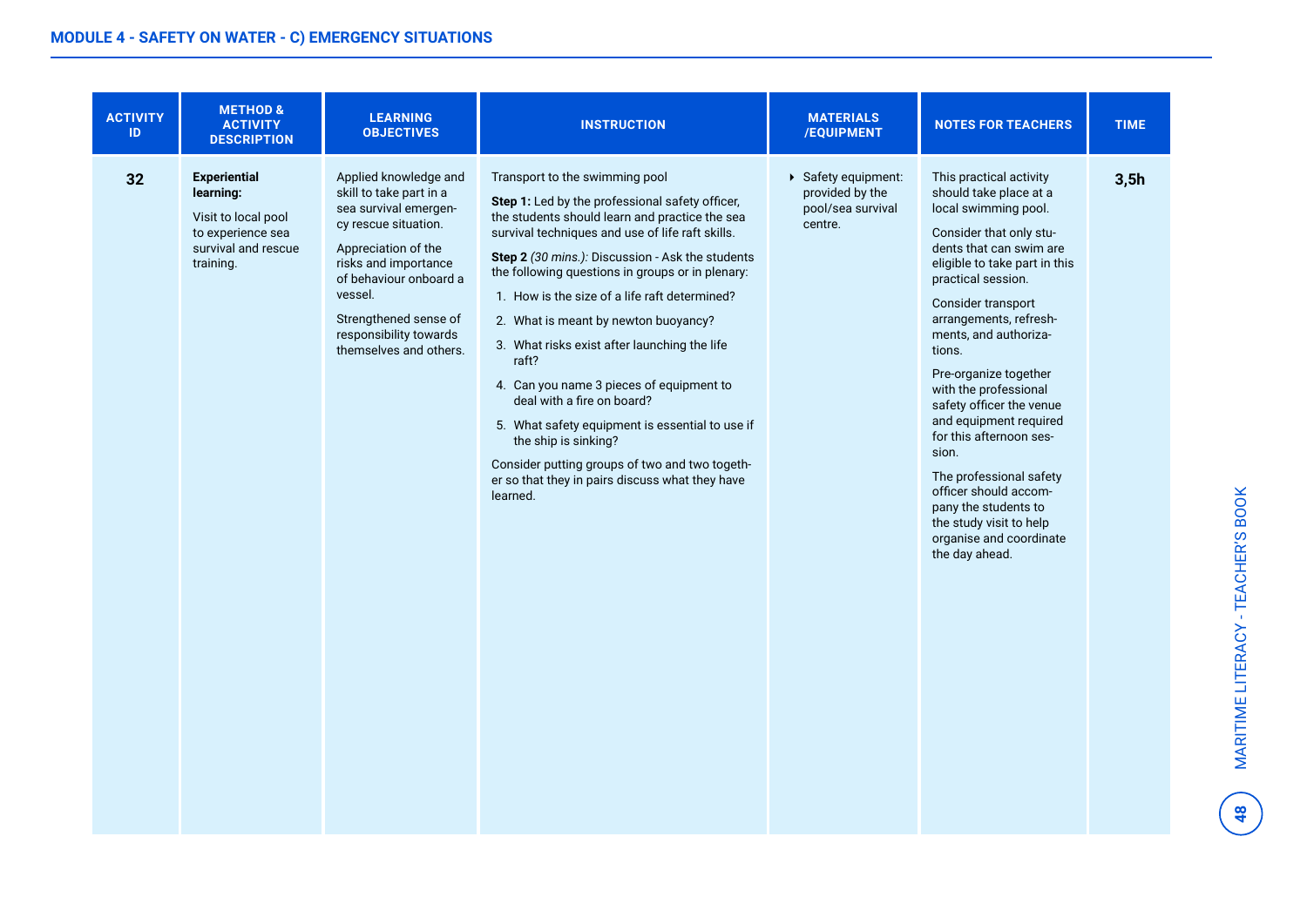

### **1 DAY (5 HOURS) OF TEACHING/TRAINING, COVERING:**

**A. Ecological Environment Related to Water and the Effects of Maritime Activity on the Environment**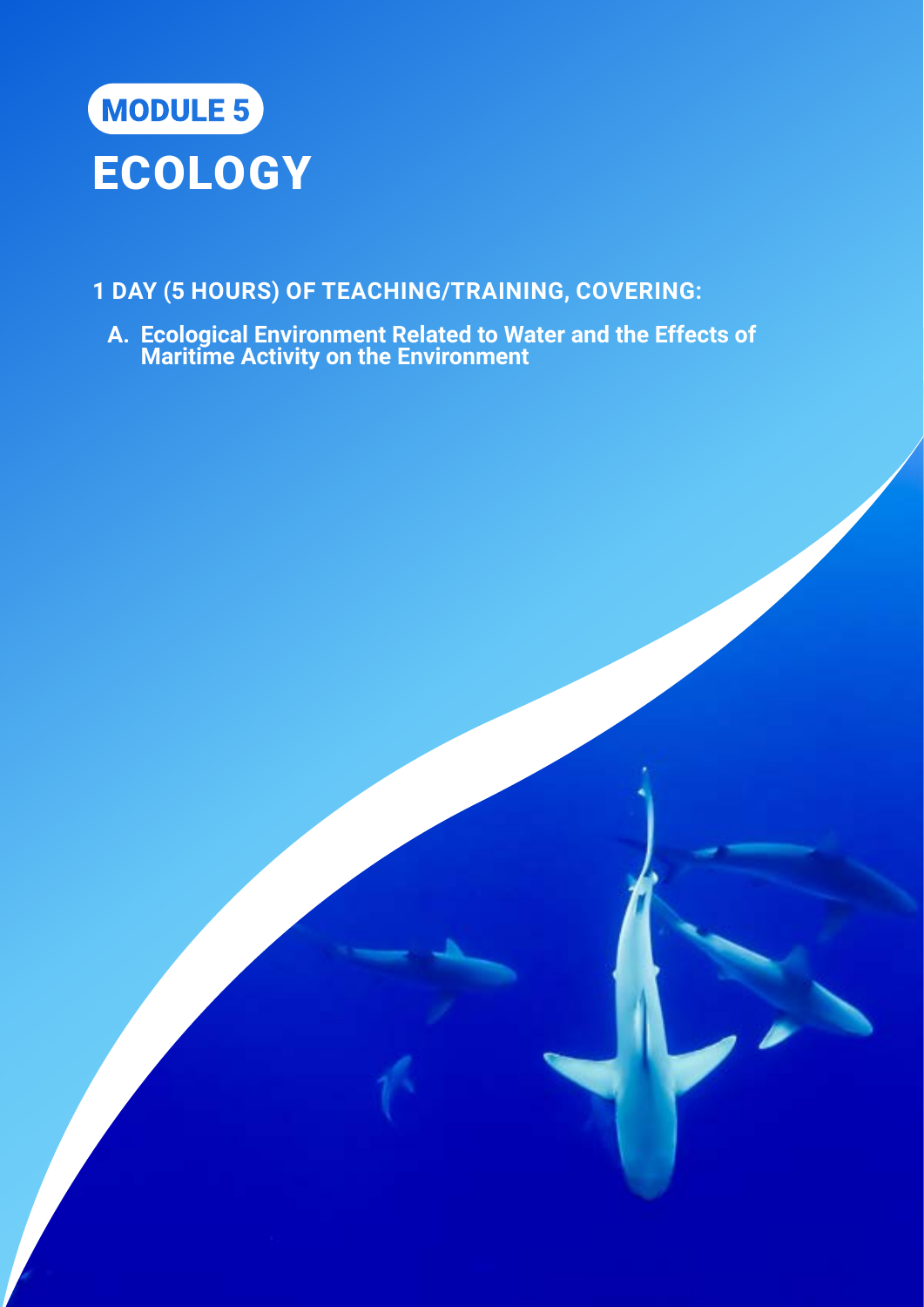<span id="page-49-0"></span>

| <b>ACTIVITY</b><br>ID | <b>METHOD &amp;</b><br><b>ACTIVITY</b><br><b>DESCRIPTION</b>                                                                                                                            | <b>LEARNING</b><br><b>OBJECTIVES</b>                                                                                                                                                                                                                                                                                                                                                                | <b>INSTRUCTION</b>                                                                                                                                                                                                                                                                                                                                                                                                                                                                                                                                                                                                                                                                                                                                                                                                                                                                                                                                                                                                                                                               | <b>MATERIALS</b><br>/EQUIPMENT                                                                                                                                                                                  | <b>NOTES FOR TEACHERS</b>                                                                                                         | <b>TIME</b>    |
|-----------------------|-----------------------------------------------------------------------------------------------------------------------------------------------------------------------------------------|-----------------------------------------------------------------------------------------------------------------------------------------------------------------------------------------------------------------------------------------------------------------------------------------------------------------------------------------------------------------------------------------------------|----------------------------------------------------------------------------------------------------------------------------------------------------------------------------------------------------------------------------------------------------------------------------------------------------------------------------------------------------------------------------------------------------------------------------------------------------------------------------------------------------------------------------------------------------------------------------------------------------------------------------------------------------------------------------------------------------------------------------------------------------------------------------------------------------------------------------------------------------------------------------------------------------------------------------------------------------------------------------------------------------------------------------------------------------------------------------------|-----------------------------------------------------------------------------------------------------------------------------------------------------------------------------------------------------------------|-----------------------------------------------------------------------------------------------------------------------------------|----------------|
| 33                    | <b>Direct Instruction:</b><br>Teacher led presen-<br>tation to introduce<br>the ecological<br>environment related<br>to water, and the<br>ecological effects of<br>maritime activities. | Basic knowledge and<br>appreciation of the<br>impact of pollution on<br>the sea and land-based<br>environment.<br>Basic knowledge of<br>how maritime activity<br>can affect the envi-<br>ronment: Dangerous<br>chemicals onboard,<br>organic waste, litter,<br>noise, anchoring,<br>pollution.<br>Appreciation of the im-<br>portance of the coastal<br>environment and how<br>it can be protected. | Step 1 (15 mins.): Start the activity by facilitat-<br>ing a brainstorm. Ask the students the following<br>questions and note down the answers on a<br>whiteboard/flipchart:<br>> How do we pollute and damage our lakes,<br>fjords, and seas?<br>▶ Why do we do this?<br>> What will our own area look like in 50 years<br>if we do nothing about it?<br>Step 2 (45 mins.): Follow up the brainstorm with<br>a presentation to introduce to the students the<br>impact of pollution and the damaging effects<br>regarding the sea and land-based environ-<br>ment. Use videos and presentations to deliver<br>the following content: Dangerous chemicals<br>onboard, organic waste, litter, noise boating<br>activity/anchoring, sea life, seaweed, pollution,<br>plastic pollution. Conclude the presentation<br>with a brief introduction to the UN Sustainable<br>Development goal 14 - Life Below water.<br>Step 3 (15 min): De-brief:<br>Facilitate a discussion and further reflection<br>amongst the students on the impact of pollu-<br>tion on the marine environment. | <b>Materials to support</b><br>the presentation<br>(step 2), such as:<br>▶ Slide presenta-<br>tions<br>$\triangleright$ Videos<br><b>SCAN THE QR CODES</b><br><b>FOR EXAMPLE VID-</b><br><b>EOS (in Danish)</b> | Prepare a selection of<br>videos to demonstrate<br>the contents and the ef-<br>fects on the environment<br>regarding each aspect. | 1 <sub>h</sub> |

 $\begin{bmatrix} 50 \end{bmatrix}$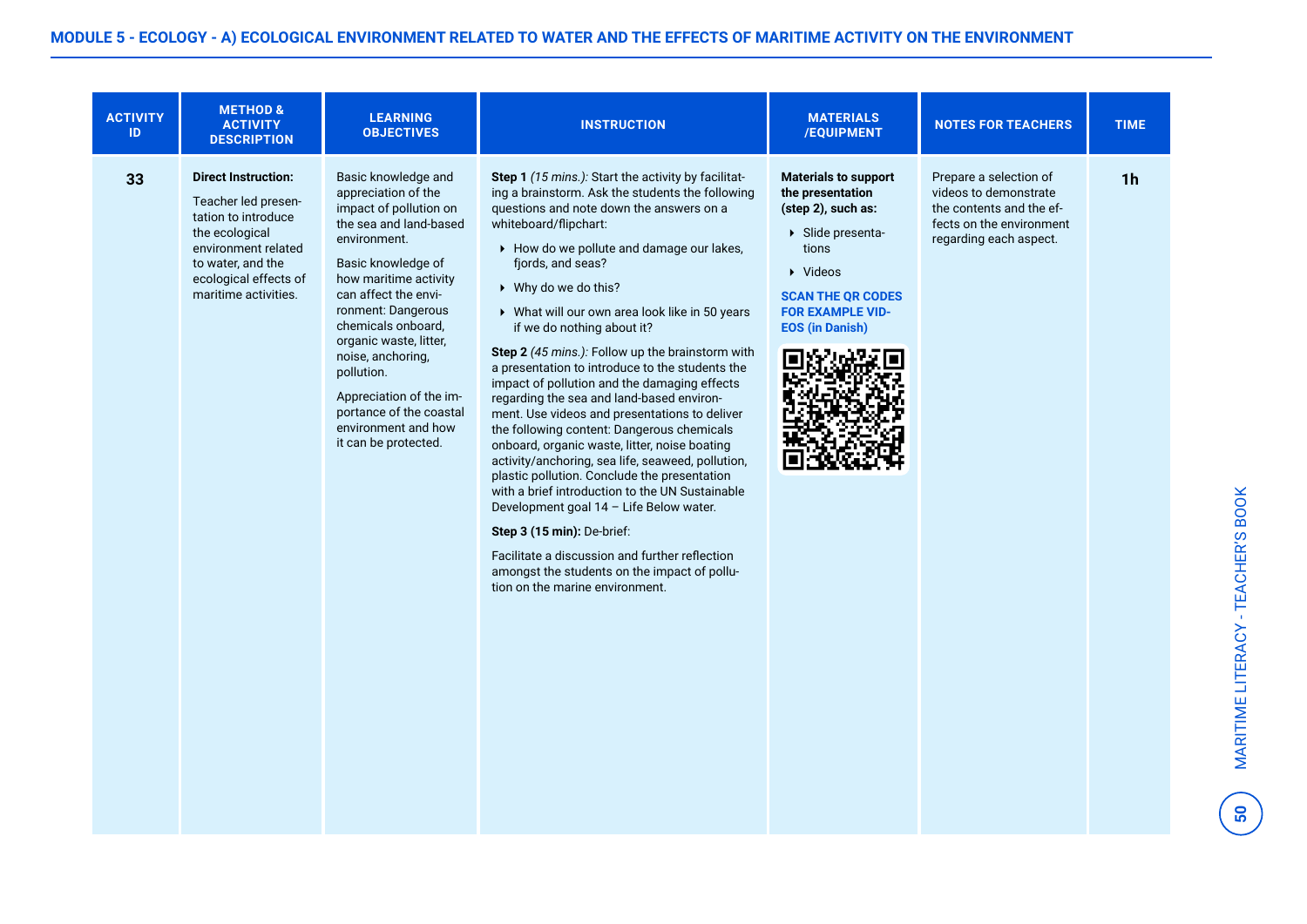| <b>ACTIVITY</b><br>ID | <b>METHOD &amp;</b><br><b>ACTIVITY</b><br><b>DESCRIPTION</b>                                                                                    | <b>LEARNING</b><br><b>OBJECTIVES</b>                                                                                                                                                                                                                                                                                                              | <b>INSTRUCTION</b>                                                                                                                                                                                                                                                                                                                                                                                                                                                                                                                                                                                                                                                                                                                                                                                                                                                                                                                                                                                                                                                                                                                                                                                                                                                                                                                                                                        | <b>MATERIALS/</b><br><b>EQUIPMENT</b>                                                                      | <b>NOTES FOR TEACHERS</b>                                                                                                                                                                                                                                                                                                                                                                                                                                                                                                                                                                                                                                                                                                                                                                                                                                                | <b>TIME</b> |
|-----------------------|-------------------------------------------------------------------------------------------------------------------------------------------------|---------------------------------------------------------------------------------------------------------------------------------------------------------------------------------------------------------------------------------------------------------------------------------------------------------------------------------------------------|-------------------------------------------------------------------------------------------------------------------------------------------------------------------------------------------------------------------------------------------------------------------------------------------------------------------------------------------------------------------------------------------------------------------------------------------------------------------------------------------------------------------------------------------------------------------------------------------------------------------------------------------------------------------------------------------------------------------------------------------------------------------------------------------------------------------------------------------------------------------------------------------------------------------------------------------------------------------------------------------------------------------------------------------------------------------------------------------------------------------------------------------------------------------------------------------------------------------------------------------------------------------------------------------------------------------------------------------------------------------------------------------|------------------------------------------------------------------------------------------------------------|--------------------------------------------------------------------------------------------------------------------------------------------------------------------------------------------------------------------------------------------------------------------------------------------------------------------------------------------------------------------------------------------------------------------------------------------------------------------------------------------------------------------------------------------------------------------------------------------------------------------------------------------------------------------------------------------------------------------------------------------------------------------------------------------------------------------------------------------------------------------------|-------------|
| 34                    | <b>Project-based</b><br>learning:<br>Student led project<br>to undertake<br>research and build<br>a campaign to<br>promote a beach<br>clean-up. | Knowledge and aware-<br>ness of the impor-<br>tance of the coastal<br>environmental and how<br>to protect it.<br>Strengthened team-<br>work and organisation-<br>al skills.<br>Sense of responsibility<br>for advocating for and<br>acting upon environ-<br>mental protection and<br>environmental respon-<br>sibility in the maritime<br>sector. | Step 1 (15 mins.): facilitate a brainstorm and<br>discussion amongst the students to identify<br>and agree upon a local area where there is<br>a need for a clean-up (lakes, ports, beaches,<br>etc.).<br>Step 2 (3hrs. 30 mins.): Present to the stu-<br>dents the task planning a campaign to raise<br>awareness of the importance of environmen-<br>tal protection and to encourage residents to<br>engage in actions to help with a clean-up.<br>Set several minimum requirements that the<br>students should include in their campaign for<br>example: a campaign name and logo, social<br>media posts, posters, QR codes to offer infor-<br>mation to local residents.<br>Encourage the students to think about how<br>they will organise themselves to complete the<br>task.<br>Support the students where needed. You may<br>wish to include other stakeholders (other<br>schools, the local municipality) or other school<br>departments (graphic design class)<br>Step 3 (15 mins.): Discussion - Ask the stu-<br>dents the following questions in plenary:<br>1. What can we as individuals do to not<br>pollute the environment?<br>2. If an accident has happened and you have<br>polluted, for example, spilled oil in the port<br>- what do you do then?<br>3. What can you use this new knowledge/<br>skill/awareness/sense of responsibility<br>for? How can you use it? | ▶ Reference books,<br>• Mobile phones<br>$\triangleright$ Computers<br>▶ Posters<br>$\triangleright$ Prize | In this activity, the students<br>will work together to develop<br>their own campaign to raise<br>awareness of the importance<br>of environmental protection,<br>and to encourage people to<br>act. You may consider to fol-<br>low-up on the initial planning<br>activity and dedicate time<br>whereby the students can<br>implement their campaign<br>and engage in local clean-up<br>actions. Consider that it may<br>be necessary to contact local<br>authorities to seek permis-<br>sion for the event.<br>Introduce and quide students<br>regarding the campaign<br>objectives and offer tips and<br>advice before hand.<br>Consider the need for au-<br>thorization from parents, for<br>example regarding the use of<br>mobile phones.<br>Consider offering a prize and<br>a certificate of local heroes<br>to the class for delivering a<br>successful project. | 4h          |

 $\overline{5}$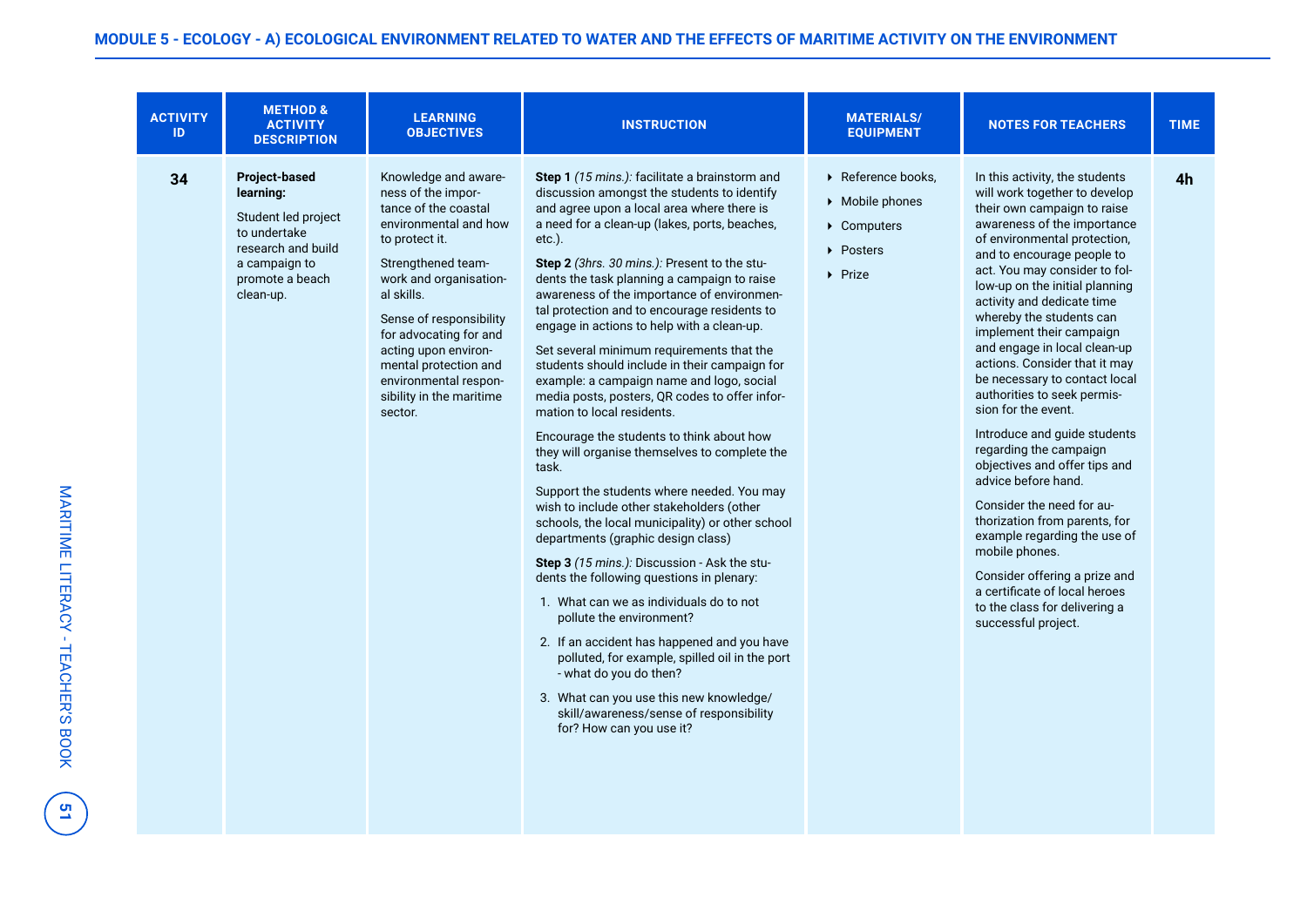







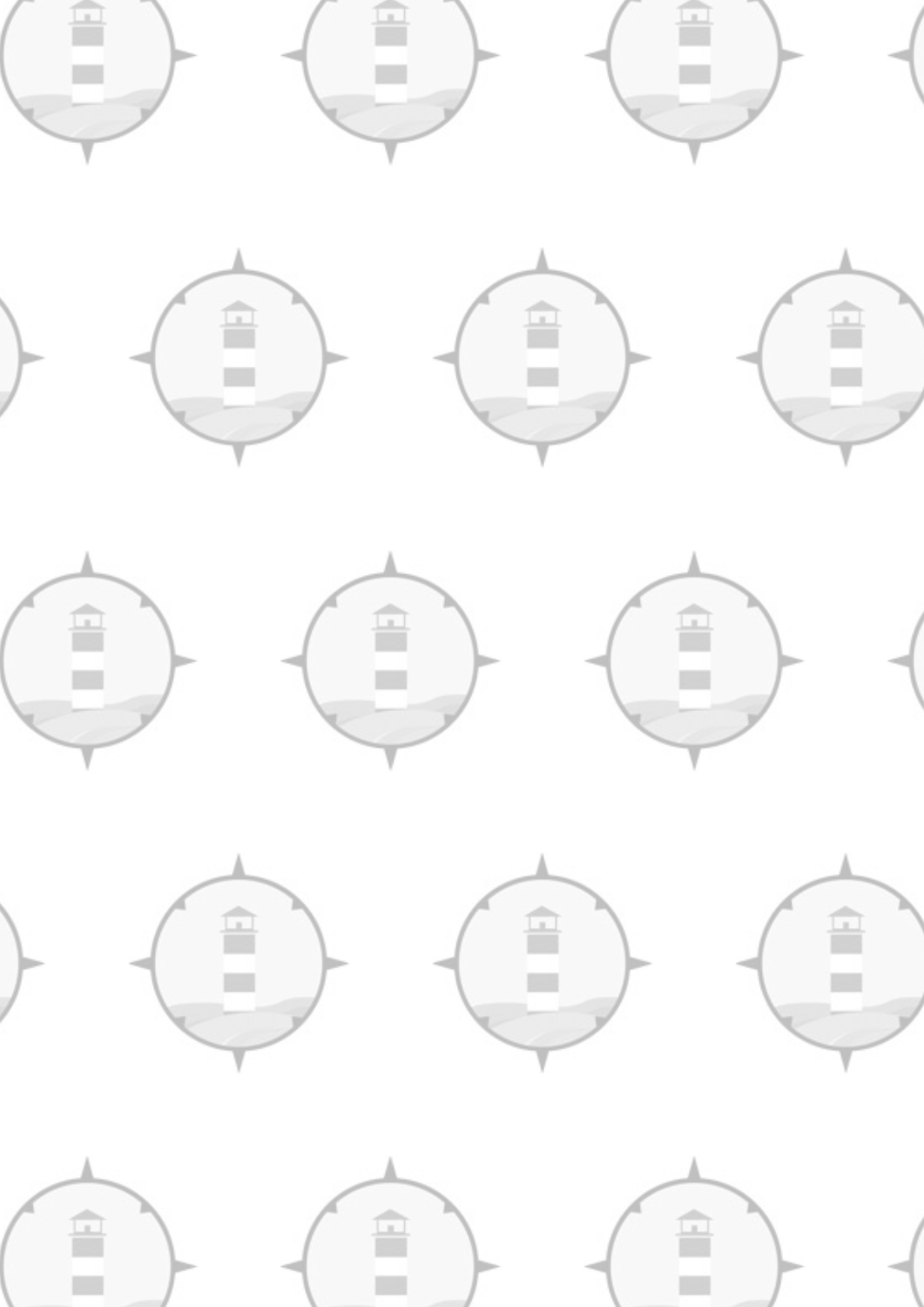